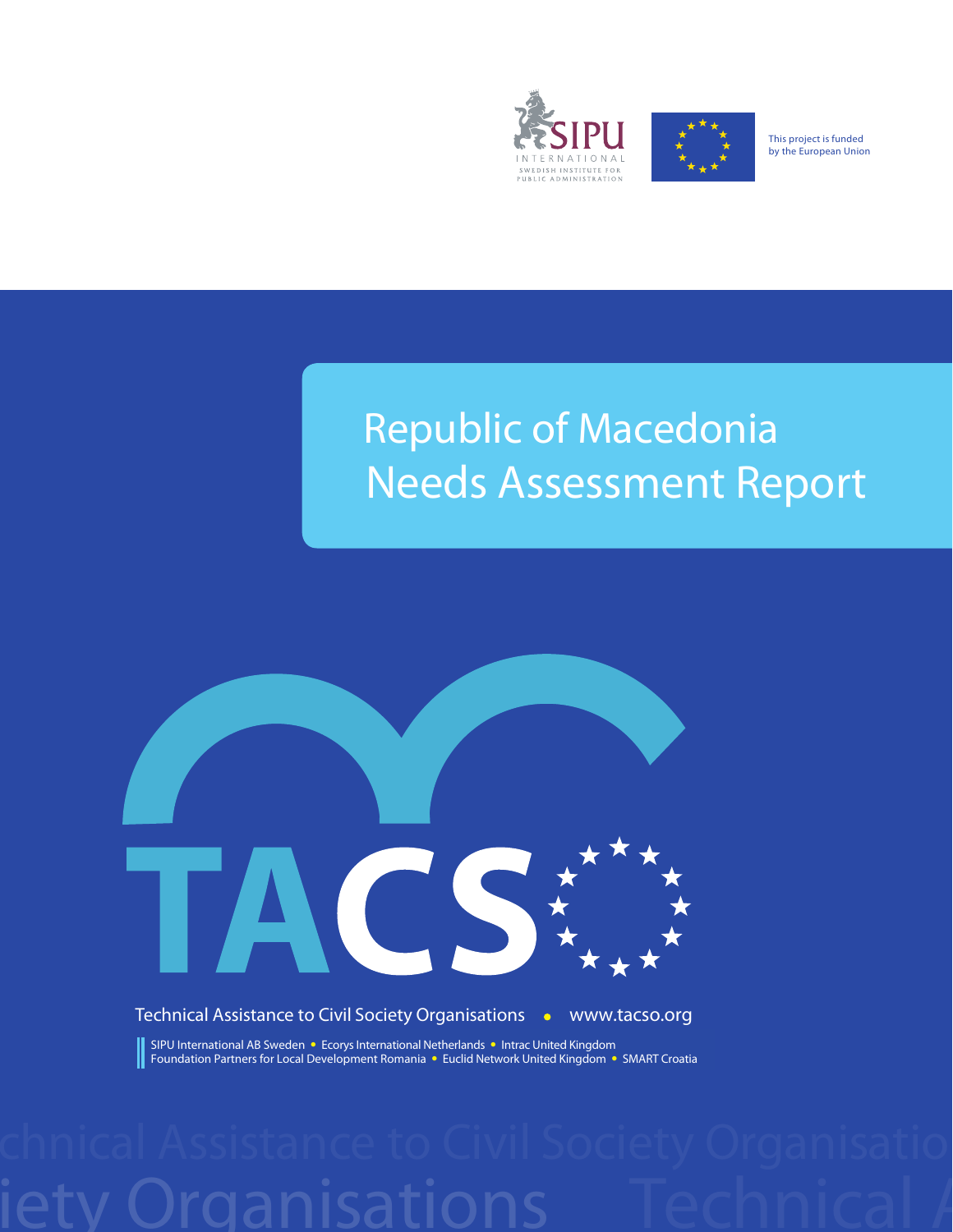

Technical Assistance for Civil Society Organisations Macedonian Office





# **Technical Assistance for Civil Society Organisations**

**Needs Assessment Republic of Macedonia Final Report** 

**Skopje, January 2014** 

**This publication has been produced with the assistance of the European Union. The contents of this publication are the sole responsibility of TACSO Project and can in no way be taken to reflect the views of the European Union**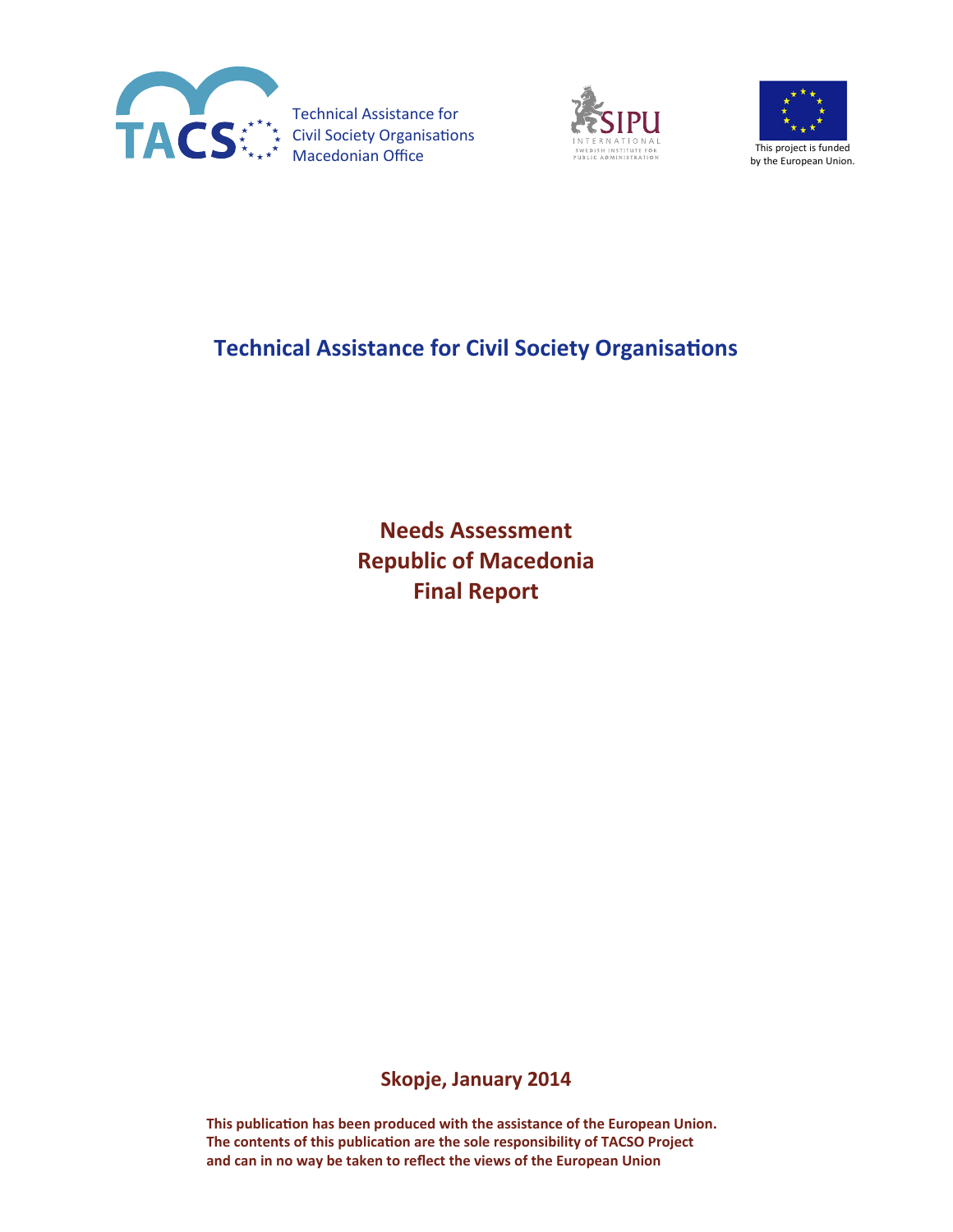# **CONTENTS**

| 1.3. GOVERNMENT MECHANISMS FOR CIVIL SOCIETY - GOVERNMENT COOPERATION AND THE POLICY FRAMEWORK THAT DETERMINES  |  |
|-----------------------------------------------------------------------------------------------------------------|--|
|                                                                                                                 |  |
|                                                                                                                 |  |
|                                                                                                                 |  |
|                                                                                                                 |  |
|                                                                                                                 |  |
|                                                                                                                 |  |
|                                                                                                                 |  |
|                                                                                                                 |  |
|                                                                                                                 |  |
| 2.6. RELATIONSHIPS WITH OTHER STAKEHOLDERS, INCLUDING NETWORKS AND COALITIONS, SOCIAL PARTNERSHIP WITH BUSINESS |  |
|                                                                                                                 |  |
|                                                                                                                 |  |
|                                                                                                                 |  |
|                                                                                                                 |  |
|                                                                                                                 |  |
|                                                                                                                 |  |
|                                                                                                                 |  |
|                                                                                                                 |  |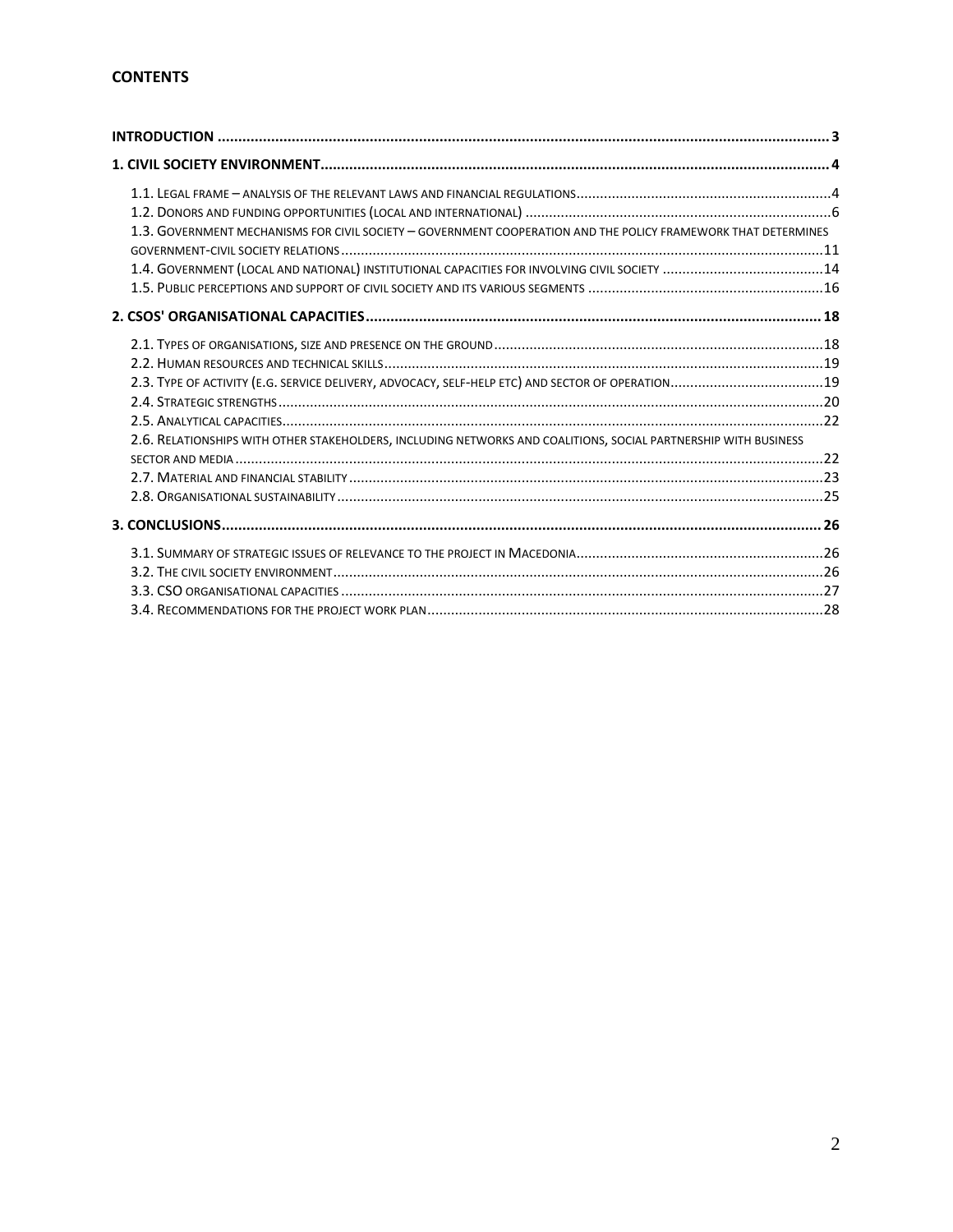# <span id="page-3-0"></span>**INTRODUCTION**

This study is the initial activity within the second phase of the EU-funded project - Technical Assistance to Civil Society Organisations (TACSO) in IPA beneficiaries, conducted by SIPU International from August 2013 to July 2017. The aim of the study is to provide a comprehensive assessment of civil society in Macedonia and the environment that it works in, including its strengths and weaknesses, and challenges it faces in its further development. The study is based upon a combination of desk research embracing all relevant documentation, including legal and financial legislation applicable to civil society, previous civil society mappings and evaluations, situation analyses, policy documents and academic literature, and a consultative stakeholder analysis carried out by means of focus groups and interviews with civil society organisations (CSOs), government actors, donor organisations and other institutional players. The study is an integral part of the project inception and it provides the premise for the majority of other project activities by serving as the basis of the development of regional as well as national work plans to be implemented during the project's duration.

In line with the project's Terms of Reference the study understands civil society as:

- 1. citizen associations and foundations, grass-root community-based organisations through which citizens are able to participate in local and municipal life; religious communities, cultural, artistic clubs, media and other business associations.
- 2. trade unions and employers associations; consumers' organisations; producers' associations;

The paper is composed of three sections:

- Section one provides an analysis of the civil society environment, including the legal framework governing CSOs and their work, the current donor opportunities and other sources of civil society funding, the government mechanisms for cooperation with and support of civil society and the policy framework determining government-civil society relations and public perceptions and support for civil society and its activities.
- Section two gives an overview of the main features of civil society: the types of organisations and their key organisational characteristics, the types of activity they carry out and their main sectoral interests, their geographical distribution and way they are structured within the overall civil society architecture. CSOs are assessed according to their technical, organisational and institutional capacities, including human resources and technical skills, strategic strengths, analytical capabilities, external relations with other stakeholders, and material and financial stability and resilience.
- Section three sums up the most important institutional and organisational capacity needs of civil society in the country and identifies key strategic issues for the implementation of the project. By way of conclusion, recommendations are made for project's work plan.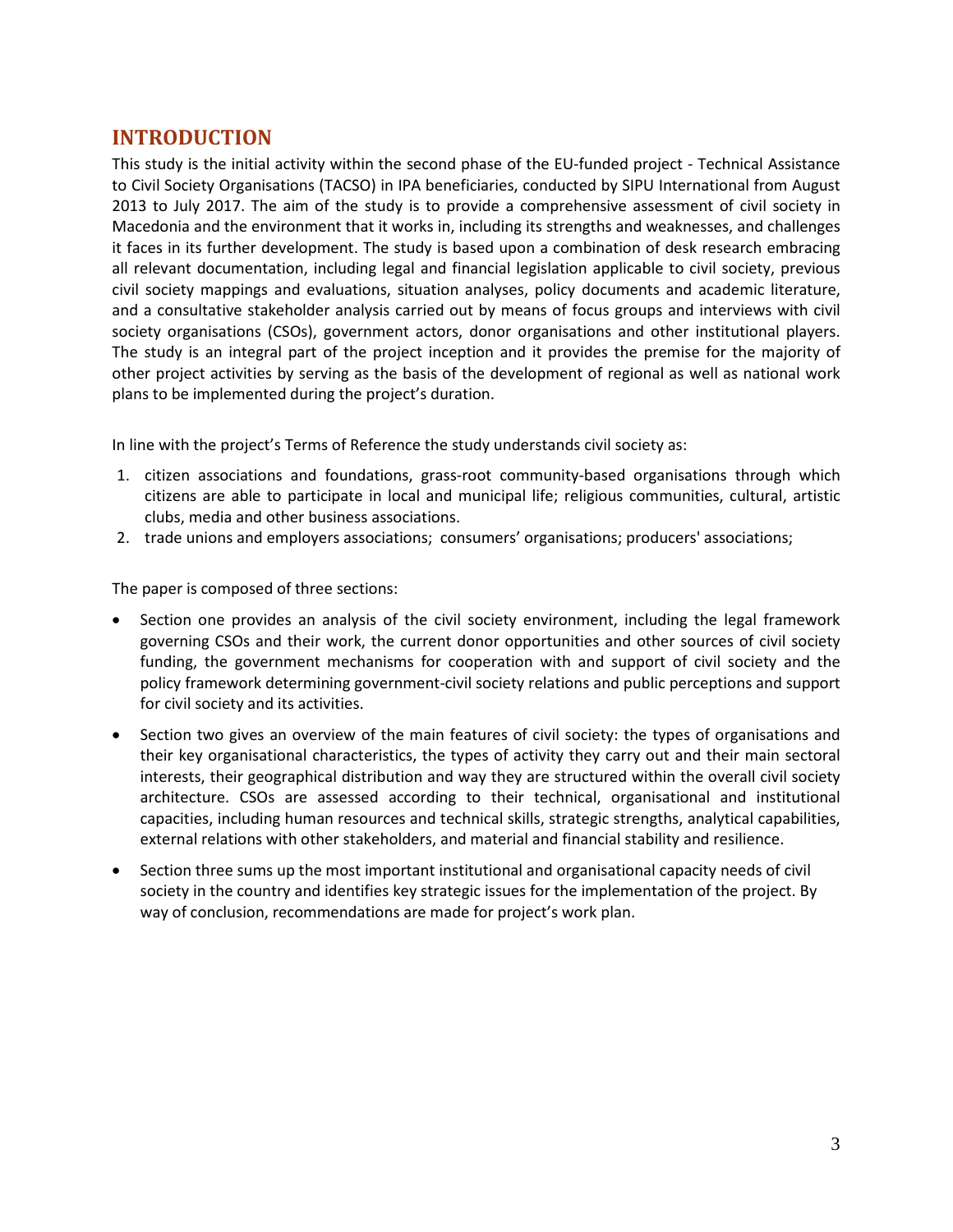# <span id="page-4-0"></span>**1. CIVIL SOCIETY ENVIRONMENT**

# <span id="page-4-1"></span>*1.1. Legal frame – analysis of the relevant laws and financial regulations*

The principal law governing the environment in which the national CSOs operate is the Law on Associations and Foundations which addressed the weaknesses that the previous relevant law had. Although the Law brought progress in terms of liberalization of association, the introduction of the status of public interest organizations and regulating the economic activity of CSOs; however, the Law implementation remains to be a challenge and in particular its harmonization with other laws, especially those related to the tax frame for CSOs and mobilizing local funds so that the positive Law provisions could be used in practice.

#### *Law on Associations and Foundations*

**Law on Associations and Foundations** was passed in April 2010 and replaced the Law on Citizens' associations and foundations which was in force since 1998.

This Law foresees several benefits for the organisations and positive changes related to the previous law:

- Increased liberalization of association, since the Law facilitates not only physical and legal entities to establish associations and foundations, but foreigners and under-aged also to associate, which was not the case with the previous law, which prescribed that an association of citizens could be established only by five adult citizens of the Republic of Macedonia;
- The introduction of the status of organisation with public interest should stimulate organisations to act in the field of public interest, under the conditions that they receive certain benefits.
- The Law provides for organisations to earn profit that is to be used for the organisations' purposes, set with the statute, which promotes economic activities of the organisations and contributes for their sustainability.
- Division of managing from executing functions in the organisations and impossibility for linking these functions, in particular with respect to the organisations of public interest.
- Stressing of the exposure and transparency of the organisation's operation and acting not affiliated to any political party

After the adoption of the Rulebook for selection of members in Committee for organisations of public interest, a Committee was established in March 2012 comprising representatives from several line ministries and two CSOs' representatives. The Committee is responsible for giving proposals for granting and terminating the status of organisations of public interest to the Government of the Republic of Macedonia; reviewing and giving opinion about reports from the operation of the organisations of public interest and giving proposals to initiate misdemeanour proceedings. In 2012, the Committee passed all the required by-laws for its successful operation (Rules of Procedure; Application form for obtaining status of organisations of public interest and List of required documents for obtaining status of organisations of public interest) and established its web-site within the web-site of the Unit for cooperation with NGOs. Yet, despite this, not a single organization obtained status of organisation of public interest and only two CSOs submitted requests. The reason for the low CSOs' interest for getting status of organisations of public interest is due to the fact that the Law does not define clearly the benefit from this status, but merely states that organisations will have additional tax and customs exemptions pursuant to the Law. However, in practice, these organisations do not receive specific benefits but the Law imposes increased obligations regarding organisational structure and reporting.

This indicates the need for further interventions in the legal frame, i.e. harmonization of the other laws, so that the possibilities foreseen by the Law become applicable in practice and a reality for CSOs.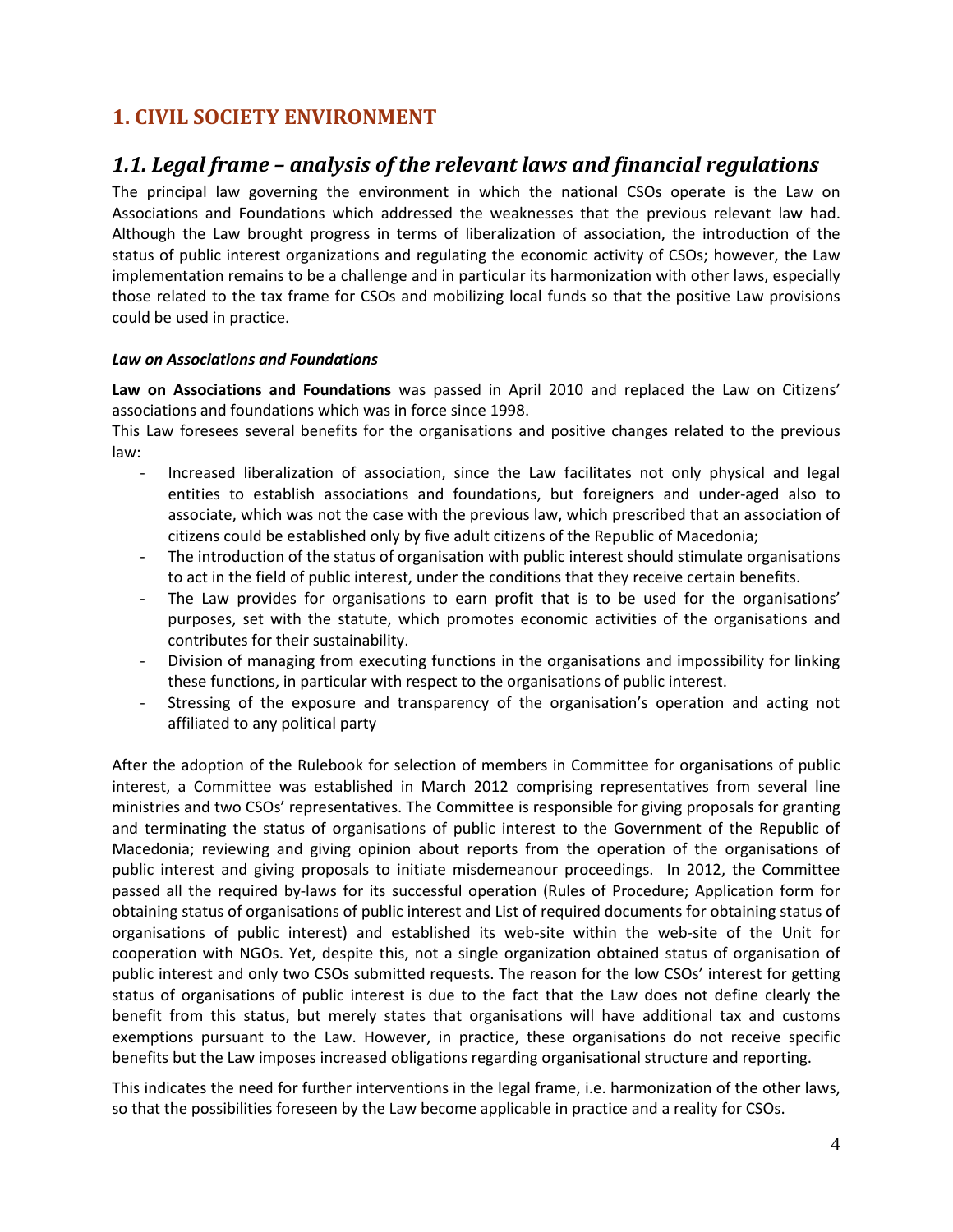# *Tax frame*

In practice, there are no useful tax incentives and benefits available for CSOs. The novelties introduced by the Law on Associations and Foundations cannot become a reality without the proper changes in the tax frame. In several tax laws there is no distinction between CSOs and commercial businesses, but they coincide and have equal treatment. Thus, although the Law on Associations and Foundations defines non-profitability of CSOs, the Law on profit tax does not state that CSOs are exempt from profit taxation. CSOs should not fall under the scope of the Law on profit tax as taxpayers since they use the profit solely for organisation's purposes. CSOs are also treated equally with other legal entities under the Personal Income Tax Law, since there are no tax exemptions with respect to payments made to physical entities. Hence, they face situations when personal income tax needs to be paid on different types of expenditures (catering services, accommodation, travel costs) for volunteers and for beneficiaries of their services. This creates additional financial burden because it is difficult to justify these expenditures to foreign donors, and some donors do not even recognize these costs as eligible.

The Law on Donations and Sponsorships for Public Activities (adopted in April 2006) introduced tax exemptions and deductions to give incentives to companies and individuals to support CSOs undertaking activities of public interest. The Law foresees tax incentives in: 1) personal income tax, 2) profit tax, 3) Value Added Tax and 4) Property tax. The Law prescribes harmonisation of domestic with foreign donors with respect to eligibility for tax exemptions regarding VAT. Such approach ensures solid basis for utilizing the potential of the local resources in the areas of public interest and for stimulating philanthropic culture in the Republic of Macedonia. Still, the Law implementation in practice shows that there are very few benefits for CSOs, whereas small and medium-sized enterprises and citizens almost do not even use the Law<sup>[1](#page-5-0)</sup>. For instance, many enterprises decide not to use the Law since the procedure is too complicated and demands huge engagement of the employees in activity that is not their primary focus and at the same time they are not absolutely sure that they will receive the exemption. Further on, in the case of some taxes, deductions are insignificant thereby militating against applying for them.

Perceived challenges in the implementation of the Law on Donations and Sponsorships are mainly due to the actual provisions of the Law and how they are understood and interpreted; in particular due to unclear definition and interpretation of the key terminology and harmonisation with other laws; lack of objective criteria for determining public interest; complicated procedure for implementation of the tax exemption; and allocated competences in several intuitions<sup>[2](#page-5-1)</sup>.

#### *Voluntarism*

In June 2007 a **Law on Volunteering** was adopted aiming at defining this area of work in relation to paid employment and defining rights and obligations of volunteers and the entities that organise volunteering. By recognising volunteer practice as valid work experience within the paid employment sector, personal tax exemption on the costs related to volunteering as well as maintaining the unemployment rights for unemployed persons that are volunteering, the Law aims to encourage voluntarism and is of potentially great benefit to CSOs and the not-for-profit sector. Nonetheless, even besides this stimulating legal frame, surveys and data exemplify a low level of utilizing volunteering (37% of the population have volunteering experience in organisation<sup>[3](#page-5-2)</sup>). Furthermore, CSOs which are mainly

<span id="page-5-0"></span> $1$  "Law on Donations and Sponsorships for public Activities, Implementation and main challenges", Konekt, June 2010.<br> $\frac{2}{1}$ lbid.

<span id="page-5-2"></span><span id="page-5-1"></span>

<sup>&</sup>lt;sup>3</sup> <http://civicengagement.mk/>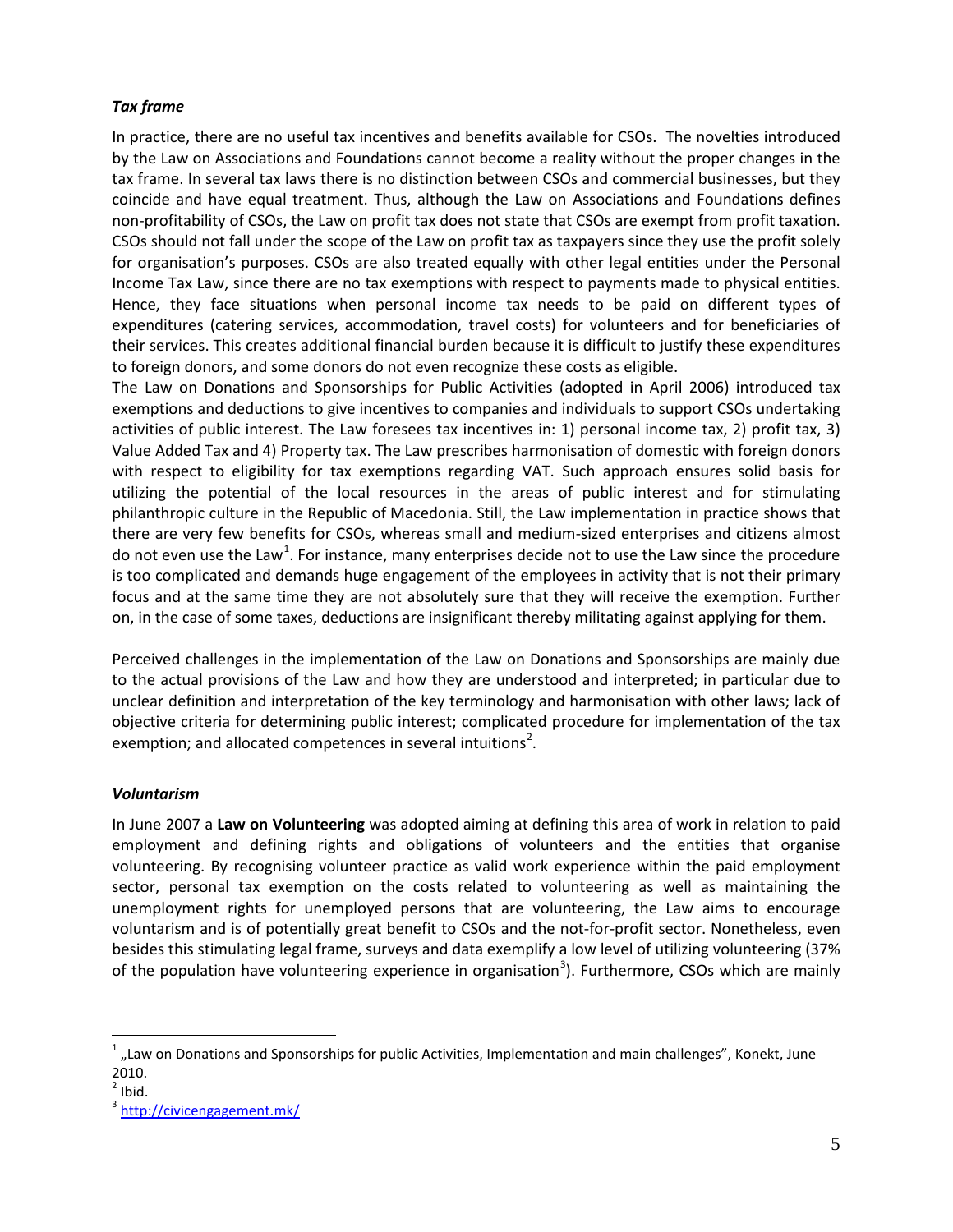based on voluntary engagement (88.5% act on voluntary bases<sup>[4](#page-6-1)</sup>), insufficiently promote volunteering in the broader community (mainly ask for voluntary engagement from their own members). Having this situation in mind, the Government of the Republic of Macedonia amended the legal frame with other measures which are to create favourable environment for promotion of voluntarism:

- The Strategy for promotion and development of voluntarism, adopted in October 2010, aiming at promoting voluntarism among the broader public, stimulating volunteering culture within the educational system; increasing the level of volunteering in the civil society sector and establishing system for institutional support of volunteering.
- Action plan with specific measures for implementation of the strategy
- Establishment of a National Council for development of volunteering, competent for: promotion and development of volunteering as socially useful activity, planning of more specific measures and monitoring of the development of volunteering. The Council was established at the beginning of 2011. Besides representatives from the ministries and the Government the Council comprises of representative from ZELS and 4 CSOs' representatives.
- New objectives related to volunteering are set in the Strategy for cooperation of the Government with the Civil Society 2012-2017 aiming at raising awareness among youth and their more active participation in civil society and stimulating citizens' involvement in civil society and the social changes via three measures:
	- o Cooperation with civil society representatives in the implementation of teaching subjects and activities in schools related to the topics democracy and civil society sector.
	- o Linking with measures from the Strategy on promotion and development of volunteering
	- o Stimulating volunteering activities of adults.

The Report on implementation of the Government Strategy for cooperation with CSOs for 2012 points out to certain activities of Ministry of Education in cooperation with CSOs (such as civic education, eco classes, clubs for prevention etc), whereas on the Day on Voluntarism a promotional event was organised and prizes for voluntarism were awarded.

However, having the set framework and the established structures for supporting voluntarism, but taking into consideration the inactiveness of the National council and the monitoring of the strategy implementation, it can be concluded that not enough has been done in the area of promotion and fostering voluntarism.

# <span id="page-6-0"></span>*1.2. Donors and funding opportunities (local and international)*

The vast majority of CSOs in Macedonia continue to be dependent on international donor funds. Collectively, foreign funding streams remain the single largest source of financial support for CSOs. The EU funds, principally through the Instrument for Pre-accession Assistance (IPA), are now the main focus of interest for CSOs. Other larger civil society supporters are Swedish Development Cooperation (SDC) and USAID.

The only significant domestic source of civil society funding is central government, which targets a broad range of civil society organisations, of which associations and foundations are just one category. Policies for distribution of these funds, as well as transparency improved in the recent years, however further steps should be done particularly regarding the funds distributed through line ministries and lottery funds. Funds provided by the ULSG to CSOs although small are becoming more and more important source for the small grass-root organizations and their sustainability. Practices of individual and

<span id="page-6-1"></span> $4$  "CIVICUS Civic society index - Long way to greater citizens' engagement", Macedonian Center for International cooperation, March 2011.  $\overline{a}$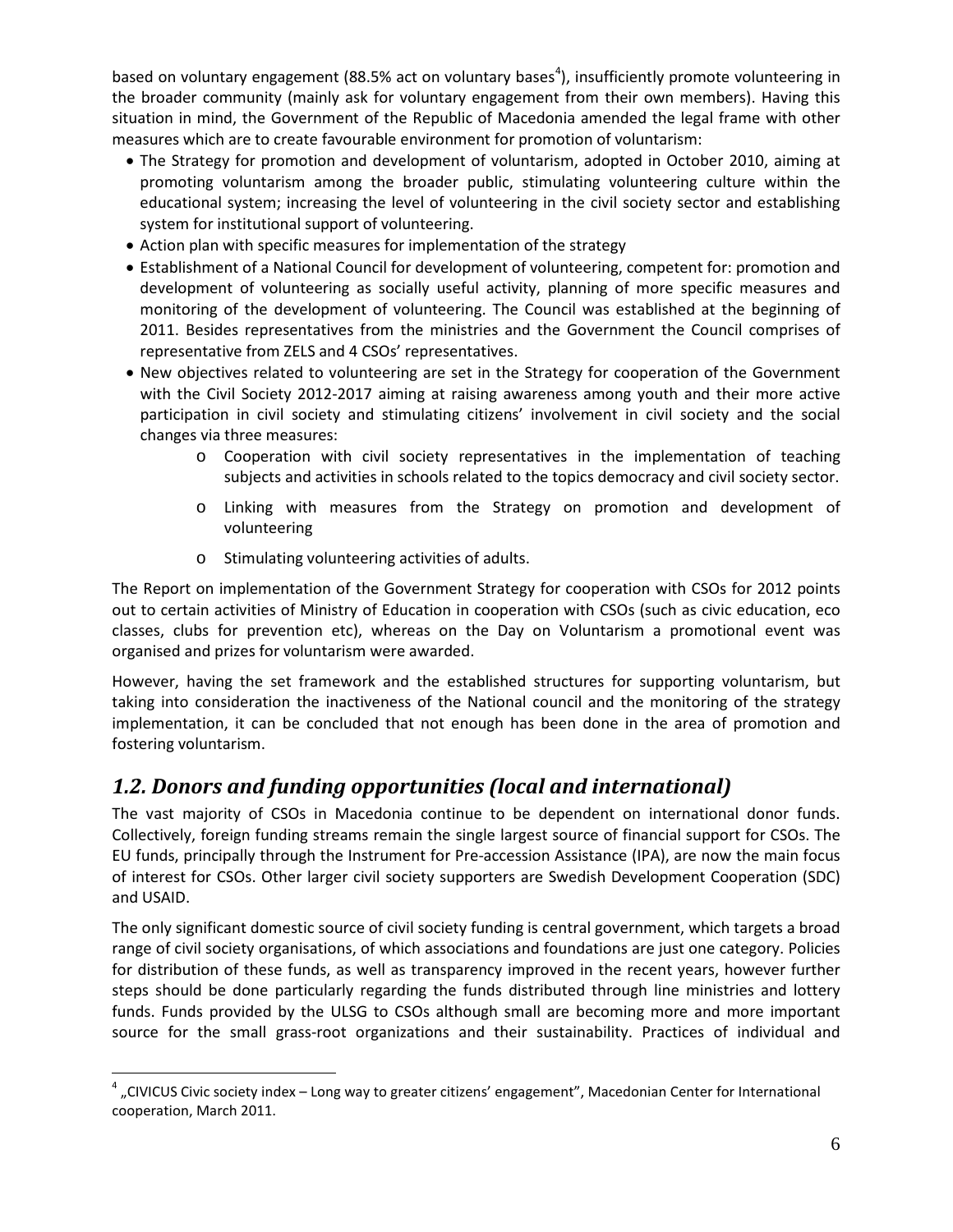corporate giving although now emerging with increasing pace still could not be considered as significant source of founding.

#### **EU IPA and other EU funds**

Civil society development and dialogue is defined as one of the major cross-cutting issues under the IPA instrument<sup>[5](#page-7-0)</sup>. Consequently there are funds allocated to the support of democratization and civil society development (under the IPA component 1 - institutional building). Part of these are intended for large technical assistance projects for capacity building of state institutions mediating government-civil society relations (Unit for Cooperation in the General Secretariat, units of local self-government), and part are intended for direct support of CSOs and their activities. In addition to 0.7 million EUR IPA 2008 grant scheme which was disbursed in 2010, to 15 CSOs projects, IPA 2009 provides amount of 1,5 million EUR for CSOs' projects.

Further support to CSOs is envisaged under IPA component 4 (Developing Human Resources) for CSOs' projects aiming to enhance social cohesion. Multi-beneficiary IPA funds under Civil Society Facility are also available to CSOs as well as part of the Community programmes.

However current EU funding opportunities are relatively difficult to be accessed by majority of CSOs. Major reasons for this are relatively high thresholds of the available grants, which require proof of high financial management capacities, as well as the level of co-financing that should be provided. In addition, there are concerns within the CSO community in Macedonia that the EC application process is complicated technically and imposes many financial and administrative conditions on organisations and so effectively excludes the greater majority of CSOs.

Current EU funding opportunities include:

#### **1. National IPA programme 2009**

 $\overline{a}$ 

Grant Contracts 1,5 M EUR *launched in October 2012 t*o strengthen the capacity of Civil Society Sector through grant projects in:

- Fight against corruption and organised crime (including fight against trafficking of human beings and fight against illegal substances)
- Strengthening the CSO management and networking, including joint implementation of community based activities and social services, resource mobilisation, mobilising voluntary work, institutional cooperation CSOs/Government.
- Protection of human rights, with a focus on vulnerable groups, victims of family violence, mobilization of the municipalities for prevention of HIV/AIDS/STI amongst the most at risk including activities within the Decade for Roma inclusion 2005 – 2015.

Approximately 20 grants are expected to be signed, ranging from min 30.000 to max 150.000 Euro. This grant support is implemented via the Decentralised Implementation System, thus The Units for cooperation with NGOs and the Central Financing and Contracting Department have prime responsibility for awarding grants. As of November 2013, a decision has not been made yet regarding these funds and there are treats that the funds might be lost.

# **2. European Instrument for Democracy and Human Rights - EIDHR**

Grant Scheme in support of human rights and democratisation activities of CSOs. The call for proposals announced at the beginning of 2013 covered two thematic priorities:

- Enhancing the role of civil society organisations in developing and promoting public policies aimed at furthering democratic reforms, transparency and accountability, freedom of

<span id="page-7-0"></span> $<sup>5</sup>$  ,, Multi-annual Indicative Planning Document", European Commission, 2008.</sup>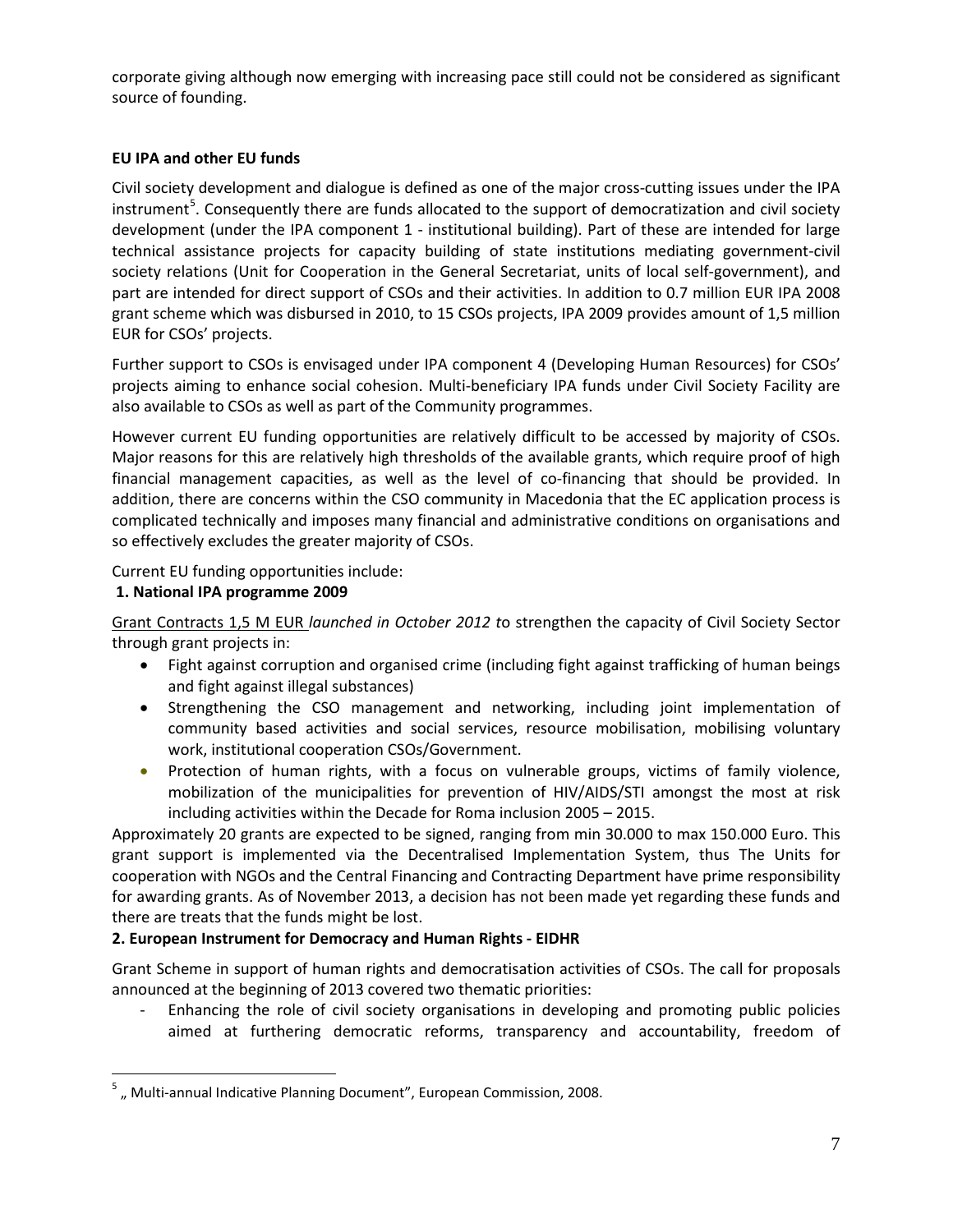expression and independent media, fighting against corruption, increasing political representation of civil society, based on joint cooperation among civil society organisations and building coalitions across different communities.

- Pursuing common agendas for human rights and promoting non-discrimination, social inclusion and social rights, in particular the rights of vulnerable groups, including Roma and the other minorities below 20%, women, children, people with disabilities and LGBT.

For each thematic priority 600.00 Euros were allocated, whereas the maximum amount of the grants was 150.000 for the first and 120.000 Euros for the second thematic priority.

**3. Cross-Border Cooperation (IPA 2)** Grants to CSOs and municipalities for a range of socio-economic two-country partnership projects, with all EU and potential EU member countries. The following programmes are being implemented: Macedonia – Bulgaria, Macedonia – Albania, Macedonia – Greece, Macedonia – Kosovo.

**4. IPA Civil Society Facility –** strategy for civil society development in the IPA region which besides the TACSO project also comprises the People to People (P2P) programme and the Partnership programme which consists of grant support to regional networks. Eighteen grants were awarded at the last open call announced in March 2012 aiming at supporting regional CSOs' networks to pursue shared objectives regarding good governance and the fulfilment of the political criteria for EU accession. The total budget for the projects is 11 million Euros.

**5. Other EU funded programs.** Macedonian CSOs may apply to the following **EU Community programmes[6](#page-8-0) :**

**Progress Programme:** For the period 2014-2020, the 'Progress' element of EU programme for Employment and Social Innovation (EaSI) will continue its current activities (analysis, mutual learning and grants) and will have a specific budget for **social innovation and social policy experimentation**. The total proposed budget for 'Progress' is around €500 million for the period 2014-2020.

As of 2014, the new **Erasmus+** will replace seven existing programmes with one. It brings together the existing Lifelong Learning Programme (Erasmus, Leonardo da Vinci, Comenius and Grundtvig), Youth in Action and five international cooperation programmes (Erasmus Mundus, Tempus, Alfa, Edulink and the programme for cooperation with industrialised countries). It also includes sport.

**Europe for Citizens 2014-2020**. The current 7-year programme ends in 2013. For the next round of funding, to 2020, the Commission proposes to focus its budget of €229m on promoting a better understanding of the EU, its shared values, history and culture. Funds will also help people engage in civic activities through debates and discussions on the impact of the EU in their daily lives.

The three main funding schemes for research and development (Competitiveness and innovation programme, seventh framework programme and the European Institute of Innovation and Technology) will be brought together under **Horizon 2020**. It will combine all research and innovation funding currently provided through the [Framework Programmes for Research and Technical Development,](http://cordis.europa.eu/fp7/home_en.html) the innovation related activities of the Competitiveness and Innovation Framework Programme [\(CIP\)](http://ec.europa.eu/cip/) and the European Institute of Innovation and Technology [\(EIT\)](http://eit.europa.eu/).

# **Other international donors**

**Swiss Agency for Development and Cooperation (SDC)** has been an important supporter of citizens' participation and civil society development.

Since 2006, the programme Community forums is being implemented within which citizens and local government officials discuss issues of common interest and come to solutions in the form of projects whose implementation is then funded by SDC and the respective municipality. Fifty nine municipalities

<span id="page-8-0"></span><sup>&</sup>lt;sup>6</sup> <http://eeas.europa.eu/>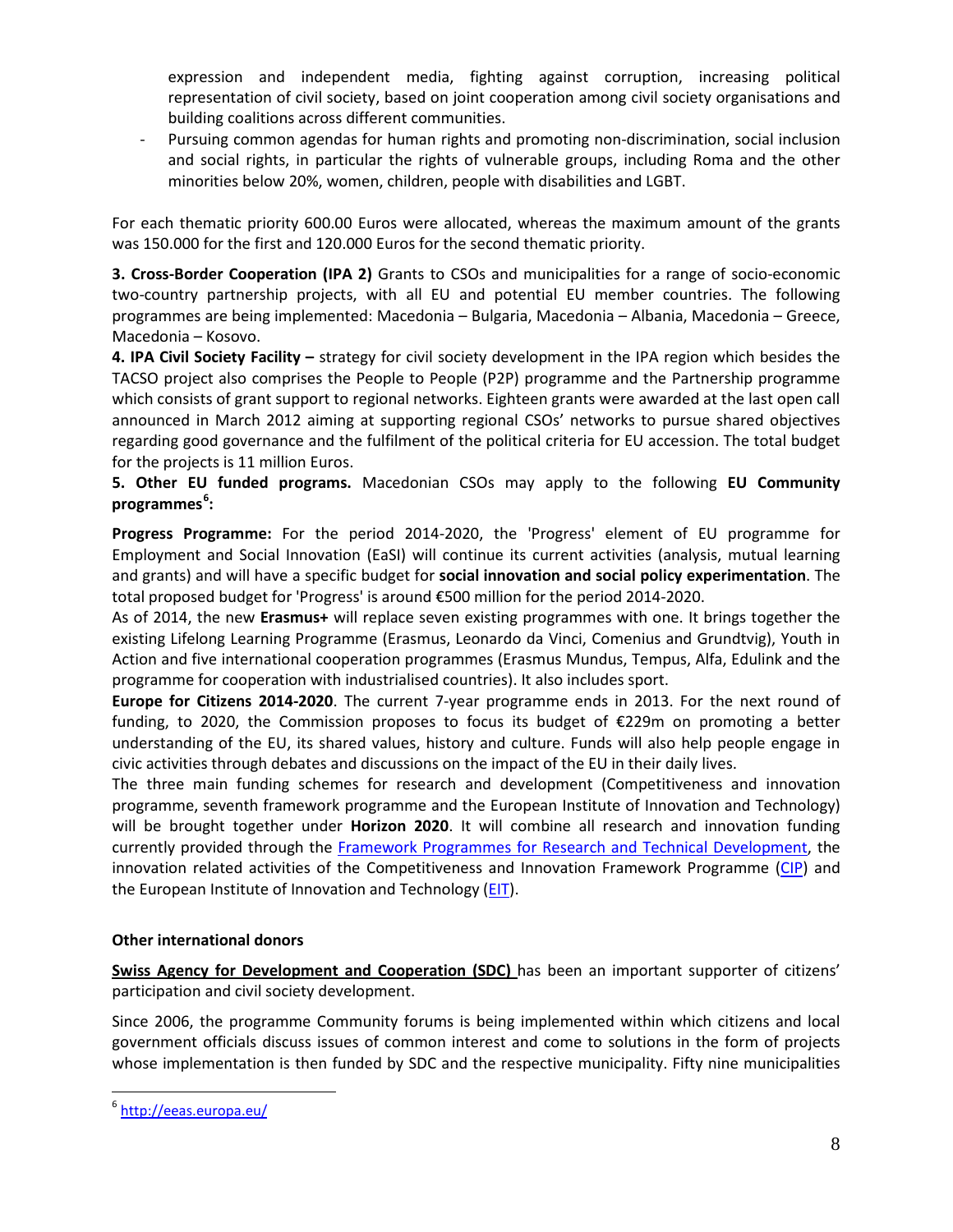are involved in the programme. Currently, the third phase of the programme is being implemented and it will last until August 2014. The total budget for the three phases of the programme is 9,7 million CHF.

In 2009 SDC launched a new mechanism to support building capacities of CSOs: **Civil Society Support Facility – CIVICA Mobilitas** a three-year programme (2009-2011) implemented by local CSO, the Centre for Institutional Development (CIRa). The programme provided institutional and project grants to assist CSOs to exercise critical oversight of equitable, non-discriminatory and efficient public service delivery, as well as oversight of budgeting and financial management of public expenditure and private sector practices<sup>[7](#page-9-0)</sup>. The programme was continued in 2012, and the next phase of the programme also started and it will be implemented in the period 2014-2018 with the total budget of 8 million CHF. The programme will be focused on turning CSOs into agents of social change with regards to values and constituency, while using grants instruments (institutional and ad-hoc grants) to enable the CSOs to implement their annual programmes accordingly.

USAID is implementing **Civic Advocacy and Partnership Activity Programme** through the local partner Foundation Open society Macedonia. The total budget of the programme is 2,5 million dollars and it includes grants for CSOs and capacity building programme. Objectives of the programme are to stimulate civic activism and participation at national and local levels, to support CSOs to conduct government oversight, advocate, and provide input into public policy and to establish sustainable mechanisms for regular and ad-hoc CSO cooperation -and mobilization on democratic reform issues $^{8}$  $^{8}$  $^{8}$ . The programme will be implemented until August 2014.

Since June 2013 USAID has been implementing Anti-Corruption Programme aiming at supporting civil society organisations, improving the integrity of state institutions and holding them accountable to the people. Within this programme, trainings on anti-corruption will be provided for CSOs but also their cooperation on this topic will be supported, i.e. establishment of CSOs' platform for anti-corruption.

**U.S. Embassy** in Macedonia is running small grants programme whose purpose is to award small grants for specific projects that support the development of democratic institutions in the Republic of Macedonia.

**Soros funds** in Macedonia are implemented mainly through its local foundation Open Society Macedonia, or directly through the Soros office in Budapest. International programmes<sup>[9](#page-9-0)</sup> available to CSOs include:

**1. East-East Programme: Cross-Border Partnership** supports international cooperation between the civil society and NGOs for exchanging experiences, expertise and knowledge in order to internationally enhance the principles of open society.

**2. Think-tank fund** supports independent policy centres that help strengthen democracy by identifying and analyzing policy options, advocating for their adoption, and consulting with governments. The fund provides institutional and project grants in Central and South Eastern Europe. The fund complements its grant making by developing activities to enhance networking among think tanks and to build their capacity to conduct research and use their findings and recommendations in advocacy.

**3. Roma Initiatives** grant making to foster and promote the principles of democracy, accountability, human rights, gender equality, and active Roma leadership and participation in public affairs.

#### **Central government funding sources**

Government may be considered as important source of CSO funding. On average, between 3.8 and 6.2 million EUR are allocated to CSOs annually<sup>10</sup>. However, following the allocations under the budget line

<span id="page-9-0"></span><sup>&</sup>lt;sup>7</sup> <u>[www.swisscooperation.org.mk](http://www.swisscooperation.org.mk/)</u><br><sup>8</sup> <u>[http://macedonia.usaid.gov](http://macedonia.usaid.gov/)</u><br><sup>9</sup> [www.soros.org](http://www.soros.org/)

<sup>&</sup>lt;sup>10</sup> "Financing of the CSOs form the state budget", Macedonian Center for International Cooperation, 2010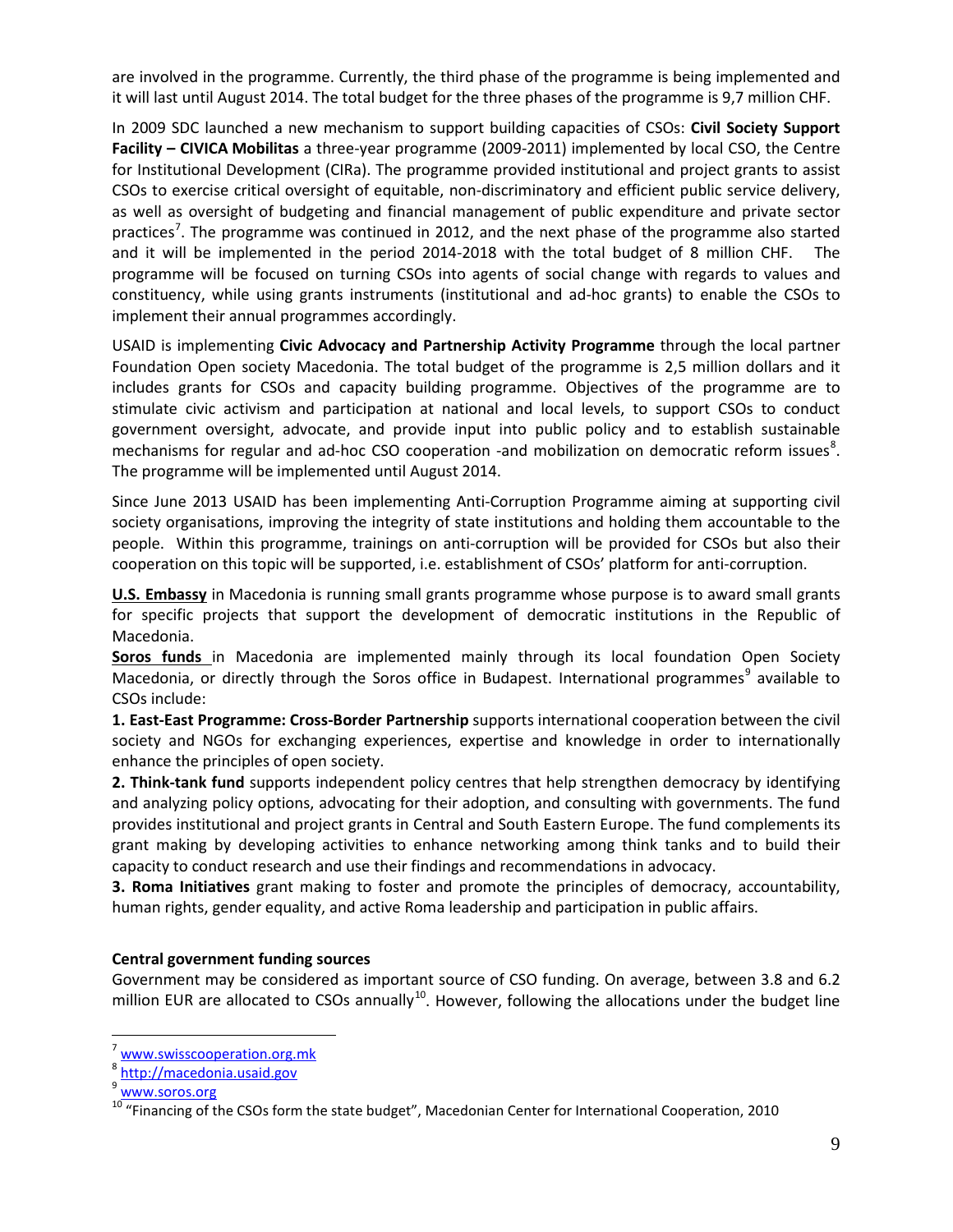aimed to NGOs, one could find that the funds are disbursed not only to associations and foundations, but also to trade unions, religious communities and political parties. Government funds are available through the individual line ministries and state institutions. Having the objective in its Strategy for cooperation with CSOs to provide more favourable conditions for sustainability of the civil society sector including creation of better fiscal frame and state financing for CSO, Government introduced several measures to improve the process of disbursement and management of these funds. In 2007 a Code of Good Practices for the Government financial support to citizens' associations and foundations was adopted and set following: basic criteria that should be fulfilled by CSOs in order to receive state funding, obligation of the Government to prepare annual programmes for funding of CSOs and announce the same on the NGO Unit web page, obligation to announce open call and decide on the disbursement within one month after the deadline for application, obligation to prepare contract with the selected CSOs and perform control over the funds spending etc. However, Code of Good Practices is not obligatory act for state bodies, thus government institutions rarely allocate support to CSOs in a transparent manner according to clear and equitable criteria. Very often funds are allocated to arbitrarily pre-selected beneficiary organisations and only a very few state institutions distribute funds through open calls to tender. Ministry of Labour and Social Policy and Agency for Youth and Sports are positive examples that apply the Code and announce open calls<sup>11</sup>. In the last years the proportion of the Central Government civil society allocation (around 10% of the total state funds) has been subject to a more transparent procedure, following the guidelines set out in the Code of Good Practices. Since 2009, this allocation has been named Programme for financing of programme activities of associations and foundations, worth 15,000,000 MKD (approx 245,000 Euro), and has been disbursed according to set priority objectives. By ensuring programme criteria and transparent procedures, including clearly defined scoring of applications, the programme is a major step forward in ensuring transparency and standards in the allocation process. However, what is still missing in the process is monitoring of the project implementation and evaluation of the results. In addition, many CSOs still claim that political parties and affiliation of CSOs with the authorities have significant influence on the decisions.

Situation is worse in the case of distribution of the lottery funds where lack of transparency appears to be particularly acute. There is neither open call nor criteria for applying for these funds. The greater part of these resources is shared between a very small number of predetermined beneficiaries. Furthermore, even besides the legal provision 50% of the revenue from lottery to be allocated to CSOs, the allocated amounts most frequently were significantly lower i.e.  $7\frac{1}{2}$ .  $2\frac{12}{1}$ .

#### **Local government funding sources**

The Law on Units of Local Self-Government provides for allocation of portion of the municipal budget for support of CSOs. Pursuant to this, in practice majority municipalities have budget line for CSOs. Nonetheless, in most cases the amount is not more than 1% of the municipal budget<sup>[13](#page-10-0)</sup>. Although relatively small in quantity the financial support for CSOs by municipalities may be considered as very important for sustainability of small grass-root CSOs and more importantly as impetus for more close cooperation of LSG and CSOs in addressing community problems.

The allocation of funds for CSOs is made in various ways – open call, but also direct initiative and upon request sent to the Mayor or the municipal Council, and the Council reaches a decision. Generally, there is no unified system, application procedure and clearly defined criteria for allocating funds to CSOs from the municipal budget. Recent analysis<sup>[14](#page-10-0)</sup> conducted in 17 municipalities reveal that 67% of the municipalities announce open call and 56% have criteria for allocation of funds. It seems that in the past

 $11$  ibid

<span id="page-10-0"></span><sup>12</sup> ibid<br><sup>12</sup> ibid<br><sup>13</sup> "Overview of legal frame and practices of cooperation and involvement of CSOs in decision making on local level", Macedonian Center for International Cooperation, July 2011.<br><sup>14</sup> ibid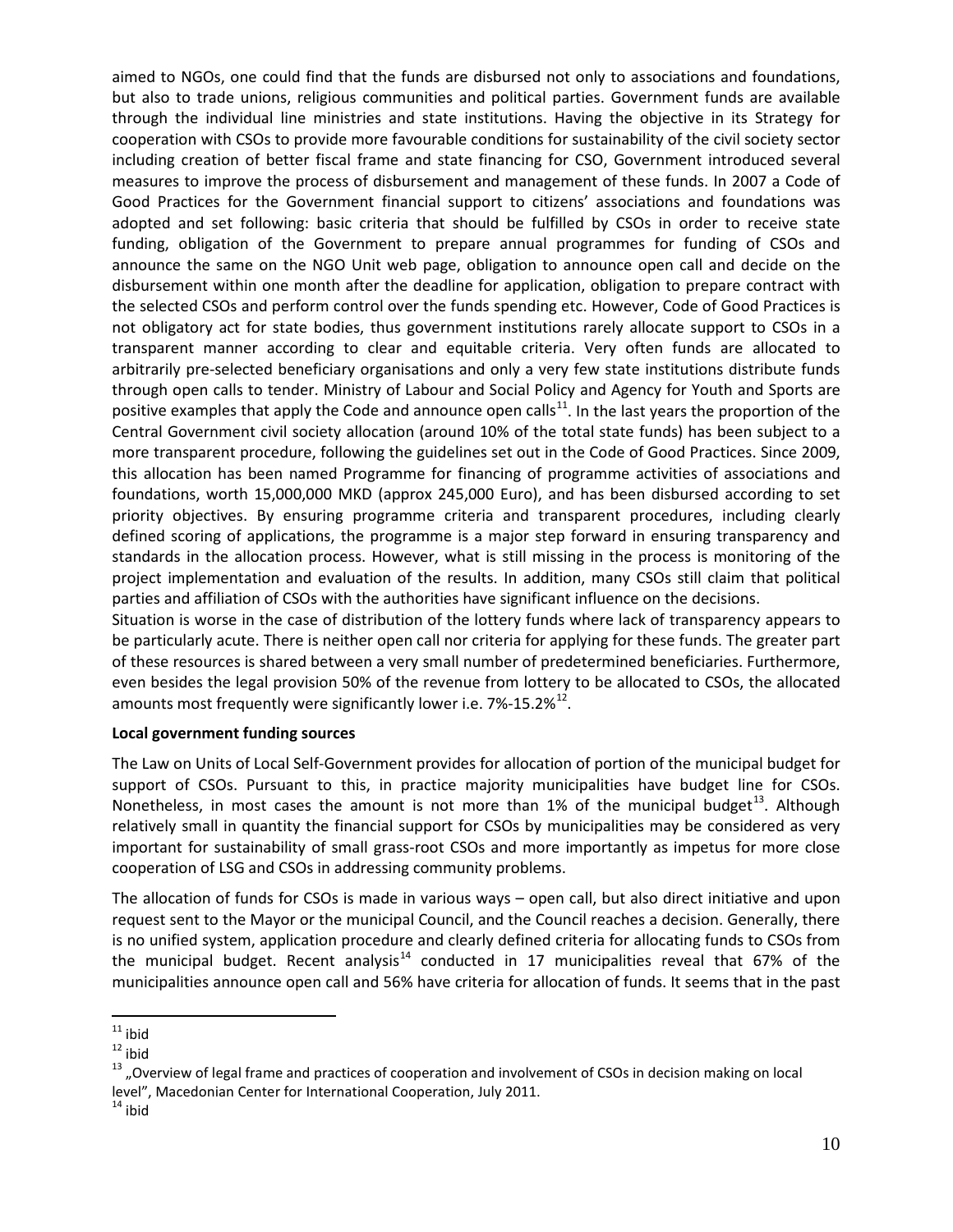several years there is a trend of increasing the number of municipalities that allocate funds competitively via open call, although there are still CSOs' reactions about lack of transparency, partiality, and political affiliation in the allocation of funds.

In addition to funds allocated via open calls, some municipalities allocate funds for CSOs for co-financing projects obtained from other donors. This model is not fully practiced (it is familiar that only two municipalities use the model: Bitola and Skopje) and insufficiently promoted (few organisations requested to use this opportunity). Yet, it seems that it has significant potential in surpassing one of the key threats for the local CSOs when they apply for funds (particularly EU funds) and have to ensure certain funds for co-financing the project.

#### **Private and corporate giving**

Due to the poor economic situation in the country, as well as due to the underdeveloped culture for giving, the support to CSOs from individual donors can be assessed as modest. The periodical research Social responsibility of citizens (MCIC) in the past years did not show changes in the trends of giving, whereas, the last survey in 2011 even illustrated 5% decrease in number of citizens that gave in the past 12 months. This is not encouraging information for CSOs which should continue to work on raising the awareness and culture for giving. Perhaps, instead of being focused on stimulating donations in cash, CSOs should focus more on donations in time and promotion of volunteering. According to this research, organisations working in the area of health, humanitarian support, disabled, and children have higher likelihood to mobilize individual donations.

According to the data from the Central Register for businesses that informed about donations and sponsorship the total amount on annual level in the period 2007-2009 is approximately 7 million Euros. Herewith, it needs to be taken into consideration the fact that this amount also includes sponsorship (more preferred by companies), support to individuals, as well as the support for sports clubs. The corporate giving and the amount that companies allocate for CSOs to great extent depend on the demand and on the CSOs. This is illustrated also with the analysis<sup>[15](#page-11-1)</sup> where it is stated that many enterprises donate ad-hoc upon certain request for donation. Further on, it is emphasised that significant portion of enterprises have not been approached at all and asked to donate (only 63% of enterprises were asked to donate). This fact points out that enterprises are willing to donate, but that potential is not fully utilized. Preferred areas for donations are: health (one quarter of enterprises that donated), disabled (16%) and children and their protection (14%). This analysis shows that enterprises give regardless of their size, but the size is important for the level/amount of donations. Although enterprises are open for providing one-time donations, small percentage of enterprises (only 14%) is prepared to ensure long-term support. Principle cause for this is the insufficient budget for such purposes and the lack of tax incentives.

Having in mind these data, CSOs need to build their skills how to approach corporations and generate resources locally. However, changes to the Law on Donations and Sponsorships for Public Activities are necessary to provide more incentives to the businesses to donate.

# <span id="page-11-0"></span>*1.3. Government mechanisms for civil society – government cooperation and the policy framework that determines government-civil society relations*

The Unit for Cooperation with Non-governmental Organisations is responsible for facilitating government cooperation with civil society. The Unit developed its first Strategy for Cooperation with NGOs in 2007, whereas in 2012 it adopted the second Strategy which should be implemented until

<span id="page-11-1"></span><sup>&</sup>lt;sup>15</sup>Nikica Kusinokova, Citizens' practices No. 13, 2011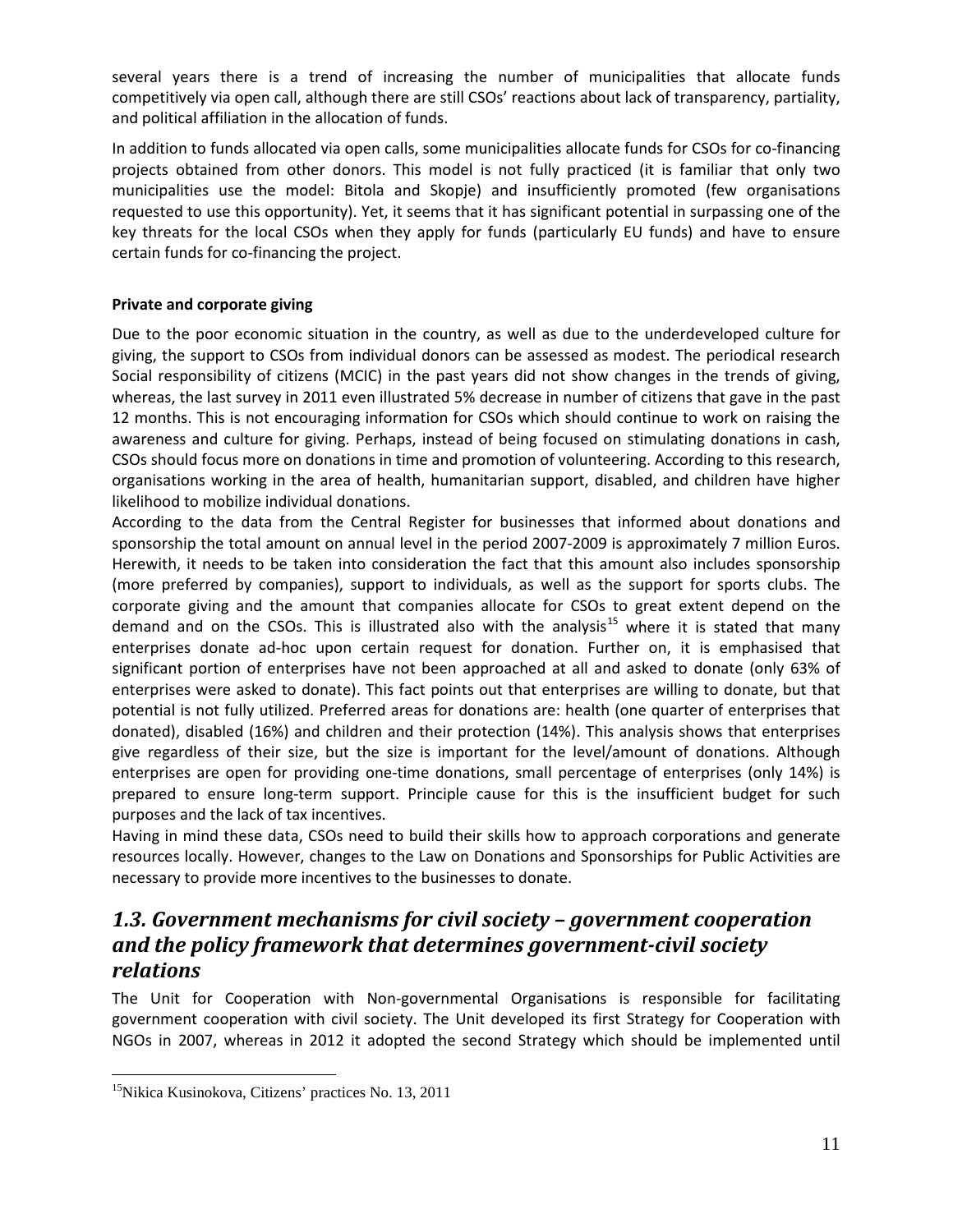2017. The Unit has the main responsibility with respect to coordination of the Strategy implementation. The establishment of the Units and the adoption of the strategies appropriately raised the expectations of CSOs from the Unit. Nevertheless, the Unit could not entirely fulfil the expectations due to several reasons: structural/organisational limitations in its operation, insufficient capacity and deficient resources for implementation of the Strategy. This led to partial implementation of the measures planned with the first Strategy and delays in the implementation of part of the measures from the second Strategy.

#### **Unit for Cooperation with Non-governmental Organisations**

The Unit for Cooperation with Non-governmental Organisations was established in November 2004 under the Sector for Policy Analysis and Coordination within the General Secretariat of the Government, and commenced active work in March 2006.

According to the Rulebook on internal organisation of the General Secretariat within the Government the Unit is responsible for: preparation of Government strategy and programme for cooperation with CSOs; maintaining cooperation with CSOs; preparing a review of the legislation on CSOs and its continuous updating, proposing initiatives to the Government and relevant ministries in order to instigate drafting of new legislation for the civil society sector; allocation of financial resources for partially financing projects of public benefit; mediation of the inter-ministerial cooperation, as well as of other state authorities and civil society sector etc.

Since November 2006, the Unit has undertaken significant capacity-building activities implemented through three TA projects funded by EU. These included study trips abroad and comprehensive trainings in the key areas of civil society, CSO management and social research and analysis. Staff number of the Unit is considered to be adequate, however; the Unit appears to be constrained in its ability to fully carry out its mandate owing to its position under the General Secretariat of the Government. The Unit lacks sufficient autonomy to allow it to work flexibly and take proactive measures towards implementing the Strategy for Cooperation with NGOs, and to establish direct communication with civil society.

The Unit's ability and coordination system to synchronize the work of the Ministries with civil society are not effective enough due to frequent changes of the persons assigned as responsible for cooperation with CSOs, as well as result of the complicated procedure for communication among the Government Unit for Cooperation with NGOs and involved government units.

Since 2008, in addition to the abovementioned Unit's responsibilities, the Unit has been responsible for administration and evaluation of project proposals submitted by CSOs at open calls for allocation of part of the budget for CSOs (funds allocated via the General Secretariat of the Government in the amount of approximately 20 million MKD annually), as well as for monitoring of the awarded projects. The Unit was given such a role also within the Decentralized implementation system of EU funds regarding grant schemes from the national IPA programme for CSOs. The first grant scheme that the Unit was in charge of is the open call for CSOs from IPA 2009.

# **Strategy for cooperation**

The policy framework of the civil society-government relations was set by the Strategy for Cooperation of the Government with the Civil Society. The first Strategy was being implemented in the period 2007- 2011, whereas in 2012 a new Strategy was adopted with new Action Plan covering the period 2012- 2017. The preparation of both strategies was supported by two EU-funded projects for technical assistance. This support enabled the provision of adequate expertise for the preparation of the documents as well as CSOs' involvement in working groups and public debates which contributed for the priority needs of CSOs to be reflected in the strategies.

Even in the first Strategy, the Government has committed to many important steps for civil society progress, including: upgrading the legal frame; participation of the civil society sector in the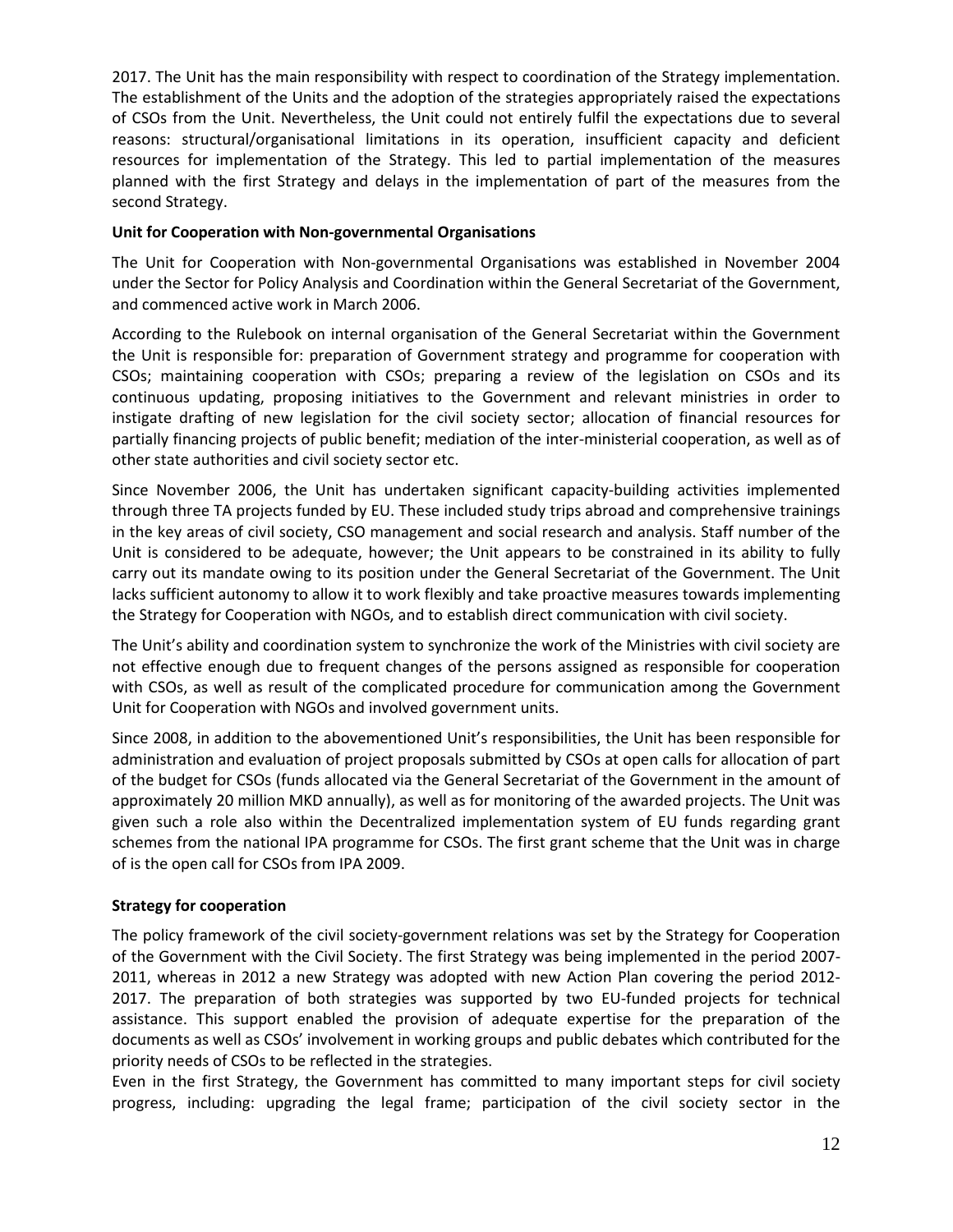decision-making process; involvement of the civil society sector in the EU integration process; creation of favourable conditions for financial sustainability of the civil society sector; and continuous development of the civil sector<sup>[16](#page-13-0)</sup>. However, these ambitiously set objectives in the first Strategy were only partially fulfilled. There is no significant progress in several areas including<sup>[17](#page-13-0)</sup>:

- there is no centrally established system i.e. clear and comprehensive participatory mechanism for CSOs' participation in policy making, particularly in the preparation and adoption of the state budget;
- there are no significant improvements of the financial support to CSOs from state funds;
- there are no measures undertaken for development of CSOs in the rural areas.

Most of the objectives which were not achieved in the first strategy are contained in the second strategy and the accompanying action plan. Furthermore, new objectives are added in the new strategy that refer to "participation of CSOs in the economic and social development and cohesion, strengthening civic activism and community support and enhanced institutional framework and practices of cooperation."[18](#page-13-0) The achievement of these objectives requires serious Government's commitment and resources. After a year from the implementation of the second strategy, there is no significant progress regarding the key issues defined in the strategy. The report prepared by the Unit for cooperation with NGOs indicates progress in some of the measures, however, although the deadlines have not passed still there is no progress in several key issues for CSOs: tax incentives, adoption of binding Act on allocation of funds for CSOs from the Budget, establishment of advisory body for cooperation with CSOs.

#### **Local self-governments**

In local self-governments the most common approach for structuring communication and cooperation with CSOs is through the appointment of a person responsible for cooperation with CSOs who often in his/her description of the work has other ongoing responsibilities<sup>19</sup>. Exception to this is the City of Skopje with a separate Unit for cooperation with CSOs.

The most commonly practiced forms of cooperation of the units of local self-government (ULSG) with CSOs are: financial support for projects; involving CSOs in the preparation of strategic documents of the municipality and various working groups; as well as providing working premises for the operation of CSOs. Most ULSG have a register of organisations operating in that municipality.

However, majority of the municipalities don't have planned approach to cooperation with CSOs and human capacities allocated to such task. This is confirmed with the analysis<sup>[20](#page-13-0)</sup> of 17 municipalities, which showed that 71% of these municipalities don't have strategy for cooperation with CSOs. Specific strategic documents on cooperation exist in few municipalities which are mainly urban. The most frequent reasons for the nonexistence of strategic document are lack of finances (30% of the surveyed municipalities) and insufficient human resources (24%).

<span id="page-13-0"></span> $16$ , Strategy for cooperation of the Government with civil society sector (2007-2011)", General Secretariat of the Government of Republic of Macedonia, Skopje, January 2007<br><sup>17</sup> "Report on the progress of the implementation of the Strategy for cooperation of the Government with civil  $\overline{a}$ 

society sector (2007-2011) for period January 2007 – September 2010", Macedonian Center for International Cooperation, Skopje, 2011

 $^{18}$  "Strategy for cooperation of the Government with the civil society 2012-2017", General Secretariat of the Government of the Republic of Macedonia, Skopje, June 2012<br><sup>19</sup> According to "Overview of the legal frame and practices of cooperation and involvement of CSOs in decision

making on local level", (MCIC, June 2011), 53% of the municipalities have appointed person for cooperation with CSOs

<sup>&</sup>lt;sup>20</sup> "Overview of the legal frame and practices of cooperation and involvement of CSOs in decision making on local level", Macedonian Center for International Cooperation, June 2011.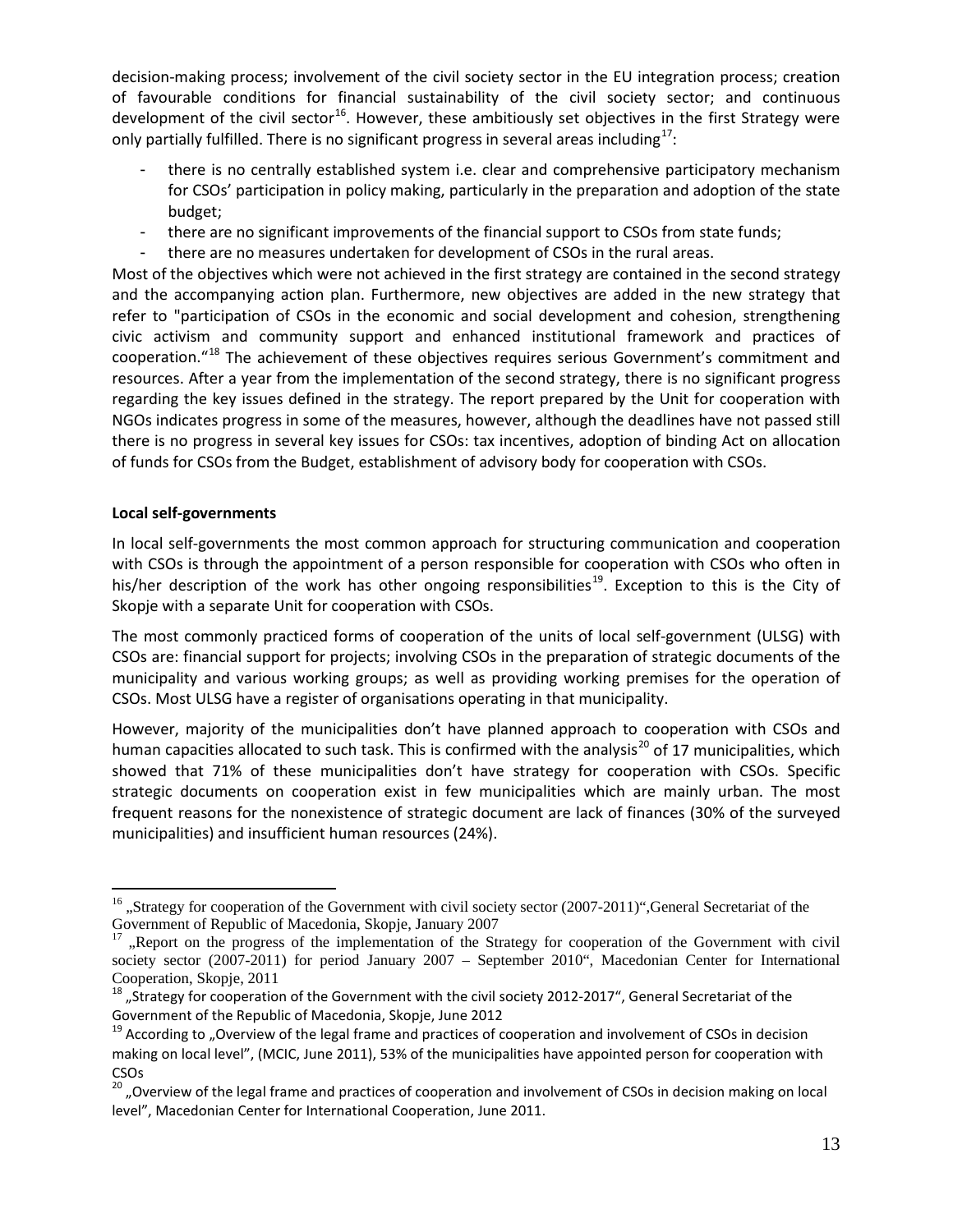# <span id="page-14-0"></span>*1.4. Government (local and national) institutional capacities for involving civil society*

The basic framework for participation of the CSOs in the policy-making is set out in the Constitution and the Strategy for Cooperation of the Government with the Civil Society. One of the Strategy objectives is *Participation of the Civil Sector in the Decision-Making Process.* Having this in mind, the Government started with the implementation of the measures set in the action plan of the Strategy regarding the establishment of mechanisms for increasing the participation of citizens and CSOs in policy creation. The experiences from their implementation are diverse.

On local level, the further decentralization process of the municipalities raises the awareness on both sides (CSOs-ULSGs) regarding the needs for cooperation. Nonetheless, consistent and planned approaches of cooperation and CSOs' involvement by ULSGs are still rare. More structured approach to cooperation with CSOs exists in the urban municipalities.

#### **Central government and Ministries**

The Government strategy envisages civil society participation in decision-making to be achieved through: improving the conditions for participation in policy creation and law drafting; enhancing the process of information and consultations with the civil society by promoting ICT technologies in the processes; strengthening the partnership in European integration processes and cooperation in drafting reports submitted to contracting bodies upon ratified international conventions and participation in initiatives to which the Republic of Macedonia has acceded. Therefore, the Strategy envisages and the Government is undertaking more measures to reach these goals.

One of the key measures was introduced in July 2011 when the Government adopted and announced Code of good practices for participation of CSOs in policy creation with intention to introduce regular and systematic approach to involvement of CSOs in policy making. The Code foresees 4 forms of CS involvement: informing, consultations, dialogue and partnership, which should be implemented by the following instruments: interactive web page; central national electronic registry of regulations available as a web page; FAQ section available at the web page; conferences and public debates; involvement of CSOs representatives in working groups; policy analysis and proposals submitted by CSOs etc. Proposals of the CSOs could be submitted at any period of the year and General Secretariat is obliged to announce the received proposal on the web page of the Government Unit for cooperation with NGOs, provide response of the relevant ministry within 30 days and announce the same on the web page. In addition, according to the Code, General Secretariat during the last week of August each year should announce open call for CSOs to contribute and submit policy proposals that should be taken into consideration for the preparation of the Government work plan for the next year.

Single national electronic register of regulations (ENER), introduced in 2008, is an electronic system that provides a consolidated overview of the existing and proposed laws that are under preparation and offers interested parties the opportunity to submit electronic comments and suggestions directly to the relevant institutions. Although all ministries use ENER to publish draft legislation, stakeholders do not perceive it as a tool for involvement in the preparation of legislation which is reflected in the very small number of comments.<sup>[21](#page-14-1)</sup> One of the essential problems in the application of ENER is the fact that in 59% $^{22}$  $^{22}$  $^{22}$  of the cases the stakeholders were not in a position to react because the proposals to the laws were published once they were discussed in the Government and adopted in the Assembly.

<span id="page-14-1"></span><sup>&</sup>lt;sup>21</sup> Participation of the public in the processes of law preparation, MCIC, 2012<br><sup>22</sup> ibid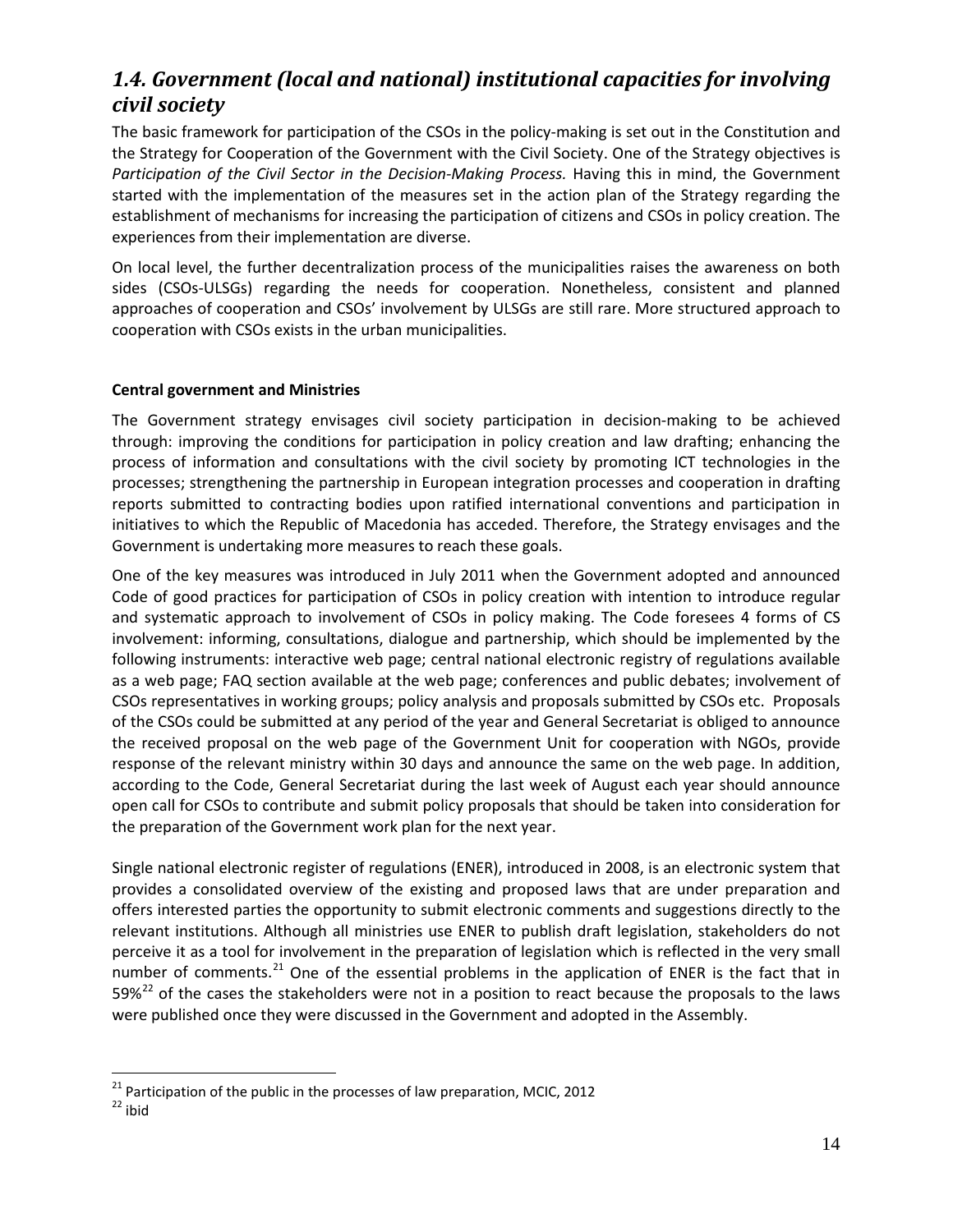E-democracy portal is another tool used by the Government to increase the public participation in decision making. However, its utilization, especially by CSOs is minimal. As on December 2012 there are 216 registered public users (physical entities) on the portal and 6 registered advanced users (legal entities) – out of this number only 3 are  $CSOs<sup>23</sup>$  $CSOs<sup>23</sup>$  $CSOs<sup>23</sup>$ .

Regulatory impact assessment implies evaluation of the laws in the drafting process i.e. before their adoption, in terms of analysis and evaluation of all economic, financial and social impacts of the regulations on the business community, the environment, consumers, employees and other relevant stakeholders. The intention of the introduction of the regulatory impact assessment is to improve the performance and accountability of the Government and Ministries – that propose legislation through mandatory consultations with stakeholders affected by the regulation, regardless of whether they are entities within or outside the state administration.

Republic of Macedonia is member of the global initiative for Open Government Partnership. The implementation of the concept Open Government implies that each institution that possesses public data needs to take specific steps and measures in order to ensure accessibility of the public data in open format. On  $1<sup>st</sup>$  June 2012 the Government adopted the Action plan of the Republic of Macedonia for membership in the initiative Open Government Partnership and it is foreseen for it to be implemented within two-three years.

With respect to the mechanisms used by the ministries, it should be noted that they fully meet their obligations arising from the Regulatory impact assessment<sup>[24](#page-15-0)</sup>, thus, they have appointed coordinator who assesses the regulation impact and publishes information about initiated procedures about law on the relevant web-site (ENER, E-Democracy and the web-site of the relevant ministry). The ministries have appointed persons responsible for cooperation with CSOs and involve CSOs in the working groups, consultative bodies and ministries' committees. Additional (relevant for the specific ministries) written rules and regulations on selection and involvement of stakeholders in policy creation of the ministries are missing<sup>25</sup>. Solely Ministry of Justice and Ministry of Labour and Social Policy have document (guidelines) for CSOs' involvement, whereas, Ministry of Environment and Spatial Planning and Ministry of Defence have foreseen procedure on selection of CSOs' representatives in cases when the number of CSOs' representatives is limited. Although mostly ministries (91%) monitor and evaluate the implementation of the relevant acts, only few of them i.e. 18% publish the reports from the monitoring and evaluation. Although pursuant to the Government Rules and Procedures ministries should prepare report about the received opinions stating the reasons for rejecting those proposals, however, ministries rarely give feed-back and opinion on the proposals and comments received by CSOs. In cases when such information is provided most often it is joint information and only on some occasions ministries provided opinion on each proposal separately. Ministry of Environment and Spatial Planning, Ministry of Justice and Ministry of Labour and Social Policy can be singled out as positive practices for openness in the process of drafting legislation.

Special area of the Strategy is the CSOs' inclusion in the EU integration process. There are many practical examples for CSOs' involvement in defining policies and monitoring pre-accession funds. Since 2009, the Secretariat for European Affairs (SEA) started with timely informing of and consultations with the CSOs regarding the priority projects funded from IPA. Furthermore, SEA, in their regular practice, organises informative meetings with CSOs. Apart of mutual informing about activities, meetings are also organised to review the updated version of the National programme for adoption of the EU *Acquis Communautaire.* CSOs are involved in committees for monitoring the operational programs and

<span id="page-15-0"></span><sup>&</sup>lt;sup>23</sup> Report on implemented measures and activities from the Strategy for cooperation of the Government with civil society 2012-2017 in 2012, Unit for cooperation with NGOs, General Secretariat of the Government of the Republic

of Macedonia, March, 2013<br><sup>24</sup> ,, Participation of the public in the processes of law preparation", MCIC, 2012<br><sup>25</sup> ibid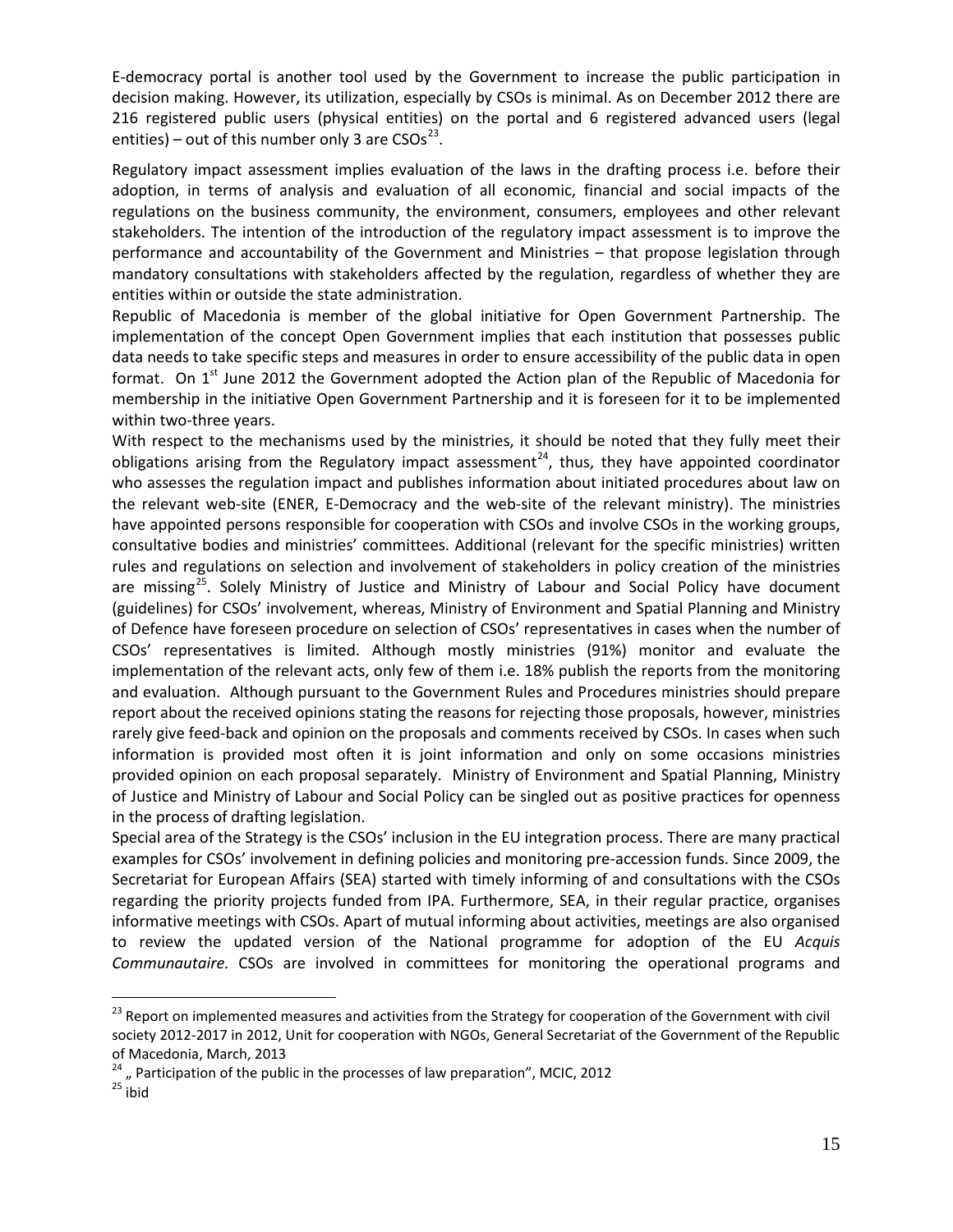participate in other bodies and structures related to EU issues (Economic and Social Committee of the EU). Still improvement is needed regarding more timely and substantial involvement of civil society in the preparation and harmonization of national development plans, operational programs and other strategic documents.

# **Local government**

The Law on Local Self-Government foresees several forms of participation in the decision making process on local level: civic initiative, citizens' assembly, referendum, complaints and proposals, public tribunes, surveys and suggestions. Although formally these possibilities exist, in practice this is difference from municipality to municipality. There are positive examples: in several municipalities (Veles, Bitola etc) via public debates, attending of the meetings of the municipal council, participation in committees when drafting documents and in their implementation; established committees on gender issues in 10 municipalities; regular meetings with CSOs (Municipality of Tetovo). However, often the positive practices are motivated by external stakeholders (mainly donors) and they are carried out as a one-off event. It is a challenge for them to become systematic and regular practice of the local-self government. Such an example that stimulates these processes are the Community forums implemented in more than 50 municipalities which facilitate capacity building for participative decision making and inclusion of citizens in deciding about priorities for projects that are implemented by SDC funds, whereas the municipality ensures matching funds.

Apart of the inconsistent practices of participation in decision making, additional problem are the various expectations and perceptions on both sides CSOs-ULSG: the CSOs are not pro-active (ULSG) and ULSG do not create sufficient possibilities for participation or do it only pro-forma (CSOs). The research "Cooperation between LSGU and CSOs" (MCIC, July 2011) illustrates that 47% out of 17 municipalities involved in the research have formal procedures for including CSOs in decision making process, but only 17% of the CSOs in the relevant municipalities are familiar with these possibilities. According to the same research, procedures such as organising public tribunes, conducting surveys or collecting suggestions from the citizens when developing regulations by the municipality, Council or the Mayor are practiced in 88% of the municipalities. However, majority of the surveyed CSOs (67%) consider that such practice does not exist. It is obvious that there is a gap in the perceptions of ULSG and CSOs, where ULSG believe that they create sufficient possibilities for CSO participation, opposite to the CSOs' belief. There is a need for further dialogue for bridging this gap and establishing mechanisms that will facilitate effective and substantial participation in decision making.

# <span id="page-16-0"></span>*1.5. Public perceptions and support of civil society and its various segments*

Public perception of CSOs in the last few years shows positive trends. This is indicated by the survey on public perception conducted in June 2013 by TACSO in cooperation with MCIC. The results show that majority of citizens – 54,2% have trust in the civil society sector, which signals trend of moderate increase in the trust in civil society when compared to 48,1% in 2010 and 41,7% in 2008. CSOs enjoy the highest trust by citizens in comparison to all other sectors (business sector 47,7%; state 47,5%; international community 43,5%; media 37,4% and political parties 27,9%).

Trust in associations and foundations increased by almost 17 percentage points in comparison to 2010 and it is 59,3%. With respect to the other civil society stakeholders, there is an increase in the trust in trade unions by 10% compared to 2010. The biggest supporters of CSOs are students with 77% trust in CSOs and the youth of age 18 to 29 years (69%).

Apart of the improvement in the level of general public trust in CSOs, in the past years there is a trend of certain predominance of positive attitudes towards CSOs over negative attitudes and stereotypes. Half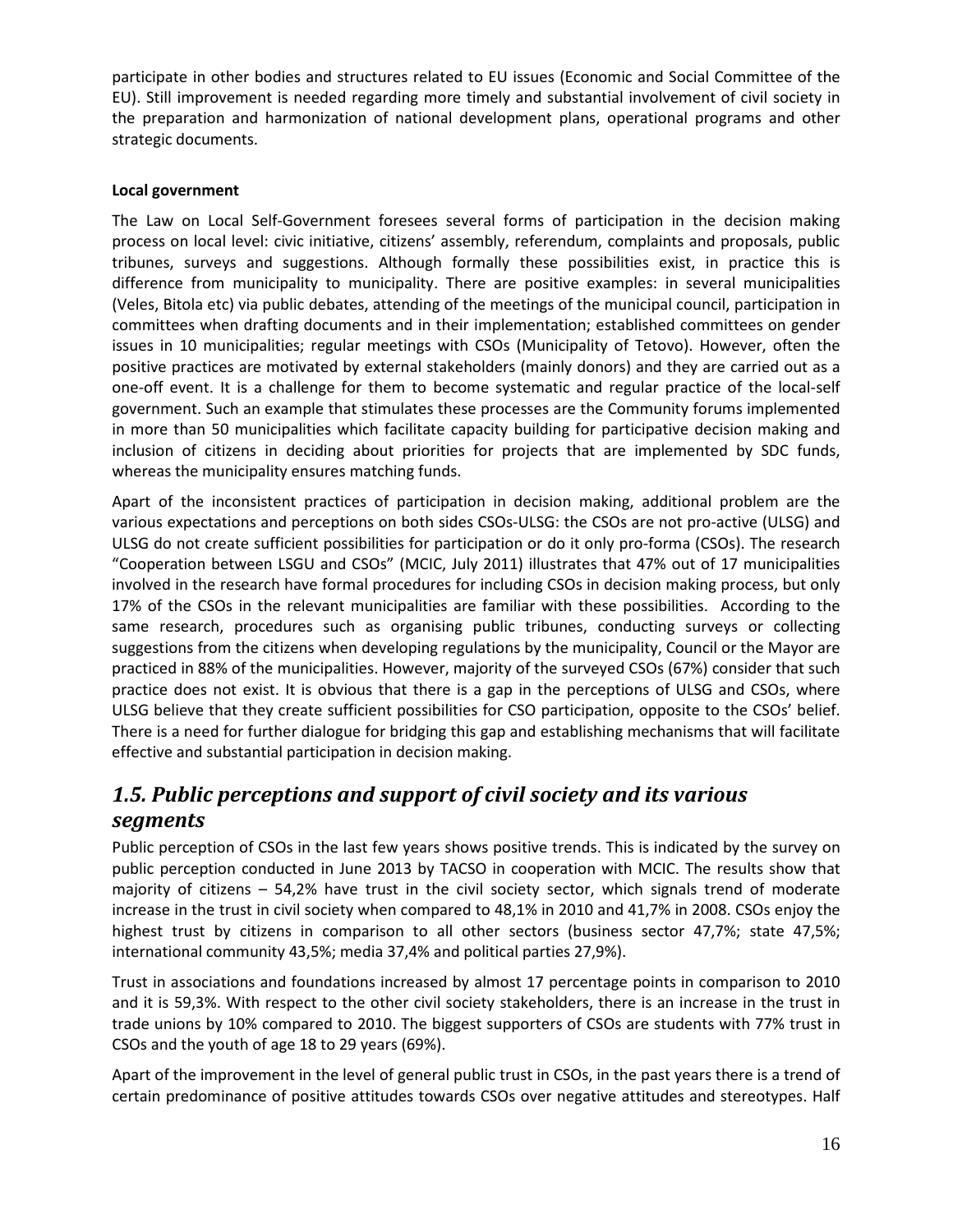of citizens (50.5%) believe that organisations are founded by citizens in order to enforce their local interests which is an increase of 16% when compared to 2010. However, with respect to transparency of CSOs, the perception that CSOs are not transparent and accountable dominates (44,2%).

Recognition and approval of civil society is even higher when talking about specific sectors and organisations. Organisations dealing with issues related to children, youth and students earned citizens trust of 74.4%; organisations for/of persons with disabilities 68.4%; organisations with a focus on gender issues 67.7 %; environmental organisations 67,5% etc.

However, despite the positive trends the participants in survey agree that the public support and trust is still insufficient in order for the civil society to be established as significant factor on the social scene. One of the reasons for this situation is the perception that the civil society proved to be insufficiently effective until now. A possible cause for such situation perhaps might be the unsatisfactory effectiveness in the operation of some CSOs and the deficient addressing and resolving of key challenges for the whole society (corruption, poverty). Still, to a great extent, this situation is due to the lack of citizens' familiarity with the results and successes achieved by CSOs. This is a result of the insufficient presence of CSOs in the media. The media often do not consider themes related to CSOs as attractive, but mainly are focused on the daily political issues, and an exception to this is mainly when they need to point out CSOs as negative example or should be criticized.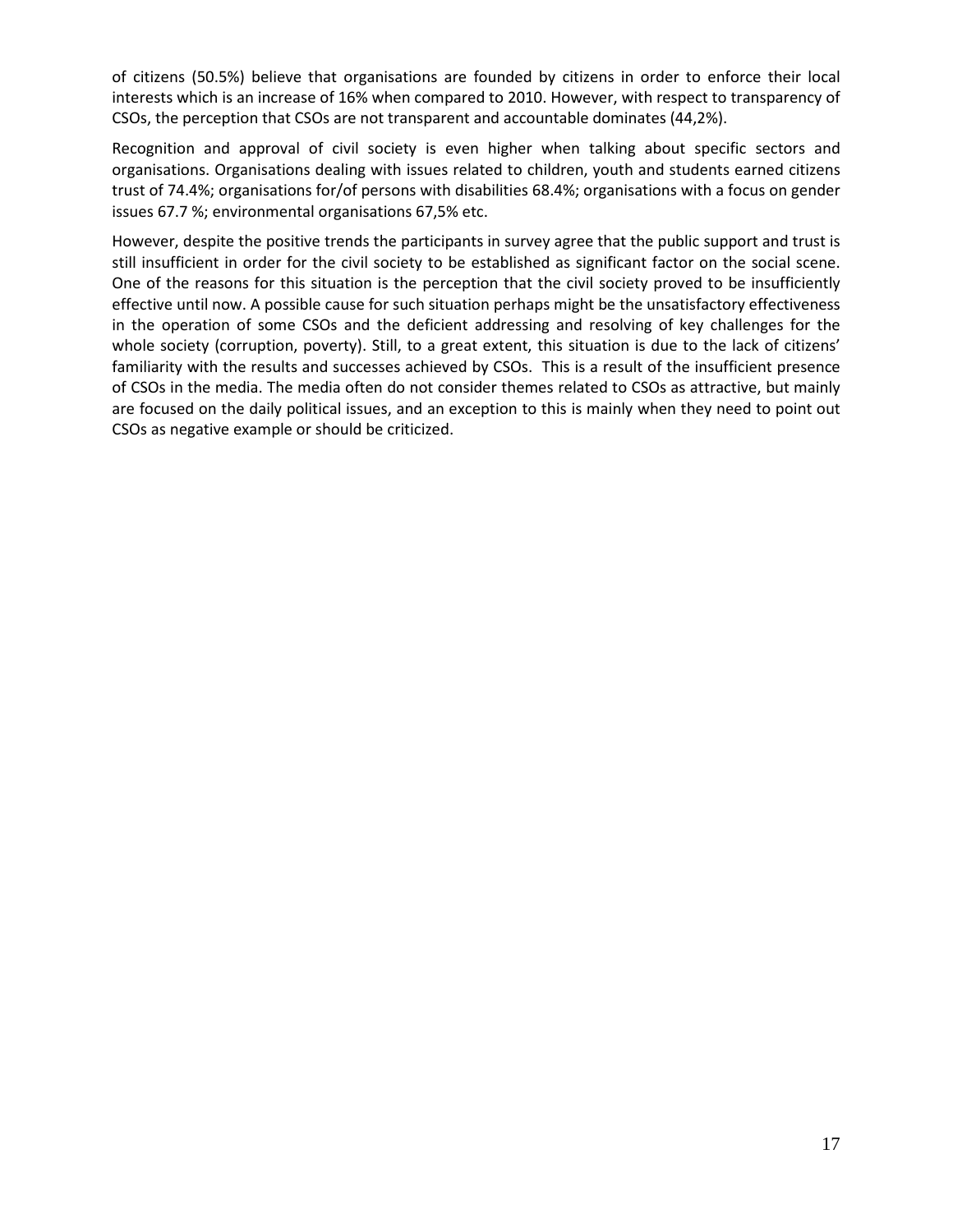# <span id="page-18-0"></span>**2. CSOs' ORGANISATIONAL CAPACITIES**

# <span id="page-18-1"></span>*2.1. Types of organisations, size and presence on the ground*

The number of registered associations and foundations in Macedonia according to data from Central Registration Office in April 2012 was  $3,732^{26}$  $3,732^{26}$  $3,732^{26}$ . It is estimated that 40% of all the registered associations are sports clubs and cultural associations.

In Macedonia civil society is predominantly located in urban areas. CSOs are poorly represented in rural areas, where organisations are less developed organisationally and tend to be less active than those in urban areas. The ratio of urban to rural CSOs is 10:1 indicating that there are approximately five CSOs per 1,000 citizens in the towns, while only 0.5 CSOs per 1,000 citizens in rural areas<sup>[27](#page-18-2)</sup>. A corollary of this uneven distribution is that many of the poor and socially marginalised are insufficiently directly represented by civil society. There is still cleavage within civil society along ethnic lines, with a large proportion of CSOs, even in multi-ethnic localities, mobilising according to ethnicity or national ascription.

Regarding the level of development, there are only a small number of fully professional CSOs operating at the national level. These are well-developed, non-membership-based NGOs, usually located in the capital, working in the fields of socio-economic development, good governance and civil society strengthening through a range of capacity building activities, advocacy and lobbying. They are larger organisations with high levels of organisational capacities, technical skills and specialist know-how and are well prepared to compete for and manage large grants and service contracts available from international donors, such as the EC. The greater mass of other CSOs consists of smaller, semi-professional or voluntary membership-based organisations, working at the local level. They cover a wide range of special interests and target groups, and provide services to the community and their members including, in many cases, local-level advocacy on social policy, as well as raising awareness on certain issues and capacity building by means of education.

Trade unions form a distinct type of CSOs based on mass membership. There are 3 trade unions active on national level and 8 other registered independent trade unions that are not considered as representative by the Government and thus do not participate in collective bargaining<sup>28</sup>. Functioning of the trade unions is continuously accompanied with attempts of the political parties to influence their activities. Public trust in the trade unions is much lower than the trust in CSOs (35,9% versus 59,3% for CSOs), however there is a trend of increase in the past few years (increase of 18 percentage points in comparison to 2007 when this percentage was  $17.9\%^{29}$ .

Despite civil society's clear community orientation, it is poorly supported by the public and there is a low level of active participation by citizens in the local CSOs. 27,7% of the citizens are members in CSOs, and only part of them are active, i.e. engaged on voluntary base (approximately 10%)<sup>[30](#page-18-2)</sup>. More spontaneous forms of association and collective voluntary action are less frequent; informal groups are poorly represented in civil society.

<span id="page-18-2"></span><sup>&</sup>lt;sup>26</sup> Data taken from the Strategy for cooperation of the Government with civil society (2012-2017), Government of the Republic of Macedonia, June 2012, pg.21

<sup>&</sup>lt;sup>27</sup> "An assessment of Macedonian civil society: 15 years of transition, CIVICUS Civil Society Index", Macedonian

Centre for International Cooperation, 2006, pg. 40<br><sup>28</sup> "Report on mapping the social partner organisations", TA to Support Employment Policy, 2008

 $^{29}$  "Trust in civil society", MCIC and TACSO, 2013.<br><sup>30</sup> "Long way to greater citizens' engagement: CIVICUS – Index of civil society" MCIC, Skopje, March 2011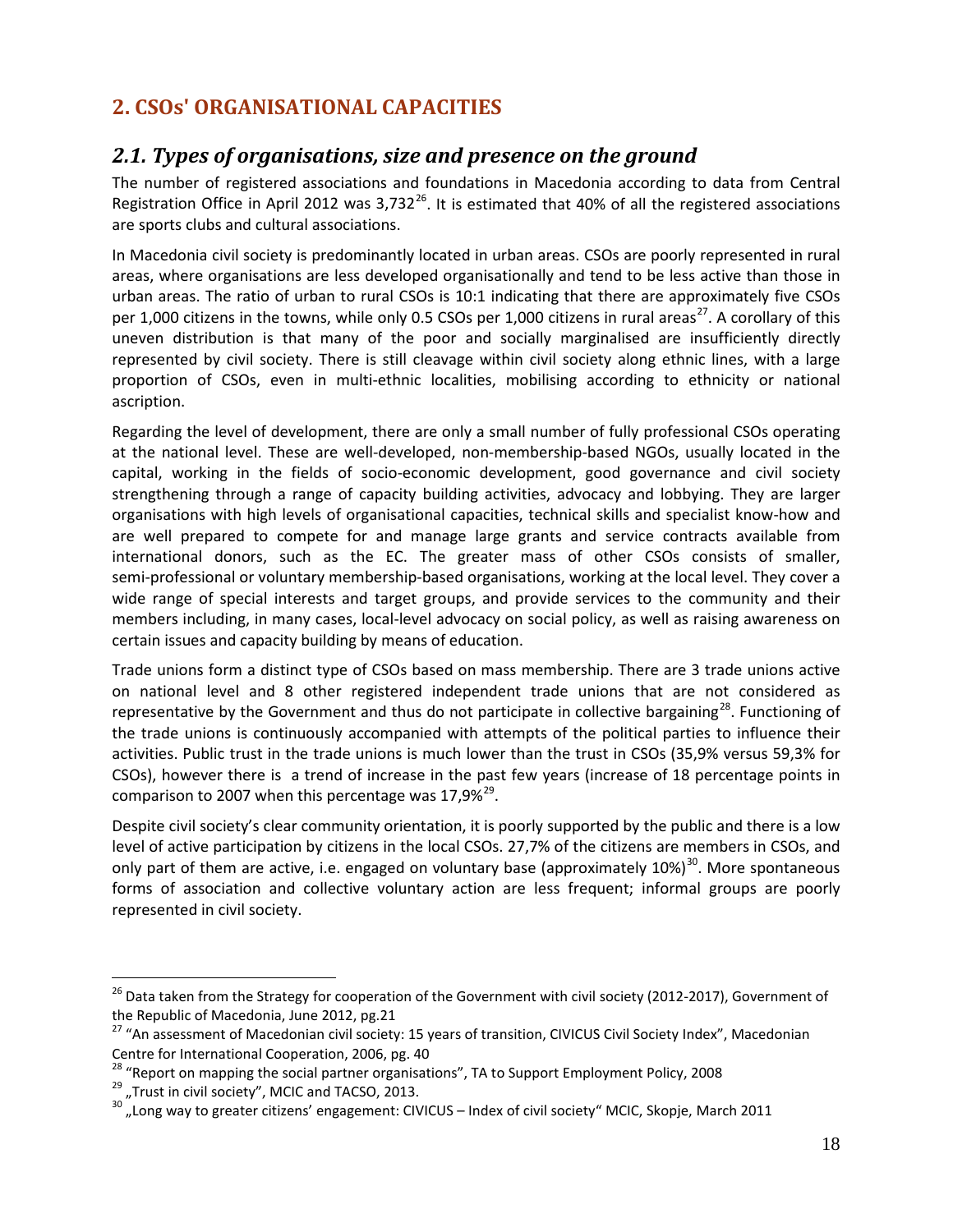# <span id="page-19-0"></span>*2.2. Human resources and technical skills*

The majority of CSOs in Macedonia are insufficiently funded to employ full-time staff, relying mainly on part-time or temporary staff and volunteers, usually engaged to carry out short-term projects. According to organisational survey for the purposes of the CIVICUS Index Report (2011) 88,5% of CSOs operate on voluntary base. Only a very limited number of organisations, including the larger, well-established fully professional CSOs employ staff in full accordance with the Labour Relations Law covering full social insurance and health benefits.

Although majority of CSOs operate on voluntary base, having in mind that only 10% of the citizens volunteer in CSOs<sup>[31](#page-19-2)</sup> it can be concluded that insufficient use is made of volunteer labour, except for certain sectors in which there is a tradition of volunteer mobilisation and mutual solidarity (such as, pensioners, women's organisations, youth and environment). Volunteering is a concept that is still poorly accepted among CSOs.

Although CSOs mainly do not have professionally engaged staff they have developed some HR systems for the employees and the volunteers. These systems involve certain transparency in hiring people, whereas some organisations have rewarding and motivation systems which however are not applied consistently due to problems with (un)stable funding. Although most organisations do not have formal capacity building plans, nor do they allocate specific budget for that, still they care about capacity building of their staff. As a matter of fact, CSOs offer opportunities for building personal capacities and competencies of people, especially because there are still many possibilities for informal trainings and other type of education which do not have fiscal implications on the organisations, i.e. programmes in which they can be involved and the costs for the organisations are minimal (certain fee and the time that the participants need to allocate). Therefore, capacity building is intensively used among CSOs as one of the motivation tools and non-monetary reward.

Staff competencies, skills and experience within the CSO sector often lie at two extremes. Employees in the more developed, professional organisations generally have high levels of capacity and skills. Those working in the more community-oriented CSOs, however, are more likely to have few technical abilities and to possess insufficient specialist knowledge of their field of work.

The consultations carried out for this study revealed areas in which CSOs agreed that they lacked the required level of proficiency: preparation of project applications, especially for EC funds; knowledge of specialist policy areas including: anti-discrimination, anticorruption, disability, EU accession; advocacy and lobbying; research and analytical skills (think-tank skills); financial management; and knowledge and understanding of the tax regulations relevant to CSOs.

An area of capacity shortfall which appears to affect the sector more generally is in public relations. Smaller CSOs do not have capacity (human and financial) and knowledge to carry out public relations. On the other hand, CSOs in general agree that they have to improve their image. In most cases, public relations are carried out on an ad *hoc basis* within short-term projects, usually as a response to donor's demands for project visibility.

# <span id="page-19-1"></span>*2.3. Type of activity (e.g. service delivery, advocacy, self-help etc) and sector of operation*

Macedonian civil society covers a wide and varied range of target groups and fields of operation. Apart from the numerous sports and cultural clubs, among the most active are women's associations, which commonly work on raising awareness of gender issues and advocating of the mainstream of gender in public policy. Youth associations and human rights organisations are increasing in number and profile,

<span id="page-19-2"></span> $31$  "Social Responsibility of Citizens", Macedonian Center for International Cooperation, 2011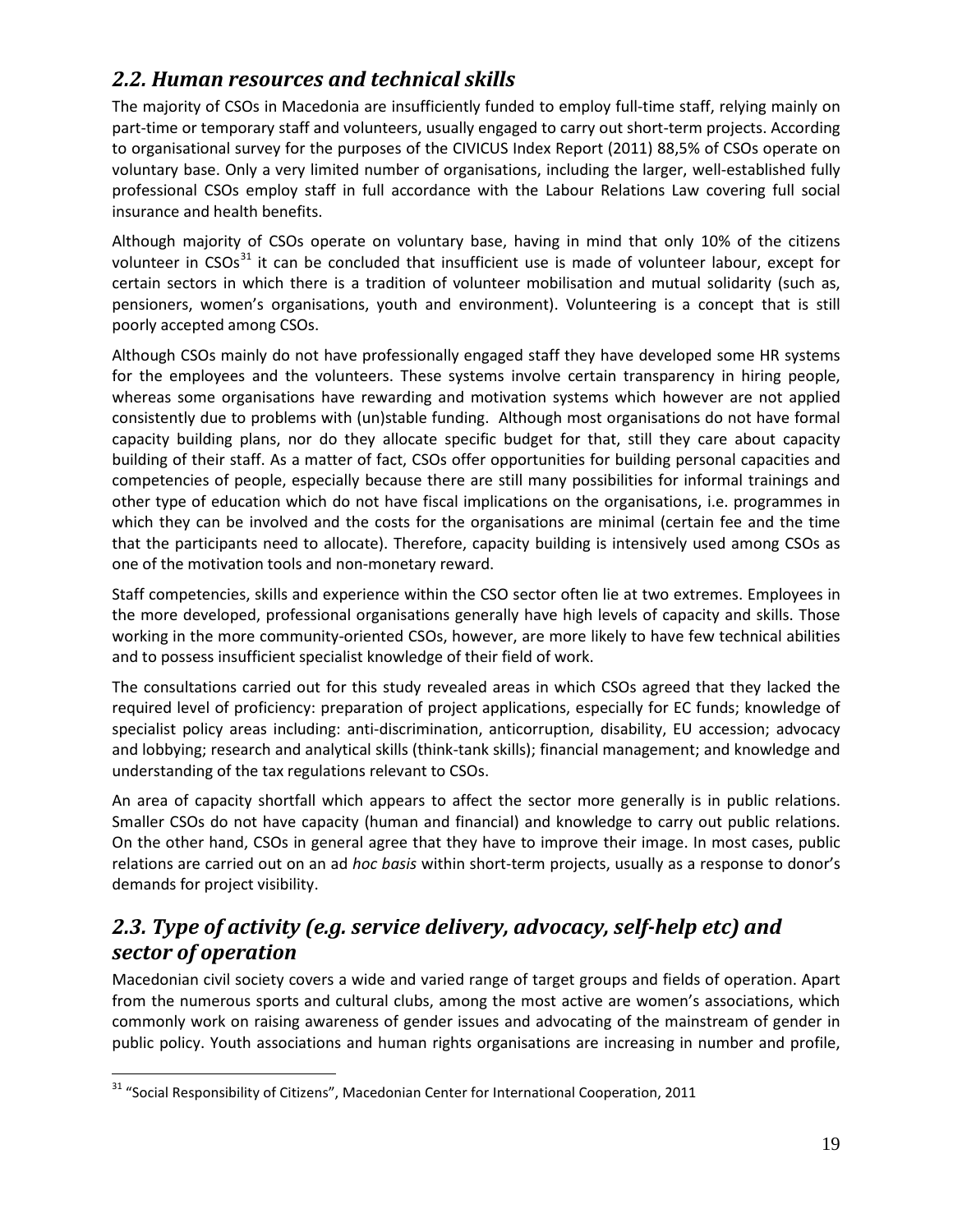while farmers' associations are emerging as an important niche lobby. There is also a new generation of young environmental associations. There is large number of organisations working expressly for the benefit of children and those with disabilities, as well as the relatively high numbers of professional associations.

According to the report CIVICUS Civil Society Index (MCIC, 2011), in the last 5 years CSOs have been most active in the field of human rights and equality, and the least active in influencing the national budget. Regarding activities to influence policy-making, again, highest activeness exists in human rights and equality, then the processes of decentralization and the Ohrid Framework Agreement.

According to public perception, which is examined within the CIVICUS report, most organisations are working on citizens' empowerment, raising their awareness in various areas and provide services.

According to the survey conducted by TACSO and MCIC in 2013 about citizens' trust in CSOs, citizens mostly recognize CSOs that contribute towards democracy, strengthening civil society and combating poverty. Citizens recognize the least number of CSOs in the area of anti-corruption and European integration. An increase in citizens' recognition is noticed for CSOs in the area of local and rural development and economic development, which points out that these organisations have become more active and/or more efficient in these areas.

# <span id="page-20-0"></span>*2.4. Strategic strengths*

Strategic planning is a concept that is not widely understood or accepted by CSOs in Macedonia. Although it is understandable that the majority of smaller organisations with low budget do not practice strategic management, however, even the developed organisations do not use strategic management to a full extent. Organisations have particular focus on strategic planning, they are less directed towards strategy implementation, but they pay the least attention to evaluation of strategies. Something that should be particular concern for most organisations is tendency to not accept the concept of strategic management in the practice as a paradigm of the whole organisation and they do not develop capacities on organisational level regarding strategic thinking and assessment. However, this is due to the fact that often organisations after the strategic planning phase, which is frequently imposed by some stakeholders (donors, managing board members etc), stop with the systematic implementation of the next phases of the strategic management. On the other hand, for many organisations it is obvious that in situations when the organisation was facing significant challenges important strategic decisions were made that proved to be crucial for the organisation's operation and even for its survival. This leads to the conclusion that they make good judgements and generally they make appropriate strategic decisions. However, it is obvious that this is not done in an established strategic management system involving all stakeholders, but mostly on ad-hoc basis and based on experience, intuition and the leadership skills of the organisation's management, and often even it is based only on one person. The essential aspect that affects the strategic positioning of organisations is the environment in which they operate. It is obvious to CSOs that the environment in Macedonia is very inconvenient for a whole range of reasons: lack of understanding and general support on social level, unfavourable legal and institutional framework for action, few measures to support CSOs, difficult access to finance etc. CSOs are aware of the adverse environment because they are faced with it every day. They need to set more adequate strategies for more successful addressing of challenges imposed by the environment; they need to seek more alternatives, to take on more risk and to experiment in order to find the right solutions. Even the well-developed CSOs no longer have comfortable positions to afford the "business as usual" approach. It is necessary for CSOs to overcome this and to change and constantly seek new solutions and strategies; however, this refers to many areas and aspects. For many organisations this even refers to their mission. Although the data from the TACSO analysis of the organisational capacities of 20 developed organisations points out that the missions for the developed organisations are clear and accepted in the organisation (they know very well why their organisation exist and they strive to achieve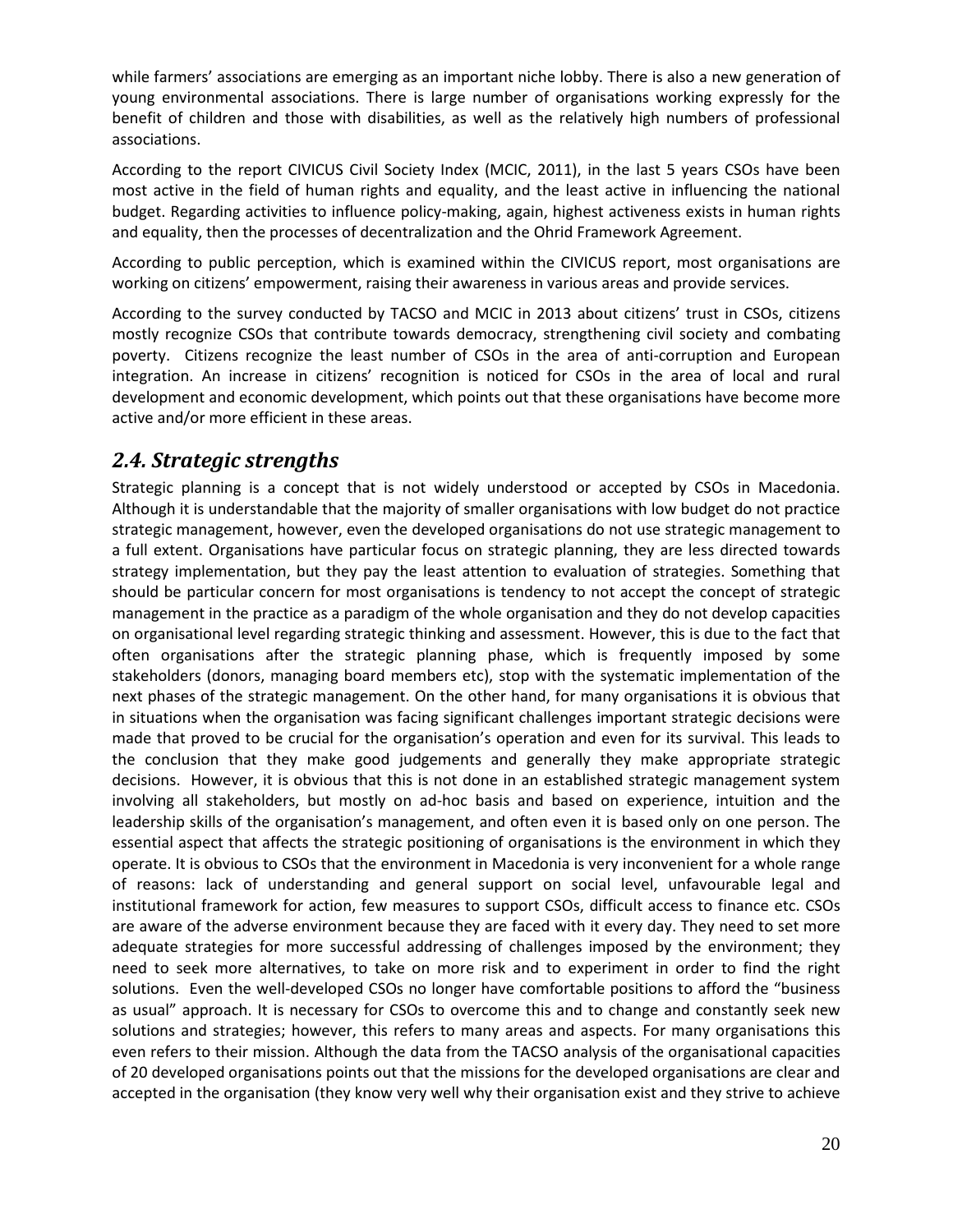that), the indicator that the public is experiencing CSOs as insufficiently effective (they do not address sufficiently the crucial social issues) imposes the need for CSOs to reassess their mission and role primarily in terms of how much they address real needs. For many organisations the change of the mission will change the whole paradigm on which they rely, and this will cause many internal changes that they will need to deal with, including changes in structure, need for change in organisational culture, need for new staff or development of new skills etc. All this brings organisations in a turbulent period and the management needs to be appropriately skilled to lead the process of creation and implementation of strategies and strategic changes.

On average there are still few organisations with strategic plans where they define their long-term programmes and organisational objectives. Instead of long-term programming and organisational planning, organisations are more focused on external relations and implementation of ongoing activities. Furthermore, if there are systems of PCM, they are not used to contribute to the broader perspective of the organisation, but they are mainly focused on writing proposals and implementing projects at the expense of a full analysis of the needs and monitoring and evaluation practices. From an organisational point of view, due to the general lack of human resources, there are rarely established systems for short-term and long-term planning, monitoring and evaluation etc.

A minority of organisations in Macedonia have a fully functional formal structure in which a governing body provides strategic oversight and holds the organisation to its mission and vision in the long run. More often, there is no division of the executive and governing structures, leading to the conflation of daily management and long-term governance and leadership functions. Very often there is a concentration of power in a single person who occupies overlapping positions as head of both the governing and executive body. Many smaller organisations are over-dependent on strong, highly motivated leaders, in many cases the organisation's founder. A related consequence of poor governance is that CSOs are insufficiently transparent and accountable. Transparency and accountability are mainly focused on international donors and then on their constituencies and the general public.

Due to the most organisations' dependence on limited short-term project financing and accompanying uncertainty, it is extremely difficult for CSOs to devote energy and resources to determine their longterm future and strategic planning.

The minority of organisations that have strategic plans face challenges in the strategy implementation due to the many problems. This is understandable given that the plan is only desired state and reality poses challenges and assumptions which were not met for the plan to be implemented successfully. The solution lies in the strategic management and the leadership's skill to ensure conditions for proper implementation and to adjust the strategies upon demand. Furthermore, the strategy implementation is difficult, as it require participation of the whole organisation, however, there are organisations whose members do not even know the organisational strategy or do not support it. Nevertheless, the management has the greatest responsibility in the strategy implementation and this implies multidisciplinary approach comprising familiarity with the specific issues that the organisation deals with, project management, financial management, team coordination and management, setting up appropriate systems etc. In the local context, generally, there are not enough professional managers – people who are educated to this end, and they are even less present in the CSOs. Therefore, trainings in management are still needed for them.

Regarding the strategy implementation, particularly pronounced problem is the operational planning, i.e. how to align the annual plan with the strategic plan adequately. Often the annual plans are unrealistic (too optimistic) or they comprise activities which are inconsistent with the strategy and do not lead towards achievement of the strategic goals. There are cases when the annual plan is only a compilation of the existing projects. The organisations should raise awareness that the process should take place in reverse order: first to define strategy and then to develop programmes and projects which in a way are small steps towards achieving strategic goals. This again leads to the need to incorporate the concept of strategic management in the organisations and to accept the strategy and the strategic goals as guidance in the overall operation.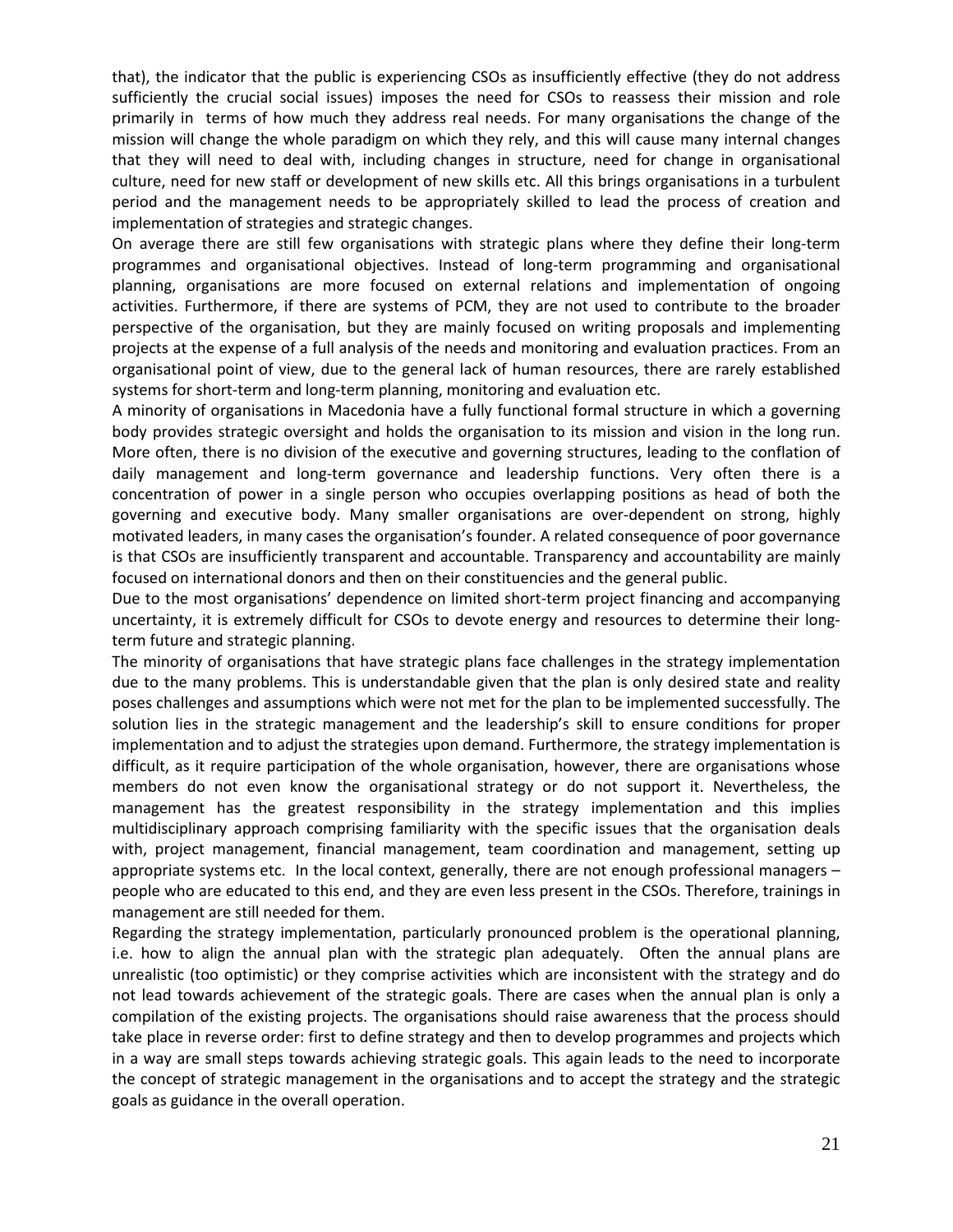Special area where CSOs experience problems, but which is of strategic importance to them is fundraising. This issue is one of the most problematic, and CSOs rarely plan the needed funds for the longer term, fundraising is done on ad hoc basis and only occasionally they undertake activities of planned fundraising. However, the capacity for fundraising is limited and the funds come from a small number of homogenous sources. There are many reasons for this: generally unfavourable context for fundraising, inappropriate fundraising approaches of CSOs, i.e. lack of fundraising strategies, inadequate capacities for implementation of the selected fundraising approaches etc.

# <span id="page-22-0"></span>*2.5. Analytical capacities*

Consultations with CSOs for this study reinforce the impression that analytical capacities among Macedonian CSOs are not developed enough. Ordinary organisation does little regarding social and economic research for purposes such as mapping constituency needs, developing projects or undertaking advocacy campaigns. It also lacks the capabilities necessary for building relevant strategy for lobbying, approaches to stakeholders and understanding the complexities of organisational development.

The analysis of the organisational capacities of 20 developed CSOs done within TACSO in 2012 shows that although the assessed organisations are fully recognised by the public as leaders in the civil society, still the assessment of their capacity for advocacy and lobbying suggests that only some people in the organisations have certain knowledge of advocacy, there is no further upgrading and the knowledge is used to limited extent in the program activities of the organisations. Furthermore, the assessment of their analytical capacities and skills is even lower and indicates that the organisations have insufficient analytical capacities and partly possess skills for writing effective analysis. Analytical capacities are crucial to their role of lobbyists, advocates of citizens' interests and their watchdog role. Thus, one of the primary tasks for the organisations in the future will be to strengthen these skills in research and analysis, preparation of policy analysis, but also more serious connection, involvement and closer cooperation with the academic community.

There is a small group of professional think tank NGOs which apply qualitative research to policy issues and may be considered as experts in their specific field. The tendency is for these think tanks to work on a broad range of social and economic issues, and they make use of experienced and trained researchers. It would be useful to design and implement training course for grassroots CSOs on how to do highquality research to help their own advocacy goals, while for the advanced monitoring and advocacy watchdog organisations to design and implement a training course on quality of research design and thus link research with advocacy<sup>[32](#page-22-2)</sup>. Another approach could be to motivate think-tank and advocacy organisations in partnership projects, thus utilizing to maximum extent their existing capabilities, as well as motivating sharing and mutual learning.

# <span id="page-22-1"></span>*2.6. Relationships with other stakeholders, including networks and coalitions, social partnership with business sector and media*

Structurally, civil society is well organised and internally integrated in Macedonia. A notable facet of Macedonian civil society is the great extent to which CSOs of all types join together to form networks, many of which are then registered as CSOs in their own right. There are over 200 assorted CSO networks, umbrella organisations and unions<sup>33</sup>. In most cases, networks are formed around target groups and specific social interests or sectors, such as women, environment, Roma etc. However, many

<span id="page-22-2"></span><sup>&</sup>lt;sup>32</sup> TACSO Training Report: Implementation of national trainings in "Strengthening analytical capacities for watchdog role of CSOs", 2011

<sup>&</sup>lt;sup>33</sup> "CSOs networks and coalitions in Macedonia" Civic Platform of Macedonia, 2007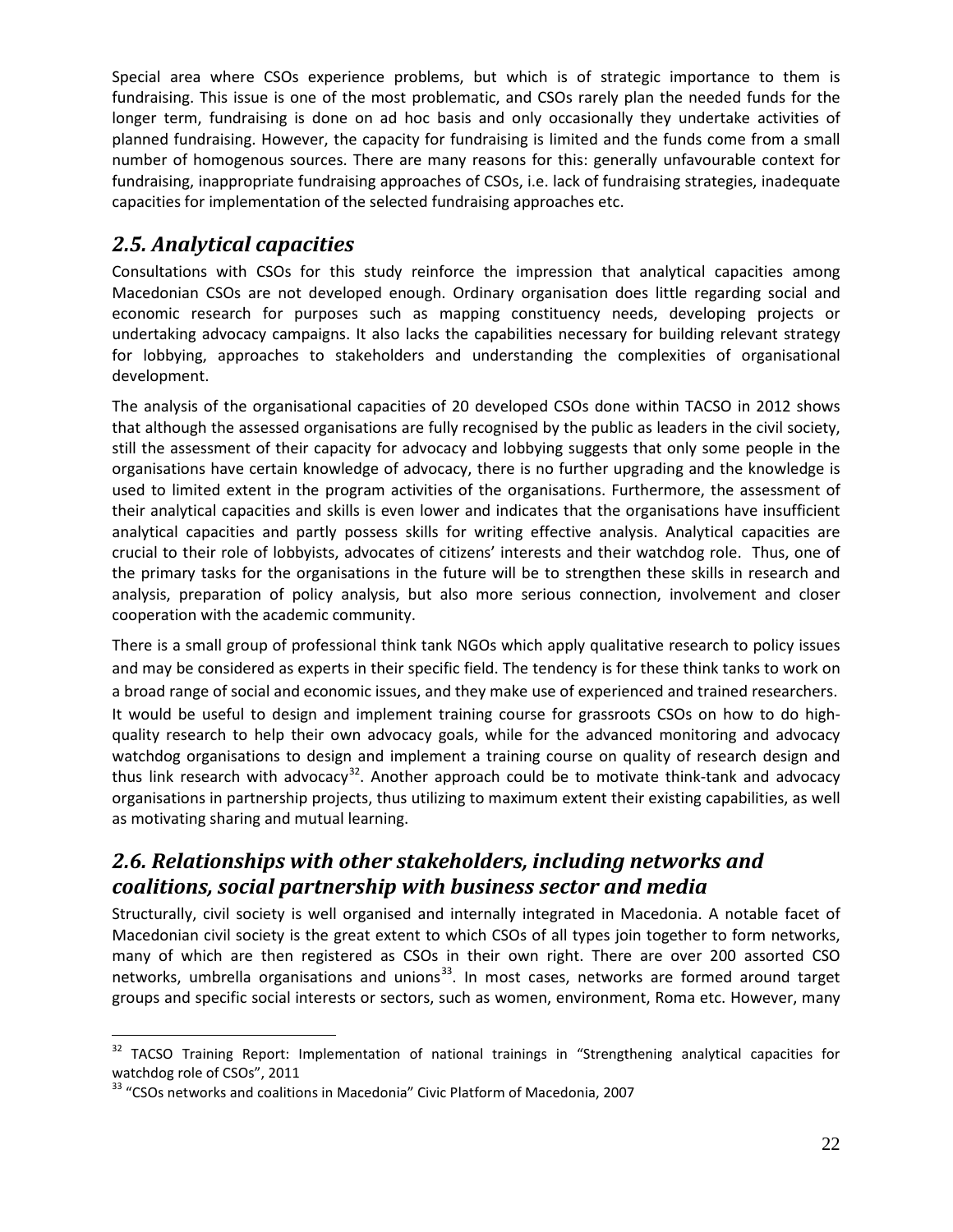of the most active networks exhibit very low levels of activities during last few years. Most often explanation for this is lack of funds, however reasons for passivity of at one time most prominent networks should be further explored, particularly due to the fact that the individual members of these networks are very active organisations and engage intensively in other non-formal partnerships.

In general Macedonian CSOs increasingly are recognising the advantages of cooperation, especially with regard to their growing interest in advocacy and policy dialogue. There is a trend for CSOs to form programme-oriented coalitions or partnerships around single policy issues, lending expertise and "weight" to a concrete agenda of practical activities. According to the last CIVICUS Civil Society Index report (MCIC, 2011), two thirds of the CSOs are members of networks on national or international level. The CSO interest to become member in networks is due to: opportunity for improved promotion of common interests to third parties, organisations and the state; improved exchange of information; increased awareness of issues of common interest and development of joint projects and stronger project applications. The assessment of organisational capacities made in 2012 shows that building partnerships and networks are highly valued by organisations. Additionally, the assessment shows that they are aware of the need for partnerships with institutions and other CSOs; they try to maintain regular contacts, to network and to identify partners; they have some capacity to work in partnership in planning and in implementing joint activities. It seems that in the absence of financial capital organisations try to compensate for that by building social capital and by working in partnership in order to achieve common goals.

Coalitions where the expertise of national well-developed CSOs will be maximally exploit and those that are based locally are in their infancy and occur mainly motivated by donor calls that address local issues. This type of cooperation should receive natural flow and partners on both sides should understand the benefits of working together.

There is little significant cooperation with the private sector, and the two sectors should be considered as being mutually indifferent. According to the analysis "Relations of CSOs with business sector" Citizens' practices No. 13 (Nikica Kusinikova, 2011) cooperation between business and civic sector is based on individual initiatives from several enterprises and associations which understood the mutual benefit and interest from the cooperation. In general, CSOs rarely put pressure on the business sector regarding their influence on the environment and the community and they do not consider themselves as significant actors in the social responsibility in the country. The underdeveloped dialogue is due to lack of awareness of the business sector about the work of CSOs and the lack of strategy and CSOs' fundraising activities in relation to the enterprises.

Within the Media, with a few exceptions, there is little interest in civil society and CSOs' activities rarely attract much attention from journalists. CSOs should reconsider their PR approaches and particularly relations with media and invest more efforts and time in creating more close relations with media. This is becoming more relevant particularly with the increased interest in advocacy and lobbing and influencing public policies, which wouldn't be possible without having media as partners and close collaborators.

# <span id="page-23-0"></span>*2.7. Material and financial stability*

On average, CSOs in Macedonia have modest finances. Most of the associations and foundations (85%) have an annual budget of up to 100,000 MKD (around 1.600 EUR) (Central Registry, 2011). The analysis of the structure of financing shows that CSOs are still largely funded by international donors (63.6% of organisations). This is followed by membership fees which are source of funding for 52% of organisations, 34% of the organisations rely on municipalities, funds from sales and services support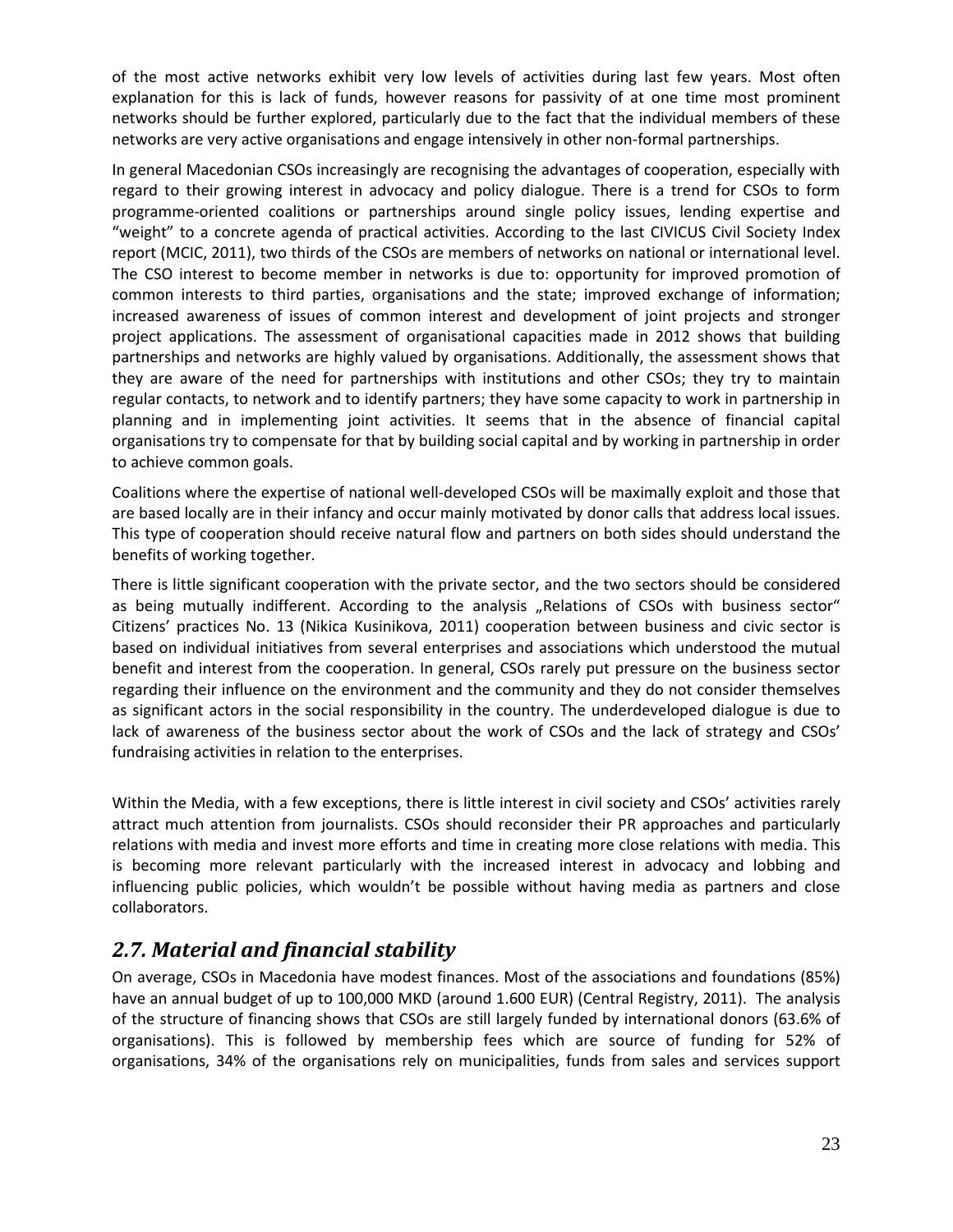29% of the organisations and the same percentage receive funds from the Government. EU as a donor occurs in 26% of the organisations, and citizens for  $21\%^{34}$  $21\%^{34}$  $21\%^{34}$ .

The larger, fully professional CSOs tend to enjoy relatively high levels of financial stability owing to their ability to access funds from multiple international donors. Their high levels of capacity, both technical and financial, place them in a privileged position regarding the increasing amounts of available EU funding. Organisational size and technical skills effectively exclude a majority of CSOs in Macedonia competing for EC funds.

Considering the situation regarding CSOs' funding, there is a need for new strategic approaches for mobilising resources and funds, not only for the small CSOs but also for the developed ones. Even for the developed organisations, although there is a stability in the budgets over the years, some risks can be identified such as making financial projections for a year or completely unclear projection for the next period, ensuring funds from homogeneous sources, for instance only from donors, or even worse, only from one donor etc. Often organisations do not have proper analysis of the fundraising opportunities and to what extent they are realistically applicable to their organisations. Consequently, they often resort to the approach (usually one and rarely more) in which they are the most skilled and most comfortable for them (e.g. writing project applications or collecting membership fees) i.e. they continue with the usual practice although it is no longer appropriate and fruitful. Others, who are aware of this, undertake radical changes and entirely new approaches which afterwards prove to be inappropriate because prior analysis had not been done about the applicability of those approaches for that particular organisation (e.g. organisations cannot expect to generate large funds from individual giving due to the current economic situation of the population). Another very common blunder is the fact that strategic planning is not fully completed with the assessment of the necessary budget for the planned strategic objectives and with the appropriate fundraising plan. Thus, there are rarely strategic plans comprising a part for fundraising strategies, part for setting objective to diversify funding sources and how the organisation plans to do so. The approach of defining minimum, optimum and optimistic scenario in terms of budget, and consequently making priorities in terms of strategic goals is rare and almost completely unknown opportunity for most organisations. The result is that many organisations often end up with unrealistic plans i.e. unconsciously chose optimal or optimistic scenarios for which there are not enough opportunities or not enough capacity to ensure funds alone. All this ends with failure to meet the set strategic objectives and to achieve agreed results.

Resource mobilisation requires huge experimenting by CSOs and attempting of different approaches. However, organisations need to approach cautiously, analysis based and strategically with good assessment of the approaches that could function in the local context and to what extent they are appropriate for the given organisation. While some organisations may believe that they can generate funds from individual giving, others should be fully aware that the approach may be a very limited opportunity for them. Pursuant to the adopted fundraising strategies, organisations should be aware that they need to develop skills needed for that type of fundraising. For instance, the fact that an organisation estimates that it is in a good position to apply for EU funds (has accessible funds/open call on specific topic, the organisation can present adequate financial capacity and stability in the previous year etc.) does not mean that it can expect success right away, especially since the preparation of project applications requires appropriate technical knowledge and skills.

Few CSOs own their own premises or are lucky enough to have obtained a rent-free space. Consequently, rent for office space is a major financial burden for many CSOs, especially the smaller and recently founded one. A great many CSOs in Macedonia are also poor equipped with only the most basic, and often old ICT appliances. Full range of internet technologies, including the social media and various platforms for e-learning remain largely unexplored by most of Macedonian CSOs. There are

<span id="page-24-0"></span><sup>&</sup>lt;sup>34</sup> "Long way to greater citizens' engagement: CIVICUS – Civil Society Index, MCIC, Skopje, March 2011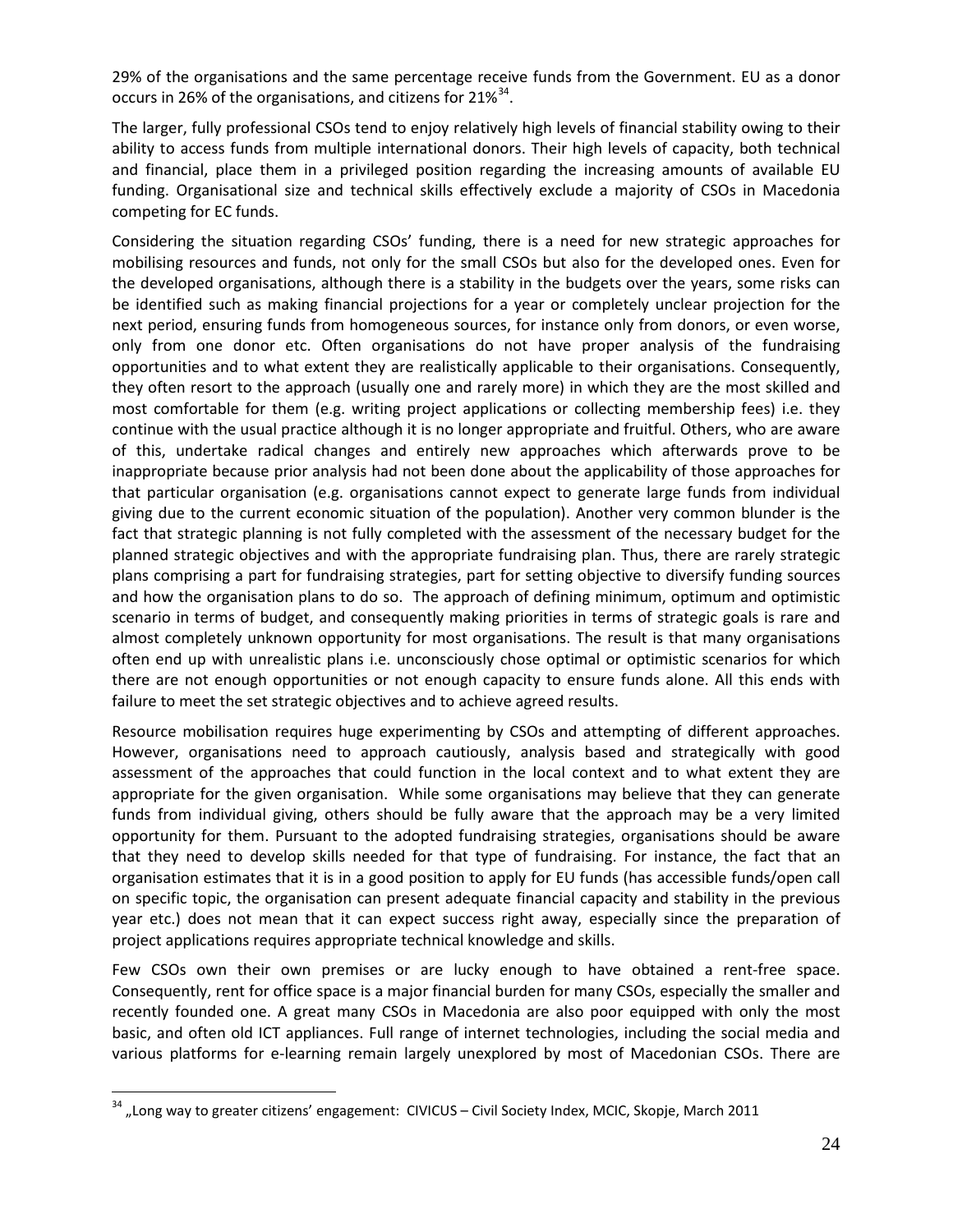totally 666 available active sites registered under the domain org.mk. Of these, only 10% are active on social media $35$ .

# <span id="page-25-0"></span>*2.8. Organisational sustainability*

 $\overline{a}$ 

The various factors of the environment have very large impact on the sustainability of civil society as a whole and each individual organisation. However, despite external factors, many CSOs do not fully understand that their internal organisation and structure, their management, the approaches used in conducting their activities, their relationships with other stakeholders and the public are directly related to their viability as an organisation.

A number of organisations have failed to remain consistent to their mission, to demonstrate their effectiveness and to convince the public that they perform important and relevant matters. Because of frequent changes in mission and policies, which are mostly due to the need to provide donations, political party influence and personal interests of management, many organisations and their leaders have disputed credibility, which affects their sustainability. Besides that, the public often gets the impression that many CSOs work on abstract, distant and unimportant issues instead of working on real local high priority and everyday problems of ordinary people. Without local support, civil society has little opportunity to become sustainable.

Most organisations have failed to establish systems and procedures related to all organisational aspects, except for processes associated with implementation of project activities where the situation is better. Little emphasis is placed on systems and procedures for improvement, planning and development which significantly affect their sustainability. Therefore, many organisations have failed to ensure operation like a real organisation and instead they are just a bunch of projects. Donors, with rare exceptions, supported the situation focusing on their own priorities, considering CSOs as implementers of their ideas and programs and neglecting organisational and institutional support and strengthening of local CSOs. In addition, frequent changes of priorities and sectors in which donors operate, and changes in areas / regions where donors act strongly affects CSOs which although proved as very successful, but due to these changes cannot continue those activities and make a significant impact.

It is expected that the registered downward trend of donors would have positive implications for CSOs. Namely, this increases pressure on CSOs to deliver quality services, to exercise relevant influence, and thus strengthen their awareness of the need for long-term planning of organisational sustainability and mobilization of other funds.

Besides financial and social capital, analyzed above, another important factor, critical in the case of Macedonia CSOs is human resources. The almost entire reliance on volunteers, heavy reliance on one person, usually the organisation leader and the lack of paid people constantly threaten the sustainability of human resources in organisations. Therefore they need to have balanced development, i.e. besides encouraging volunteering, there is a need to invest in training and development of a core group in the organisation that will be the bearer of its mission, values and strategy.

<span id="page-25-1"></span><sup>&</sup>lt;sup>35</sup> Civic practices no. 12, Darko Buldioski, Boris Ristovski, Macedonian Center for International Cooperation, 2011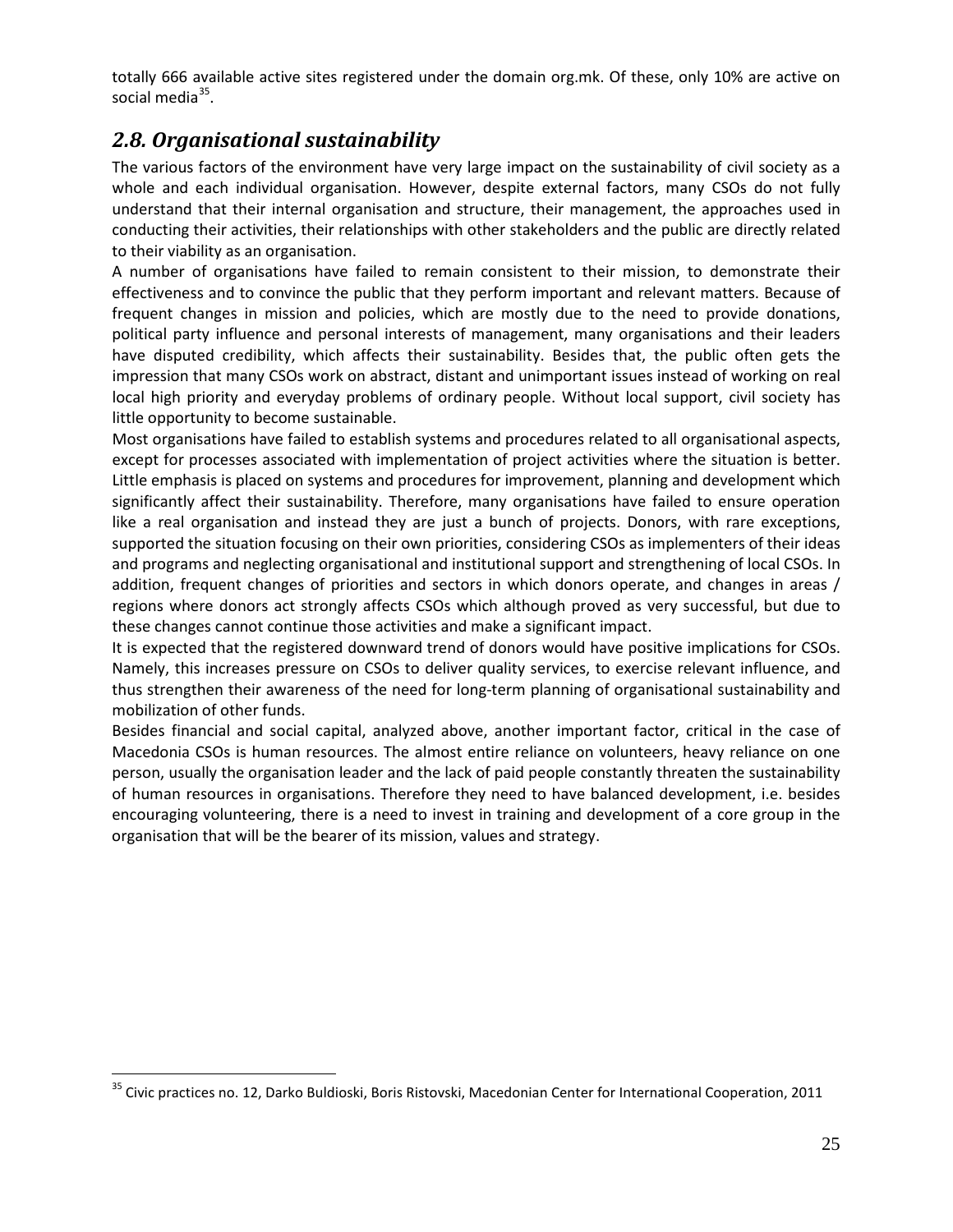# <span id="page-26-0"></span>**3. CONCLUSIONS**

# <span id="page-26-1"></span>*3.1. Summary of strategic issues of relevance to the project in Macedonia*

The TACSO project, in its first phase, has established very good relations with the users – the CSO community in Macedonia, as well as government institutions, and especially with the Unit for Cooperation with NGOs in the General Secretariat of the Government of RM as well as other relevant stakeholders such as the EU Delegation and the donor community. The TACSO project has built an image of a facilitator of the relations between CSOs and Government, gained trust and credibility on both sides and as such it is well positioned to contribute for the improvement of institutional framework and environment in which CSOs function. It has been recognized by most stakeholders and that is why they see the key role of the project in exactly that direction. According to the recommendations from the consultations, it is obvious that the project's focus should be policy issues relevant to CSOs and the institutional framework.

Very important for the environment in which CSOs operate is the effective implementation of the Strategy for cooperation of the Government with civil society 2012-2017, and in particular the measures from the Strategy referring to the legal and tax frame, as well as the funding of CSOs. The effective implementation of the Law on Associations and Foundations and amendments of other relevant laws, especially those related with taxes and financial operations is of great importance. Having in mind the previous activities related with these issues (seminars, debates), TACSO has developed a network of expertise and relations with relevant institutions responsible for this issue, thus it has a good possibility to further contribute to these processes. Furthermore, it is necessary to further strengthen the institutional framework and the mechanisms for dialogue and cooperation between the Government and CSOs. One of the measures for that purpose foreseen in the Strategy is the establishment of the Council for cooperation with CSOs. In its first phase, the TACSO project ensured comparative experiences from the region, prepared analysis and recommendations which were consulted with CSOs. It is necessary to continue this support until the final establishment of the Council and its full operation.

Apart of the need for creation of favourable environment necessary for successful operation of CSOs, the needs in the area of building organisational capacities of CSOs are also great and various and cover a whole range of areas: PR, organisational development and strategic planning, building of constituency and stimulating volunteering, fundraising and application for EU funds. Having in mind this, it will be necessary for the project to predict a certain scope of activities and resources for capacity building. However, it is necessary to make efforts to ensure continuous and sustainable capacity building by creation of local expertise and resources which will be available after the project completion. A particular challenge in the capacity building is the need to reach out to small grass-root organisations in the country.

# <span id="page-26-2"></span>*3.2. The civil society environment*

- Although the legal frame for CSOs has been improved since April 2010 with the adoption of the Law on Associations and Foundations, however, some Law provisions are not fully applicable in practice. In order to gain real benefit from the Law, it is necessary to harmonise the Law with other laws, particularly the laws that regulate the tax frame for CSOs and the mobilisation of local resources.
- The tax frame for CSOs is unfavourable because it does not provide useful tax incentives for CSOs due to the fact that in reality there are no differences in the treatment of CSOs and businesses. CSOs even have additional burden (for example: with the Law on Personal Income Tax).
- The system of financing CSOs from state funds registered certain improvement with respect to transparency and clear objective-oriented application criteria backed up by consistent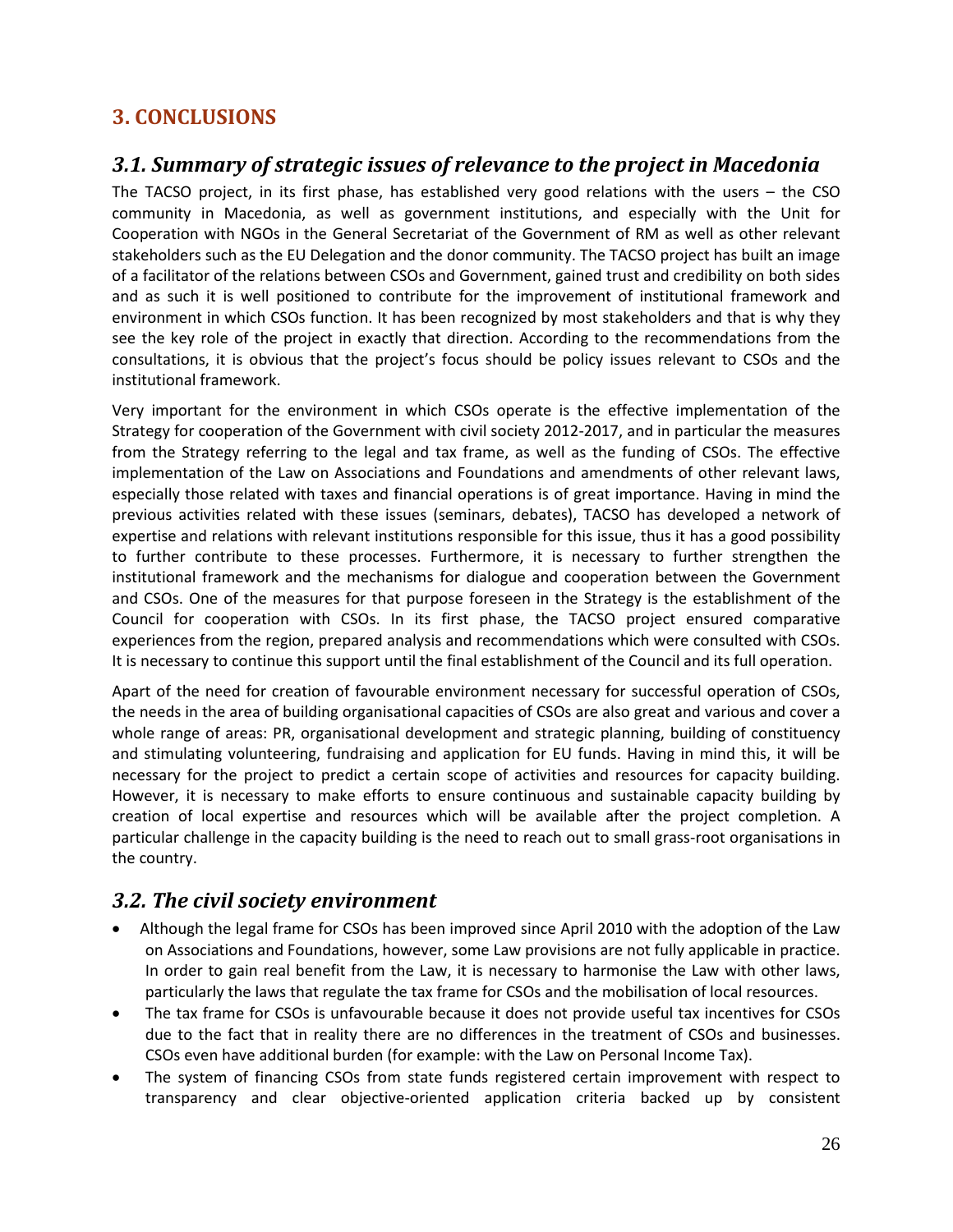policy/strategy behind it, but only for small portion of funds from the budget. Most of the ministries still inconsistently implement the adopted Code of good practices for funding CSOs.

- International donors' funds for CSOs mainly refer to EU funds (IPA, EIDHR, and Community Programmes) and the programmes for support of civil society of the Swiss Development and Cooperation Agency (SDC) and USAID, which provide project, ad-hoc and institutional grants.
- With respect to the creation of favourable environment and building institutional framework for cooperation between the Government and CSOs, a progress has been made with the adoption of the second strategy for cooperation between the Government and civil society 2012-2017. The Strategy covers the main issues relevant to CSOs regarding the creation of favourable environment for CSOs' operation and sets measures which should lead to developed and sustainable civil society, active CSOs' participation in defining policies, legislation and EU integration, social economy and social entrepreneurship, strengthened citizens' activism and community support and strengthened institutional framework and cooperation practices. In order to achieve these objectives, it is necessary to adopt a series of laws and by-laws or to change the existing laws and to establish new structures. However, despite some achievements in the institutional framework, it is not sufficiently favourable for CSOs because the public administration has not put them in practice yet and does not implement affectively the key measures foreseen in the new Government Strategy.
- There is still no structure for systematic and regular dialogue between CSOs and government about strategic issues related to civil society development in the country, although that is registered as a need by all stakeholders and it is already foreseen in the second Government Strategy for cooperation with civil society.
- At the local level, there is increased awareness of the need for cooperation of ULSG with CSOs and their involvement in decision making and the work of the municipalities. However this has not been accompanied by appropriate strengthening of institutional capacities for cooperation with CSOs at the local level and often lacks systematic and planned approaches for cooperation and involvement of CSOs.
- Socio-cultural context is still burdened by low level of public trust in general, lack of support and low participation of citizens. Particular burden is the public perception of the significant impact of political parties on CSOs and CSOs' division upon partisan lines. Public support and participation in civil society is still on a low level and the volunteering is a concept which is still poorly accepted.
- Corporate giving cannot yet be considered as a significant source of funding. Few companies are willing to provide long-term support. The main reason for this is the lack of budget for such purposes and the lack of tax incentives.

# <span id="page-27-0"></span>*3.3. CSO organisational capacities*

- Civil society in Macedonia embraces a diversity of organisational types at widely differing stages in organisational development. Thus, CSO capacity-building needs differ greatly and are at different levels.
- Regarding internal organisation, greater number of CSOs has insufficient organisational development and management i.e. lack of strategic management; short-term and project focus; inattention to institutional development and organisational strengthening and sustainability; lack of professional staff; insufficient accountability; and weak financial management. With few exceptions, strategic planning is a concept that is not understood or accepted by CSOs. Few organisations have developed strategic plans where they define their long-term programme and organisational objectives. One of the factors that impact the low level of long-term planning in CSOs is the weak strategic leadership.
- CSOs are often without functional formal organisational structure in which a governing body provides strategic oversight and holds the organisation to its mission and vision in the long run. There is no division of the executive and governing structures, leading to the conflation of daily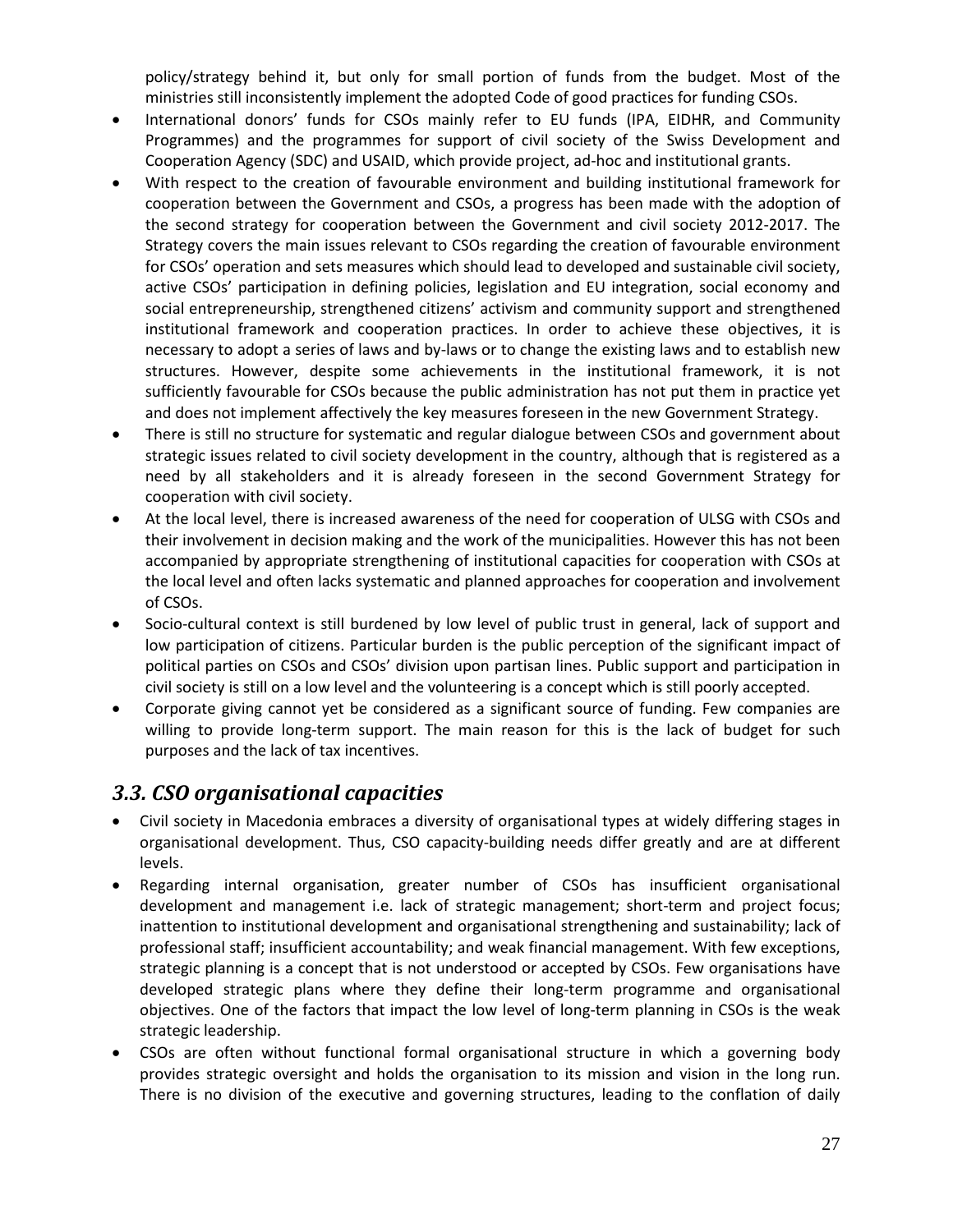management and long-term governance and leadership functions or there is concentration of power in a single person who occupies overlapping positions.

- Most CSOs work with insufficient funds, thus the financial sustainability becomes greater challenge because more CSOs depend on international donors and do not use sufficiently the newly emerged and the alternative funding sources. CSOs have insufficient capacities for absorption of the EU funds due to several weaknesses: undeveloped project management starting from preparing application, small budgets with which CSOs operate in general and which do not correspond to the amounts determined for the single EU grants, incapability to ensure co-funding. There is a strong need for capacity building in areas such as fundraising from domestic sources, tax incentives, economic activities, preparation of applications for EU funds and project management, cooperation with business sector etc.
- CSOs working on local and grass-root level comparatively have weaker capacities and are disadvantaged due to even more restricted funding possibilities on local level, unfavourable sociocultural context, week cooperation with ULSG and small support from the community.
- In terms of networking civil society is well organized and increasingly recognizes the benefits of cooperation, particularly in relation to the growing interest in advocacy and policy dialogue. There is a trend for CSOs to form programme-oriented coalitions or partnerships around single policy issues, lending expertise and "weight" to a concrete agenda. However, many of the previously most active networks showed very low level of activity over the last few years due to lack of funds.
- CSOs show weakness in their external communications and relations with stakeholders including developing relationships with members, constituencies and citizens; citizen involvement in civil society; mobilizing support from the business community and individuals; public communication; using and cooperation with the media, creating positive public image and trust.
- CSOs rarely promote the public scrutiny of public institutions. In particular, rarely practiced are anti-corruption activities, holding the government and the private sectors to account and overseeing the budgeting process. There is a need to address the limited CSOs' impact on policies by increased capacities for dialogue with decision makers, undertaking "watchdog" role, advocacy and lobbying for own interests and broader issues, building constituency, raising public awareness, mobilising support and building strong partnership.

# <span id="page-28-0"></span>*3.4. Recommendations for the project work plan*

# **Civil society environment**

- There is a need for further support to the existing and building new structures for cooperation between the Government and CSOs (ex. Council for dialogue between the Government and CSOs, Unit for cooperation with NGOs);
- Given the limited capacities and resources of the Government Unit for cooperation with NGOs, there is a need to support the implementation of the key measures from the new Strategy for cooperation of the Government with Civil Society, in particular the measures referring to the reform and the harmonisation of the legal and tax frame for CSOs and funding of CSOs.
- There is a need to stimulate networking and creating coalitions that will mobilise CSOs to advocate for creating enabling environment and monitoring the implementation of key policies and laws for CSOs;
- There is a need to facilitate the dialogue and the processes that involve CSOs and other stakeholders (Government, media, donors);
- In order to generate positive image and to raise public awareness of CSOs' role there is a need for increasing the CSOs' visibility via activities (information events, media campaigns) aimed to popularise the achievements of civil society in the community.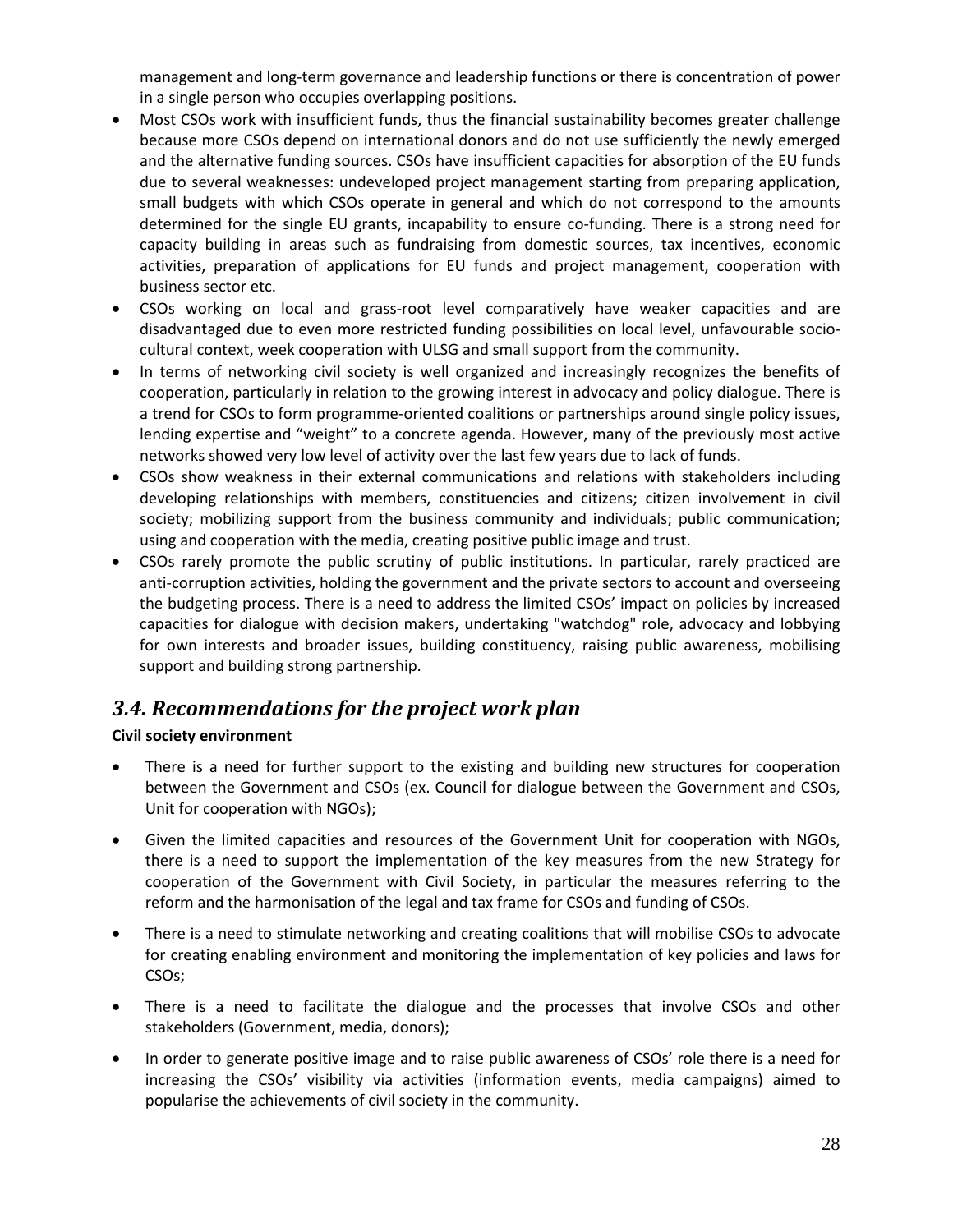#### **CSOs' organisational capacities**

- Further need for capacity building of CSOs and their networks in order to ensure their organisational development and sustainability through trainings, mentorship, on-job training and consultancy;
- Sharing experiences and practices among well-developed CSOs and less-developed local organisations will be of particular benefit for increasing their capacities;
- To ensure continuity in capacity building and ongoing support for CSOs in general, there is a need for training of trainers and capacity building of CSOs whose mission is to be service providers to other CSOs;
- CSOs need constant access to relevant and timely information, advice, resources and tools;
- Support CSOs in their efforts to apply for and implement EU funded projects;
- There is a need to strengthen CSOs to participate in programming of EU funding and other consultations related to EU integrations;
- There is a need for improving organisational capacities in areas such as: public relations; mobilising citizens' participation and voluntarism; transparency and accountability; reporting and presenting results and impact.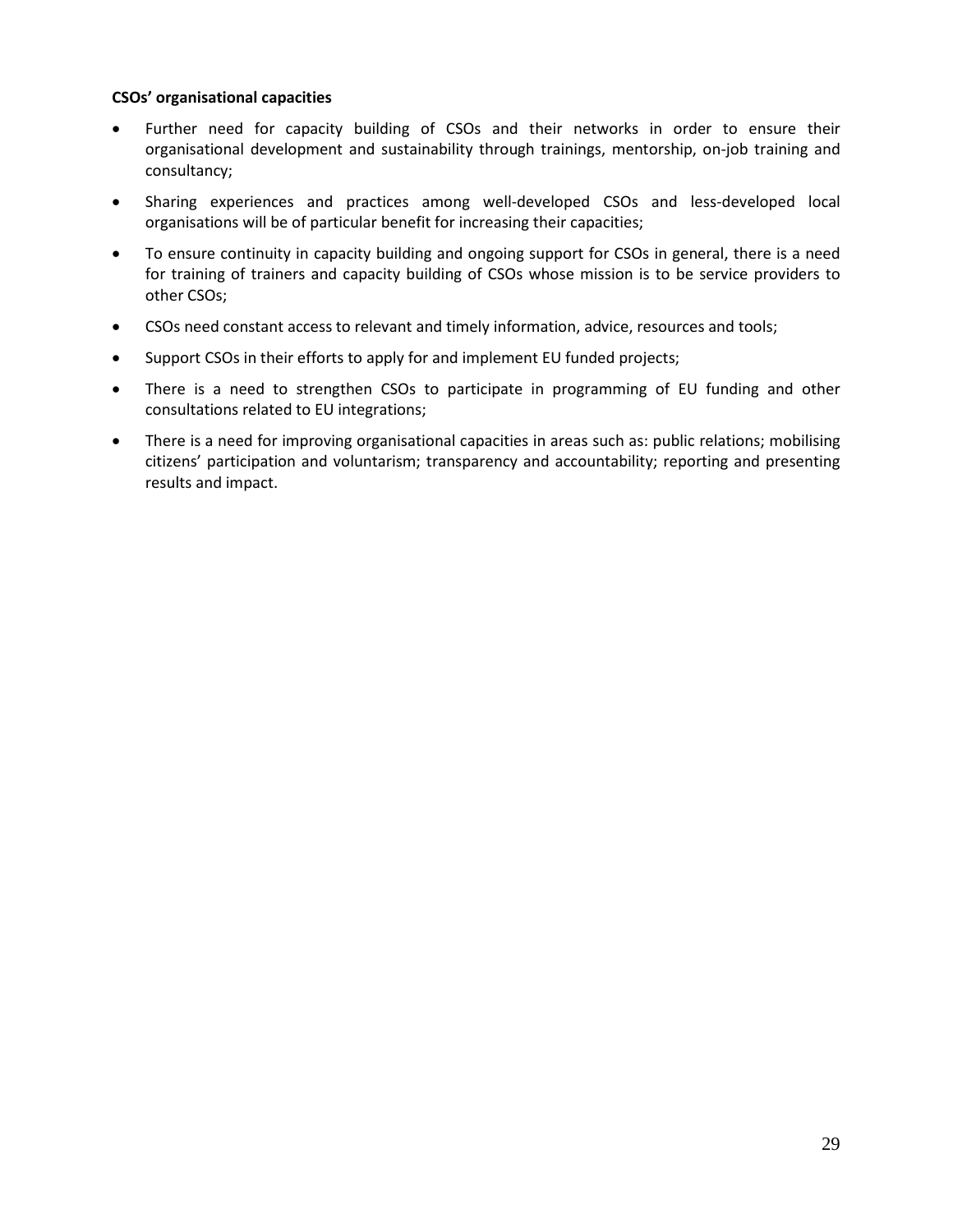#### **Annex 1 Acronyms and abbreviations used in the text**

CSO – Civil Society Organisation CIP - Competitiveness and Innovation Framework Programme

CIRa - Centre for Institutional Development

CSF – Civil Society Facility

EC – European Commission

EIDHR - European Instrument for Democracy and Human Rights

ENER - Single national electronic register of regulations

EIT - European Institute of Innovation and Technology

EU – European Union

ICT – Information Communication Technology

IPA – Instrument for Pre-Accession Assistance

MCIC – Macedonian Centre for International Cooperation

NGOs – Non-governmental organisation

OSCE - Organization for Security and Co-operation in Europe

PR – Public relations

RM – Republic of Macedonia

SDC – Swiss Cooperation Development

SEA - Secretariat for European Affairs

TA – Technical assistance

TACSO – Technical Assistance for Civil Society Organisations

ULSGs – Unit of Local Self Governments

USAID – United States Agency for International Development

VAT – Value added tax

ZELS- Association of Units of Local Self-Government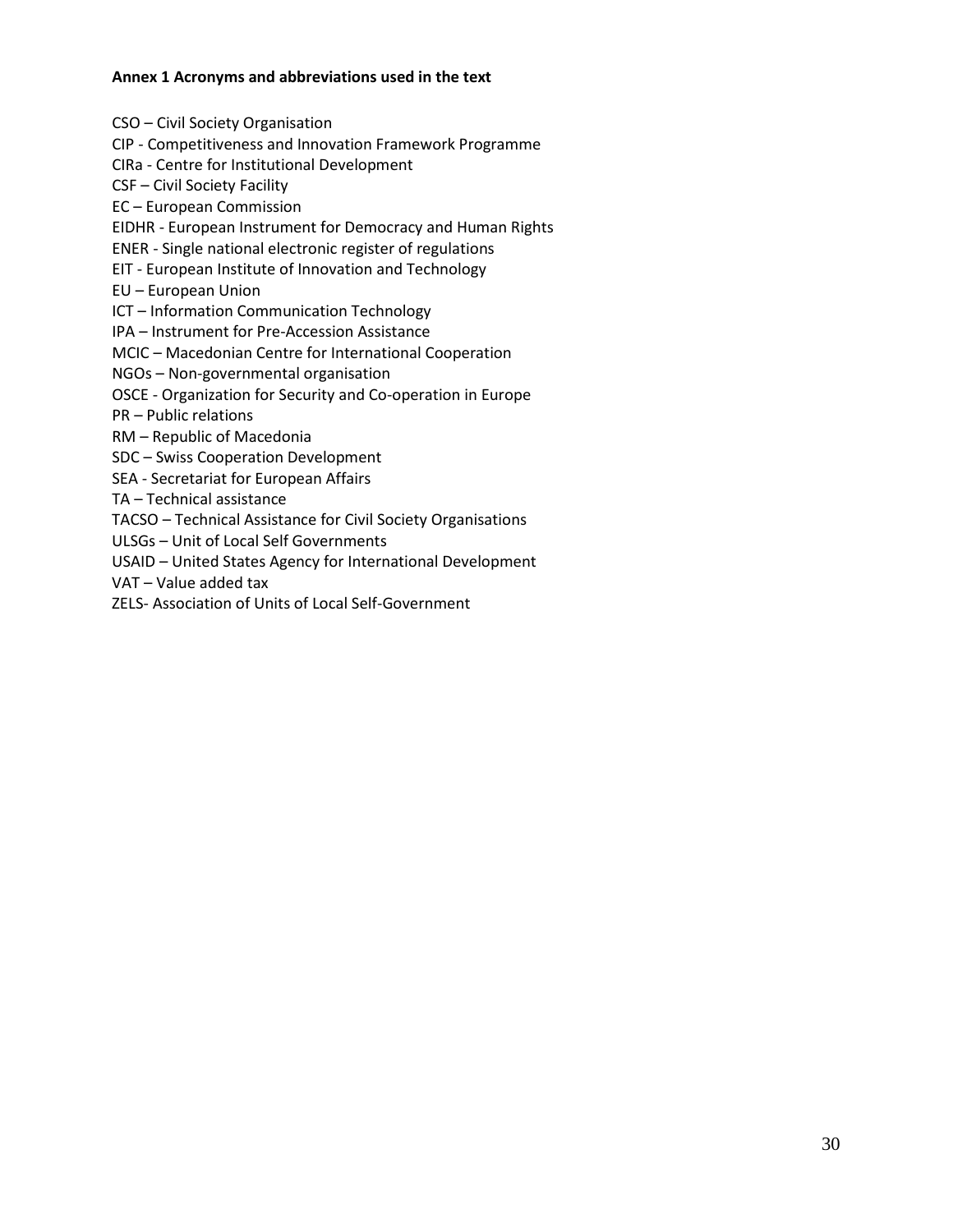#### **Annex 2 Methodology for the Needs Assessment**

The Needs Assessment exercise was implemented through methodology combining desk research and consultation process of identification of CSOs needs by conducting interviews and focus groups with CSO representatives and other stakeholders.

The Needs Assessment covered the following key areas:

- CSO's environment
- Organisational capacities of CSOs

The desk research gathered and studied all relevant information, including previous civil society mappings and assessments, evaluations of major civil society – run development programs, situation analysis, policy document, and country specific academic literature.

Consultation process was made by individual interviews and focus groups. Interviews and consultations were conducted in a structured manner with guidelines developed in advance. Selection of interviewed and contacted organizations secured that data from different clusters of CSOs that have missions aiming at democratic development were represented.

During the needs assessment process, 9 stakeholders with in depth interviews were consulted. Interviewed were representatives from government unit for cooperation with CSOs, representatives from the unit of the local-self-governments, donor community and international organisations and civil society organizations.

After the initial data gathering a set of preliminary findings and conclusions regarding capacities and needs were prepared, presented and discussed in a 6 focus groups. The Focus groups were held in 3 places covering CSOs from East and West Macedonia and capital city Skopje. The two focus groups were held in Stip and included representatives from CSOs from the eastern part of Macedonia; two focus groups were held in Bitola and included representatives from local CSOs from the western part of Macedonia. Two focus groups were for consultation with CSOs from Skopje and involved representatives from bigger CSOs from the capital, CSOs networks representatives and CSF FPA project representatives.

Project team has documented whole consultation process and prepared minutes from each individual interview and each focus group.

Findings from the desk-research and the consultation process are summarised in the Needs assessment report including the stakeholders' recommendations.

Based on the Needs Assessment report, project work plan should be developed that corresponds to the project components.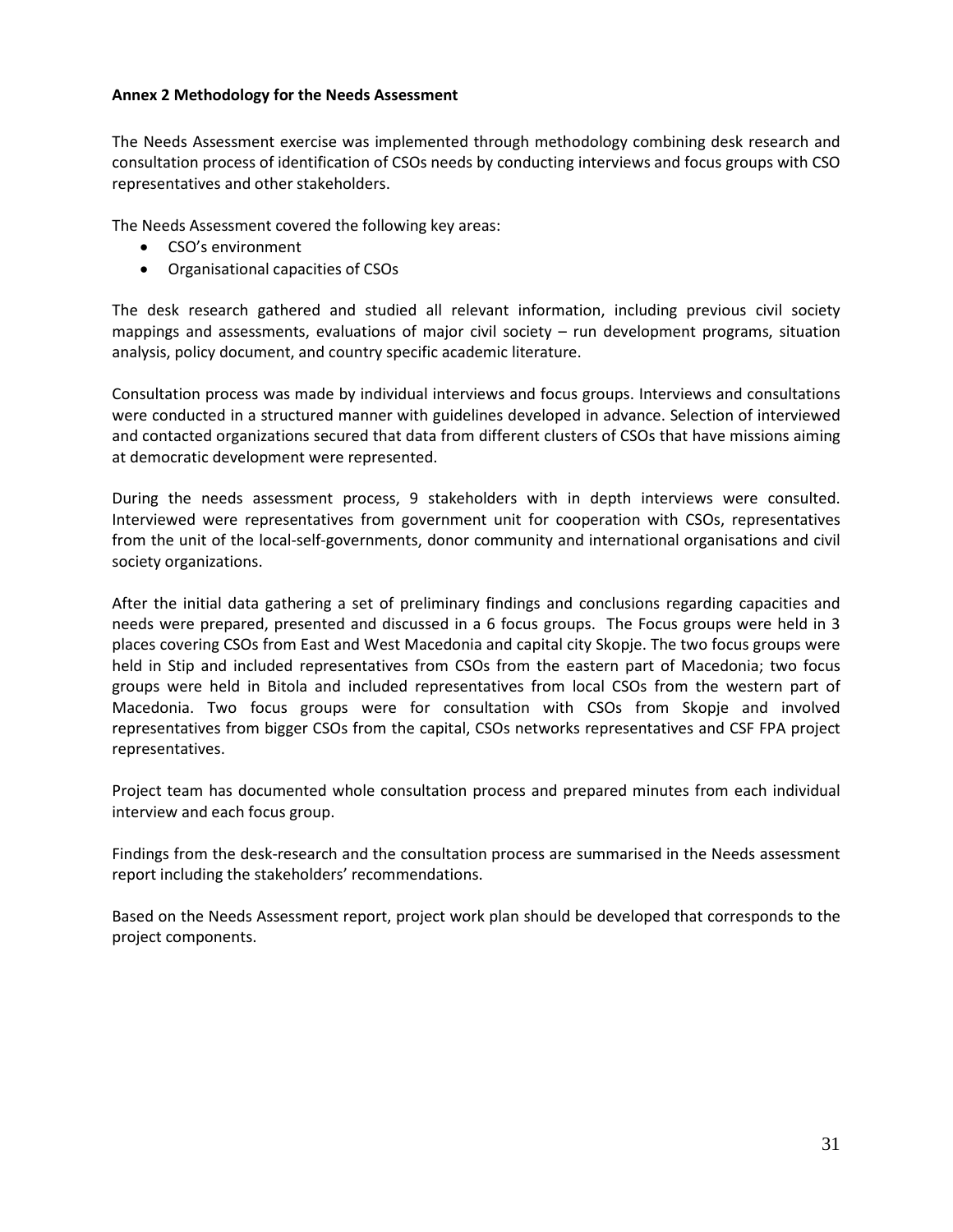# **Annex 3 List of consulted persons in focus groups and interviews**

|          | <b>Name and surname</b>           | Organisation                                                                               | <b>City</b>                    |
|----------|-----------------------------------|--------------------------------------------------------------------------------------------|--------------------------------|
|          | Suzana Nikodievic                 | General secretariat of the Government of R. Macedonia -                                    |                                |
| 1        | Filipovska                        | Unit for cooperation with NGO's                                                            | Skopje                         |
|          |                                   | General secretariat of the Government of R. Macedonia -                                    |                                |
| 2        | Zoran Milkov                      | Unit for cooperation with NGO's                                                            | Skopje                         |
| 3        | Jovan Petreski                    | General secretariat of the Government of R. Macedonia -<br>Unit for cooperation with NGO's | Skopje                         |
| 4        | Katica Cadieva                    | <b>Local Self-Government Veles</b>                                                         | Veles                          |
|          |                                   |                                                                                            |                                |
| 5        | Irena Ivanova                     | Delegation of EU                                                                           | Skopje                         |
| 6        | Beti Bakovska                     | Dutch embassy                                                                              | Skopje                         |
| 7        | Ibrahim Mehmeti                   | Swiss development cooperation - Swiss embassy                                              | Skopje                         |
| 8        | Irena Stevchevska                 | <b>British embassy</b>                                                                     | Skopje                         |
|          | Fani Karanfilova                  |                                                                                            |                                |
| 9        | Panovska                          | Foundation Open Society Macedonia                                                          | Skopje                         |
| 10       | Zoran Ilieski                     | <b>Coalition SEGA</b>                                                                      | Prilep                         |
| 11       | Jasminka Popovska                 | Local Agency Struga                                                                        | Struga                         |
| 12       | Goran Janevski                    | Initiative of unemployed intellectuals                                                     | Vinica                         |
| 13       | Ibadetka Cupeska                  | Roma centre Sastibe Zdravje                                                                | Berovo                         |
|          | Aleksandar                        |                                                                                            |                                |
| 14       | Mihajlovski                       | Horizonti                                                                                  | Probistip                      |
| 15       | <b>Fidanco Hristov</b>            | ZPOP Aronija                                                                               | Delchevo                       |
| 16       | Nikolco Kolev                     | <b>ZZMK Probistip</b>                                                                      | Probistip                      |
| 17       | Blaza Manasieva                   | Women's organisation of Probistip                                                          | Probistip                      |
| 18       | Irina Pockova                     | <b>GIZ Svetl Nikole</b>                                                                    | Sveti Nikole                   |
| 19       | Becka Seneva                      | National association of owners of private forests                                          | Stip                           |
| 20       | Darko Skenderski                  | National association of owners of private forests                                          | Berovo                         |
| 21       | Ivana Dimitrovska                 | Regional centre for advocacy                                                               | Delchevo                       |
| 22       | Saska Mehandziska                 | Regional centre for advocacy                                                               | Delchevo                       |
| 23       | Violeta Niceva                    | Local Community Development Foundation                                                     | Stip                           |
| 24       | Boris Sarkovski                   | Local Community Development Foundation                                                     | Stip                           |
| 25       | Gorgi Josevski                    | Citizen's Association - Bitola                                                             | <b>Bitola</b>                  |
| 26       | Svetlana Papacek                  | Women organization Bitola                                                                  | <b>Bitola</b>                  |
| 27       | Viktor Iliev                      | <b>YMCA</b>                                                                                | <b>Bitola</b>                  |
| 28       | Zarko Gjogievski                  | Scorpion                                                                                   | Prilep                         |
| 29       | Borce Jovanovski                  | <b>UNASM</b>                                                                               | Prilep                         |
| 30       | Mata Bunteska                     | Zetva na znaenje                                                                           | Prilep                         |
| 31<br>32 | Tome Krstevski<br>Zlatko Bojkoski | Doser Global<br>Semper                                                                     | <b>Bitola</b><br><b>Bitola</b> |
| 33       | Meri Nasoku                       | Youth cultural center                                                                      | <b>Bitola</b>                  |
|          | Natasa Antevska                   |                                                                                            |                                |
| 34       | Veljnovska                        | Women association of Bitola                                                                | <b>Bitola</b>                  |
| 35       | Verica Buglevska                  | Women association of Bitola                                                                | <b>Bitola</b>                  |
| 36       | Bosko Srbinovski                  | Global                                                                                     | <b>Bitola</b>                  |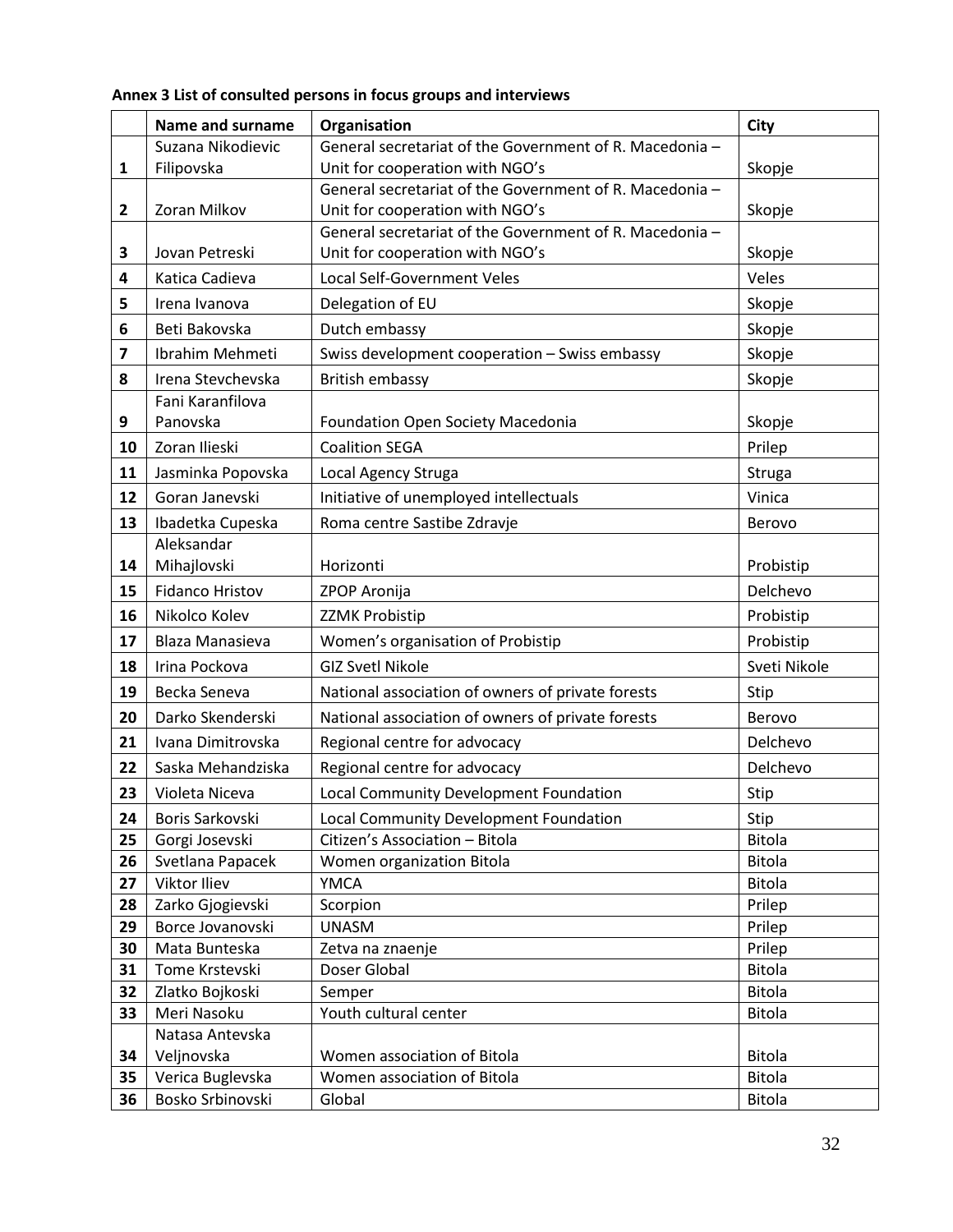| 37 | Emil Ljamkovski     | Izida Resen                                | Resen         |
|----|---------------------|--------------------------------------------|---------------|
| 38 | Remzi Medik         | Bairska Svetlina                           | <b>Bitola</b> |
| 39 | Gjorgji Josevski    | <b>Citizen Asociation Bitola</b>           | <b>Bitola</b> |
| 40 | Elizabeta Tudjarova | Global Bitola                              | <b>Bitola</b> |
| 41 | Svetlana Petkova    | Women organization Bitola                  | <b>Bitola</b> |
| 42 | Maja Vetakovska     | CGI                                        | Prilep        |
| 43 | Igor Tasevski       | CGI                                        | Prilep        |
| 44 | Ivo Ivanovski       | Youth cultural centre                      | <b>Bitola</b> |
| 45 | Bemzi Medik         | Bairska Svetlina                           | <b>Bitola</b> |
| 46 | Ana Karamandi       | Slow food                                  | Bitola        |
| 47 | Marija Mirchevska   | Youth Educational Forum                    | Skopje        |
| 48 | Petar Gjorgjievski  | Rural development network of RM            | Skopje        |
| 49 | Sonja Zuber         | Analitika                                  | Skopje        |
| 50 | Mile Boskov         | <b>Business Confederation of Macedonia</b> | Skopje        |
| 51 | German Filkov       | <b>Center for Civic Communication</b>      | Skopje        |
| 52 | Violeta Eftimova    | Nov zivot                                  | Stip          |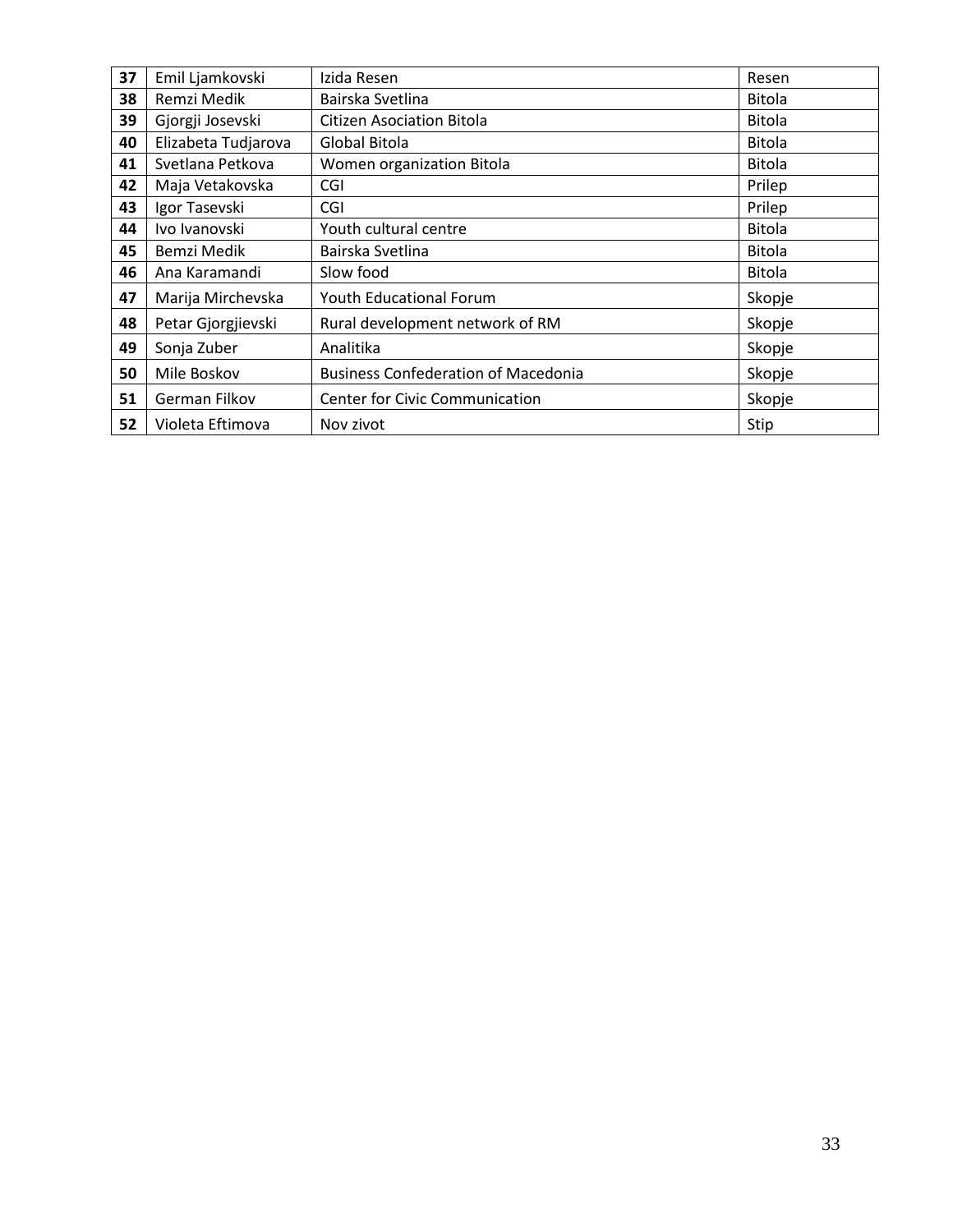#### **Annex 4 References**

Civic Platform of Macedonia (2007) "CSOs networks and coalitions in Macedonia"

Government of Republic of Macedonia (2006) "Strategy for Cooperation of the Government with the Civil Sector accompanied by an Action Plan for Implementation (2007-2011)"

General Secretariat of the Government of the Republic of Macedonia, Skopje (June 2012) "Strategy for cooperation of the Government with the civil society 2012-2017"

Konekt (2010) "The Law on Donations and Sponsorships for Public Activities, Implementation and major challenges"

Macedonian Center for International Cooperation (2006) "An assessment of Macedonian civil society: 15 years of transition, CIVICUS Civil Society Index"

Macedonia Centar for International Cooperation (2010) "State of trust in Macedonia"

Macedonian Center for International Cooperation (2010) "Financing of the CSOs form the state budget"

Macedonian Center for International Cooperation (2011) Civic practices no.12 and no.13

Macedonian Center for International Cooperation (2011) "Cooperation of the Local Self-Government Units and CSOs"

Macedonian Center for International Cooperation (2011) "CIVICUS Civil Society Index – Long road to increased citizens engagement"

Macedonian Center for International Cooperation (2011) "Overview of legal frame and practices of cooperation and involvement of CSOs in decision making on local level",

Macedonian Center for International Cooperation (2012) "Participation of the public in the processes of law preparation"

Macedonian Center for International Cooperation (2011) "Report on the progress of the implementation of the Strategy for cooperation of the Government with civil society sector (2007-2011) for period January 2007 – September 2010"

Ministry for Labour and Social Policys (2010) "Strategy for promotion and development of volunteering"

Official Gazette of the Republic of Macedonia, no. 47 (2006) "Law on donations and sponsorships for public activities"

Official Gazette of the Republic of Macedonia, no. 5 (2002) "Law on local self government units"

Official Gazette of the Republic of Macedonia, no. 85 (2007) "Law on volunteering"

Official Gazette of the Republic of Macedonia, no. 130 (2007) "Code of Good Practices for the financial support by government of citizens associations and foundations"

Official Gazette of the Republic of Macedonia, no. 3 (2009) "Programme for financing of programme activities of associations and foundations"

Official Gazette of the Republic of Macedonia, no. 52 (2010) "Law on Association and Foundations"

Official Gazette of the Republic of Macedonia, no. 99 (2011) "Code of good practices for citizen participation in decision making process"

OSCE, MCIC, ECNL (2010) "Transparency and public participation in law making"

TACSO (2011) Training Report: Implementation of national trainings in "Strengthening analytical capacities for watch dog role of CSOs"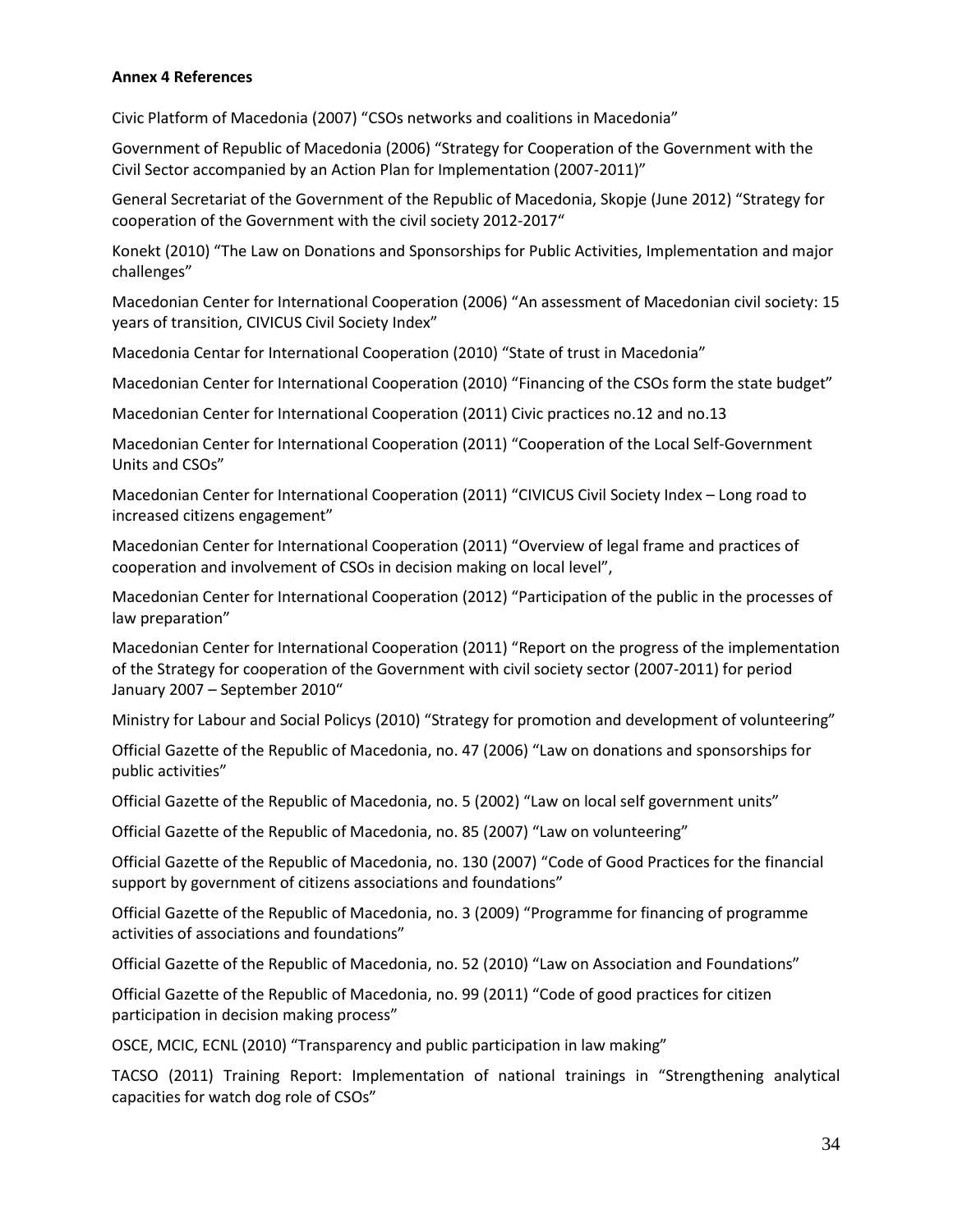TACSO and MCIC (2013) "Trust in civil society"

TA Strengthening the Capacity of the General Secretariat (2010) "Evaluation Report on the Implementation of the Government Strategy for Cooperation with NGOs"

TA to Support Employment Policy (2008) "Report on mapping the social partner organizations"

Unit for cooperation with NGOs, General Secretariat of the Government of the Republic of Macedonia, (March, 2013) "Report on implemented measures and activities from the Strategy for cooperation of the Government with civil society 2012-2017"

[http://macedonia.usaid.gov](http://macedonia.usaid.gov/) <http://civicengagement.mk/> <http://eeas.europa.eu/> [www.swisscooperation.org.mk](http://www.swisscooperation.org.mk/) [www.soros.org](http://www.soros.org/) [www.delmkd.ec.europa.eu](http://www.delmkd.ec.europa.eu/) [www.cira.org.mk](http://www.cira.org.mk/) [www.mcic.org.mk](http://www.mcic.org.mk/) [www.nvosorabotka.gov.mk](http://www.nvosorabotka.gov.mk/) [www.swisscooperation.org.mk](http://www.swisscooperation.org.mk/)